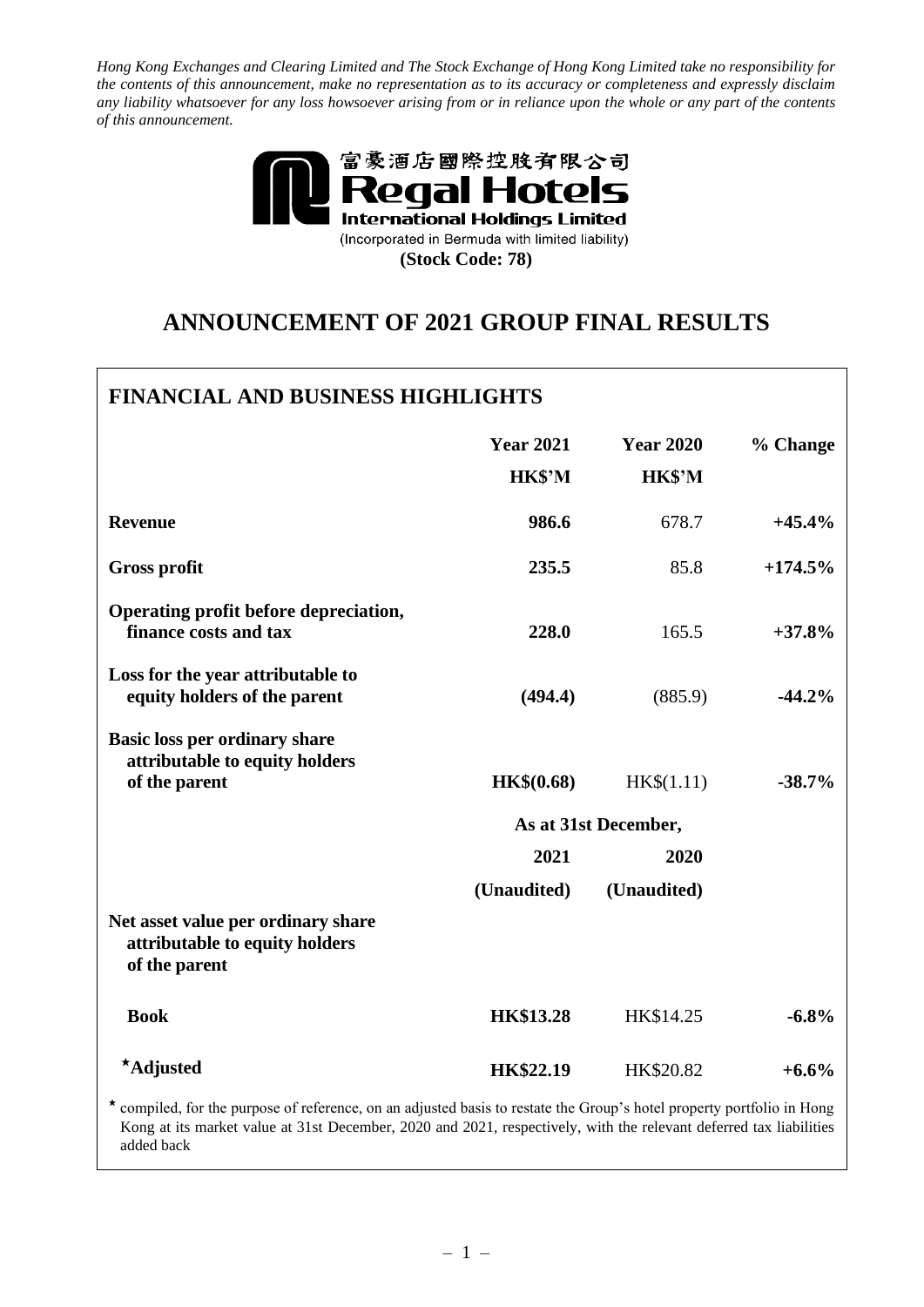- ➢ **For the year ended 31st December, 2021, the Group recorded a consolidated loss attributable to shareholders of HK\$494.4 million, which is substantially lower than the loss of HK\$885.9 million recorded for the preceding year.**
- ➢ **The Group has adjusted the operating mode of its hotels in Hong Kong to adapt to the difficult market environment caused by the COVID-19 pandemic. Under the adjusted business strategy, the Group's hotel portfolio as a whole managed to generate increased operating profit as compared with 2020, although the quantum is still far below the normal pre-pandemic levels.**
- ➢ **Total depreciation charges on the Group's hotel portfolio in Hong Kong for the year amounted to HK\$506.2 million which, although not affecting cash flow, have nonetheless adversely impacted the reported results. As a matter of fact, the loss incurred for the year under review can substantially be attributed to these depreciation charges.**
- ➢ **The Group has completed the development of its second hotel at the Hong Kong International Airport, the Regala Skycity Hotel, undertaken through a wholly owned subsidiary pursuant to a sublease from the Airport Authority. The hotel licence for this 1208-room hotel was issued in November 2021 and the hotel soft opened for business in December 2021.**
- ➢ **To fulfil our corporate social responsibility in supporting the Hong Kong Government's initiatives to combat the pandemic, four of the hotels under lease from Regal Real Estate Investment Trust, the listed subsidiary of the Company engaged principally in hotel ownership, enrolled in different cycles of the Designated Quarantine Hotel Scheme (DQHS) in 2021, while the other hotels within the Group's portfolio continued to operate normal hotel businesses catering to the local market.**
- ➢ **The Group has a 50% joint venture interest in P&R Holdings Limited which owns, apart from other developments and properties, the Mount Regalia in Kau To, Sha Tin. The Mount Regalia is a major luxury residential development that has a total of 24 garden houses and 136 apartment units, complemented with car parks and club house facilities. Up to 31st December, 2021, a total of 17 garden houses and 46 apartment units have been contracted to be sold at satisfactory prices, out of which, the sale transactions for 8 houses and 27 apartment units have been completed before that date. The sale transactions for the remaining 9 houses and 19 apartment units are scheduled under the terms of the relevant sale and purchase agreements to be completed during the course of the next two years. Marketing work for the sale of the remaining unsold units will be resumed after the gathering and social distancing measures are relaxed.**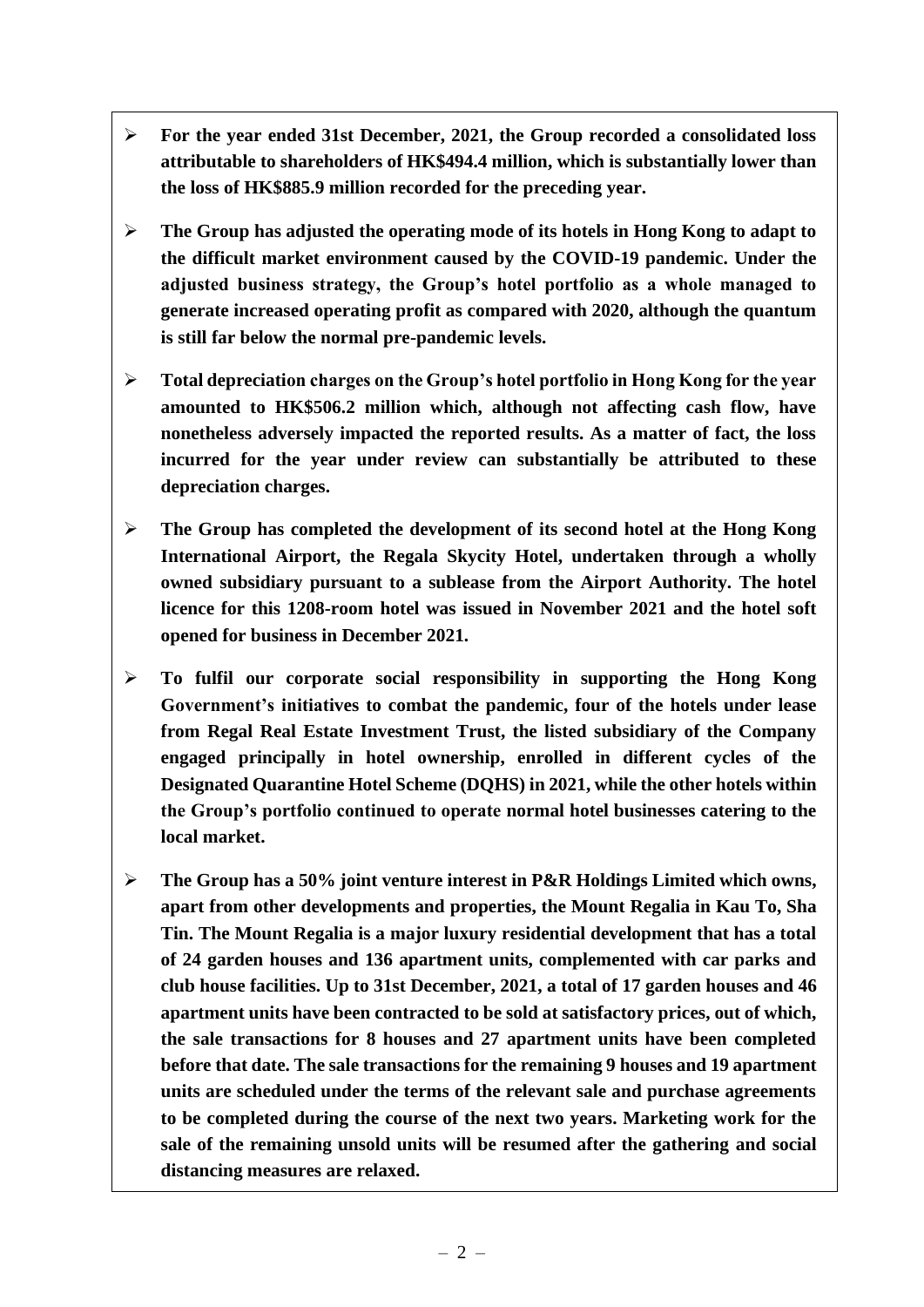- ➢ **The Group is developing through a wholly owned subsidiary a commercial/residential project, named as "The Queens", at Queen's Road West, Hong Kong. The development has a total of 130 residential units with club house facilities and commercial accommodations. The presale of the first batch of the residential units was first launched in April 2021. As the occupation permit for this project is anticipated to be issued in a few months' time, a new sale programme for the residential units is presently planned to be launched on an existing property basis after the relevant occupation permit has been issued.**
- ➢ **As a close supporter of the Hong Kong Government's anti-epidemic workforce since April 2020 and in response to the Government's request, the four hotels that were operating as quarantine hotels under the DQHS and, more recently, the Regala Skycity Hotel and the Regal Kowloon Hotel respectively enrolled to operate as hotels under the Community Isolation Facility Hotel Scheme, commencing at different times from mid-February to mid-March 2022, for terms of three months. Due to the change in recent circumstances, some of the hotels contracted under the CIF Hotel Scheme have their usages changed to serve as quarantine hotel facilities or other anti-pandemic purposes designated by the Government under the terms of the relevant contracts.**
- ➢ **It is expected that the fifth wave of the epidemic will continue to adversely affect the economy of Hong Kong, at least for the first half of 2022. As six hotels within the Group's hotel portfolio are now operating as hotels under the CIF Hotel Scheme, they will generate some steady revenues while the pandemic continues to weigh on the local economy.**
- ➢ **Viewed from a longer term perspective, and with the support from the central government of China, as stated in its 14th Five-Year Plan, Hong Kong should still have plenty of business opportunities through building itself as a center for innovation and technology, a center for cultural and artistic exchanges, a trade center for intellectual property rights as well as its strengthening position as an international aviation hub.**
- ➢ **With its solid financial strength and asset base, the Group is confident that it will overcome these challenging times and to regain its profitability once when the tourist market and the overall economic conditions in Hong Kong revive.**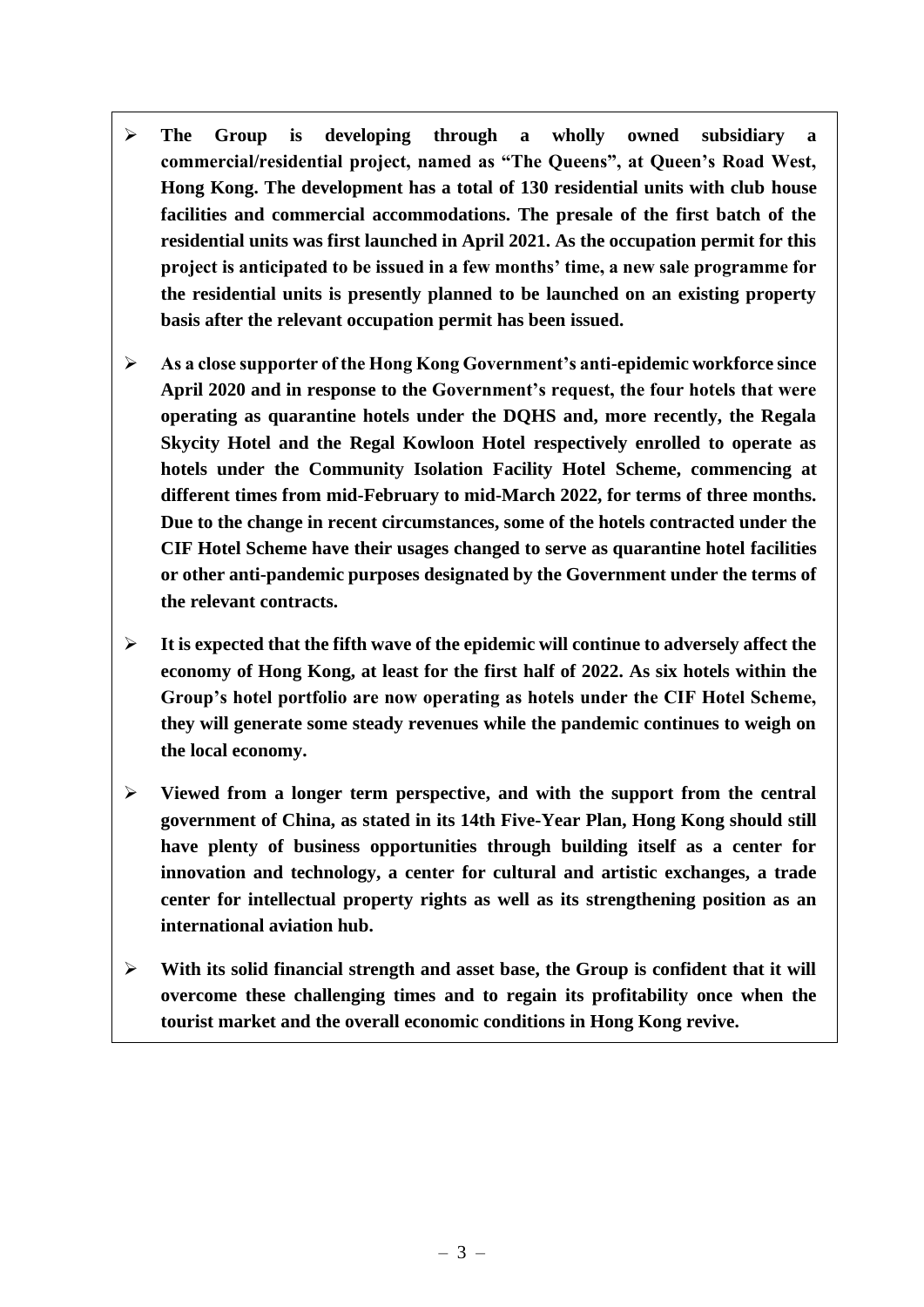# **FINANCIAL RESULTS**

For the year ended 31st December, 2021, the Group recorded a consolidated loss attributable to shareholders of HK\$494.4 million, as compared to the loss of HK\$885.9 million recorded for the preceding year.

As mentioned in the announcement on the Group's financial information update published by the Company on 23rd March, 2022, the core hotel businesses of the Group continued to be severely disrupted by the COVID-19 pandemic during the year under review, as there were only very few international and mainland visitors to Hong Kong due to the travel restrictions and quarantine requirements. Nevertheless, the Group has adjusted the operating mode of its hotels in Hong Kong to adapt to this difficult market environment, with some of its hotels operating as quarantine hotels under the Designated Quarantine Hotel Scheme (DQHS) implemented by the Hong Kong Government at different times during the year. Under the adjusted business strategy, the Group's hotel portfolio as a whole managed to generate increased operating profit as compared with 2020, although the quantum is still far below the normal pre-pandemic levels. Moreover, while P&R Holdings Limited, the joint venture 50/50 owned by the Group and Paliburg Holdings Limited, the intermediate listed parent of the Company, had reported a loss in the preceding year, there was profit contribution from P&R Holdings in 2021. Consequently, the net loss attributable to shareholders of the Company for the year under review was substantially lower than that recorded in 2020.

Furthermore, it should be noted that as the Group's hotel properties in Hong Kong are all owned and self-operated by subsidiaries of the Company, they are subject to depreciation charges to conform to the applicable accounting standards. Total depreciation charges on the Group's hotel portfolio in Hong Kong for the year amounted to HK\$506.2 million which, although not affecting cash flow, have nonetheless adversely impacted the reported results. As a matter of fact, the loss incurred for the year under review can substantially be attributed to these depreciation charges.

Having regard to the material difference between the carrying values of the Group's hotel portfolio in Hong Kong, which are subject to accumulated depreciation charges, and their fair values as at 31st December, 2021, an Adjusted Net Asset Statement is presented in the section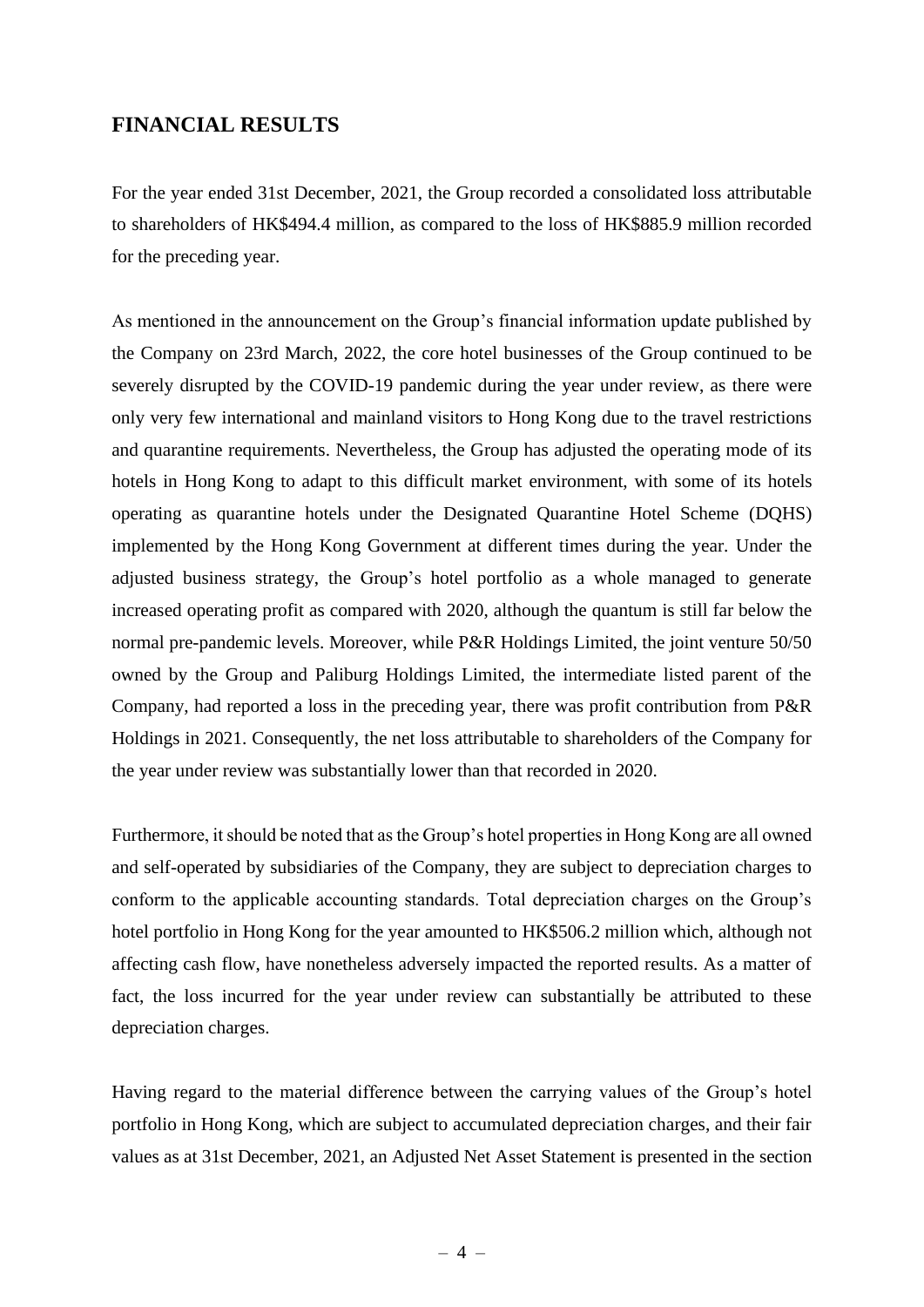headed "Management Discussion and Analysis" in this announcement. The statement illustrated, for the purpose of reference, that if all such hotel properties were to be stated in the Group's financial statements at their independent professional market valuations as at 31st December, 2021, the underlying adjusted net asset value of the Company would amount to HK\$22.19 per share.

#### **BUSINESS OVERVIEW**

# **HOTELS MARKET OVERVIEW**

Based on a recent publication by the World Bank Group, global growth was estimated to have rebounded by 5.5% in 2021 but is expected to decelerate to 4.1% in 2022. This reflects the continuing concerns over the spread of the COVID-19 variants, the anticipated tapering of fiscal support in major economies and the bottlenecks in the global supply chain. On the other hand, due to the recoveries in demands and the increases in commodity prices, there were rising inflationary pressures in most countries during the year. In China, after attaining an estimated year-on-year increase of 8.1% in its Gross Domestic Product in 2021, its economic growth is also expected to moderate in 2022, amid the lingering effects of the pandemic and the tighter regulations imposed by the central government on various business sectors. As a typical open economy, Hong Kong has always been influenced by the shifting dynamics of the global economic recovery as well as the macro policy adjustments of Mainland China. In 2021, Hong Kong recorded a growth of 6.4% in its GDP as compared to 2020.

Despite the fact that the COVID-19 pandemic was under control in Hong Kong for most part of 2021, the imposition of stringent travel restrictions continued and the number of visitor arrivals in 2021 stayed at an extremely low level. For the whole year of 2021, there were only 91,400 visitors to Hong Kong, including 65,700 visitors from Mainland China, which reflected a decline of 97.6% year-on-year and represented only a minute fraction of the pre-pandemic levels.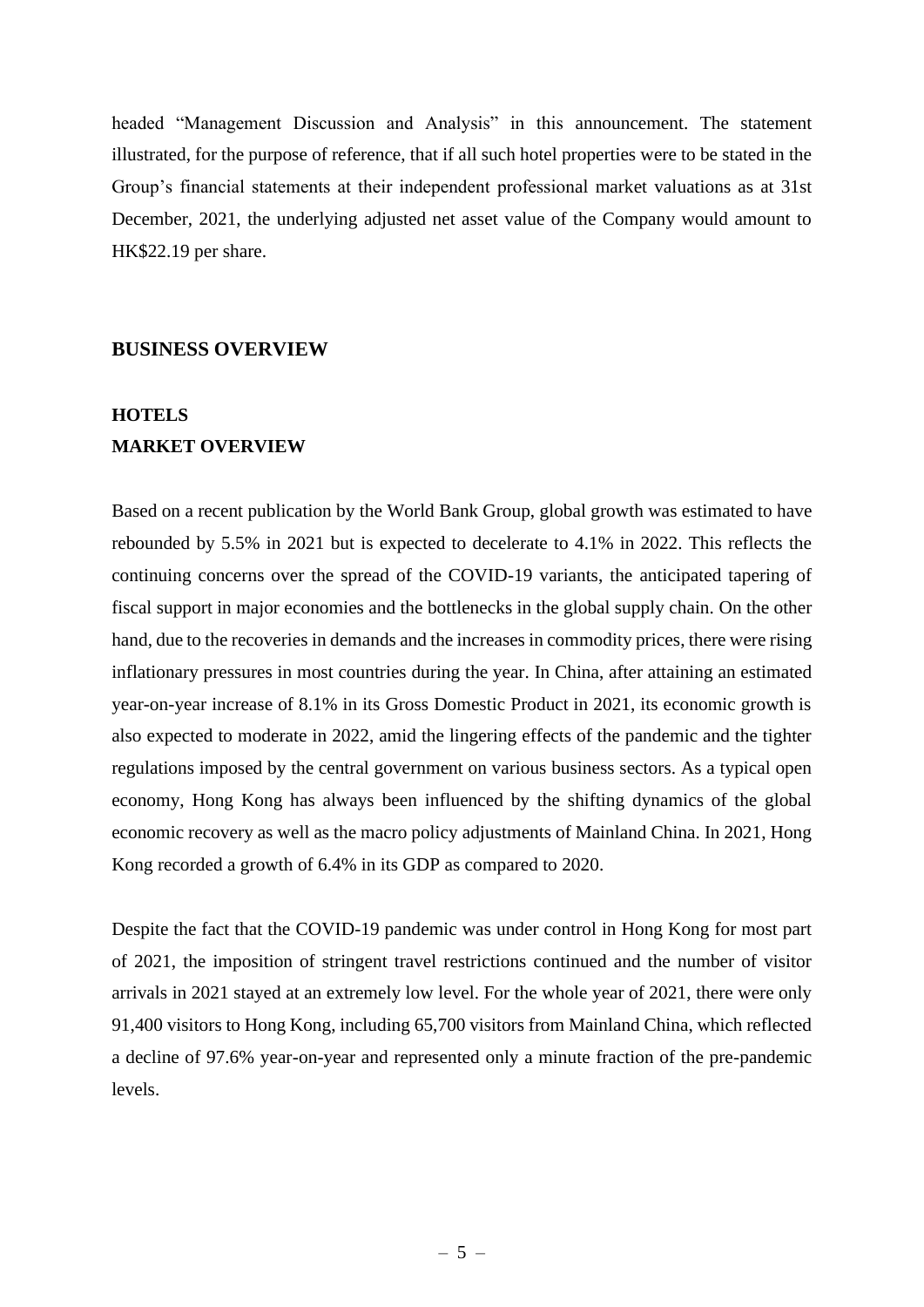Based on the hotel survey published by the Hong Kong Tourism Board, the average hotel occupancy rate for all the surveyed hotels in different categories in 2021 was 63.0%, an increase of 17.0 percentage points from 2020, while the industry-wide average room rate dropped by 3.0%, with the average Revenue per Available Room (RevPAR) having overall increased by 32.8% year-on-year.

Faced with the extremely difficult operating environment, the hotel operators in Hong Kong have adapted to an adjusted business strategy during the year to focus on staycation and long stay businesses in the domestic market, while some hotels have joined the DQHS to provide hotel quarantine facilities mostly for returning residents. Accordingly, due to the varied operating structure, the industry averages recorded for 2021 should only serve for general reference and may not be appropriate to be taken for direct comparison against previous operating periods, particularly, those which were pre-COVID.

#### **HOTEL OWNERSHIP**

As reported before, the Group has completed the development of its second hotel at the Hong Kong International Airport, the Regala Skycity Hotel, undertaken through a wholly owned subsidiary of the Company under a sublease from the Airport Authority. This 1208-room hotel embraces a wide range of sustainable features in its building design, construction and operation. The hotel licence was issued in November 2021 and the hotel soft opened for business in December 2021.

To support the Hong Kong Government's initiatives against the COVID-19 pandemic, this hotel has been operating as a hotel facility under the Community Isolation Facility Hotel Scheme from 24th February, 2022, as further mentioned below.

The Group owns a historical building located at a prime location in London, the United Kingdom, which is planned to be renovated into a niche urban hotel. The interior design for the renovation works is being finalised and the renovation works are anticipated to commence later this year.

The lessee of the hotel that the Group owns in Barcelona, Spain has been in default on rentals and other payments under the lease since 2020. The Group has commenced legal proceedings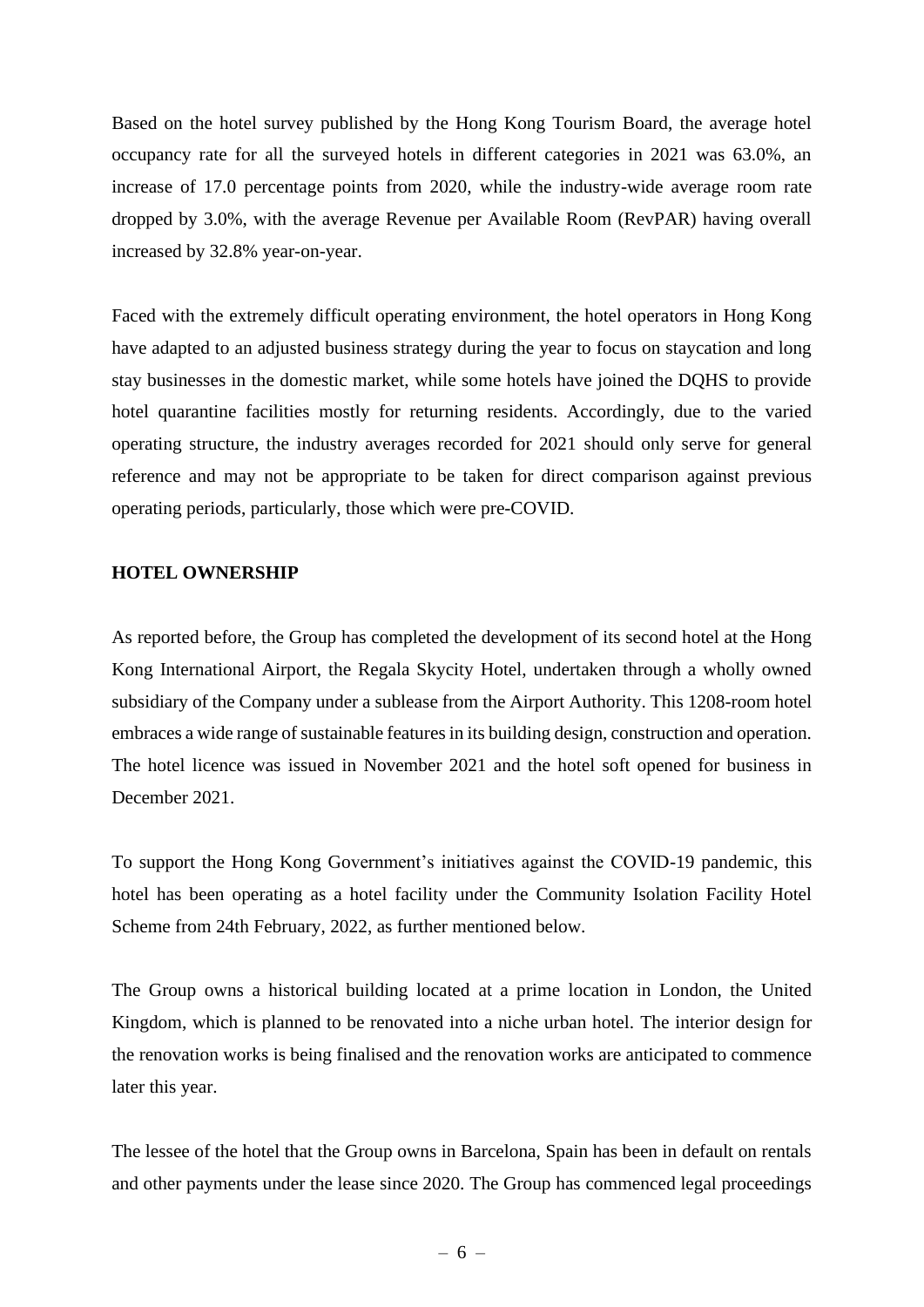against the lessee to enforce its rights under the lease agreement, including recovery of possession.

## **REGAL REAL ESTATE INVESTMENT TRUST**

As at 31st December, 2021, the Group held approximately 74.9% of the total outstanding issued units of Regal REIT, while Regal Portfolio Management Limited, a wholly owned subsidiary of the Group, acts as the REIT Manager.

For the year ended 31st December, 2021, Regal REIT recorded a consolidated profit before distributions to Unitholders of HK\$577.1 million, as compared to a loss of HK\$2,309.8 million for the financial year 2020. The profit recorded for the year under review included a fair value gain of HK\$309.3 million arising from the increase in the appraised values of Regal REIT's investment property portfolio, after accounting for the additional capital expenditures incurred, while for the comparative year in 2020, a fair value loss of HK\$2,748.0 million was recorded. If the effects of the fair value changes are excluded, the core profit before distributions to Unitholders for 2021 would amount to HK\$267.8 million, as compared to HK\$438.2 million for the preceding year.

Total distributable income for the year under review amounted to HK\$310.8 million, as compared to HK\$491.4 million reported in 2020. The decrease in the total distributable income was mainly attributable to the reduction in the overall rental income due to the adverse impact on the hospitality industry caused by the global COVID-19 pandemic.

Apart from the Regala Skycity Hotel, all the other nine hotels of the Group operating in Hong Kong are owned through Regal REIT, the listed subsidiary of the Company. These nine hotels included the five Regal Hotels and four other hotels operating under the iclub brand. Except for the iclub Wan Chai Hotel that is self-operated by Regal REIT, all the other eight hotels are leased by Regal REIT to a wholly owned subsidiary of the Company for hotel operations.

The iclub Wan Chai Hotel was the first iclub hotel in Hong Kong. The average occupancy rate for this hotel in 2021 was 82.0%, as compared to 73.9% in 2020. Over the same comparative period, its average room rate increased by 3.1%, with its average RevPAR consequently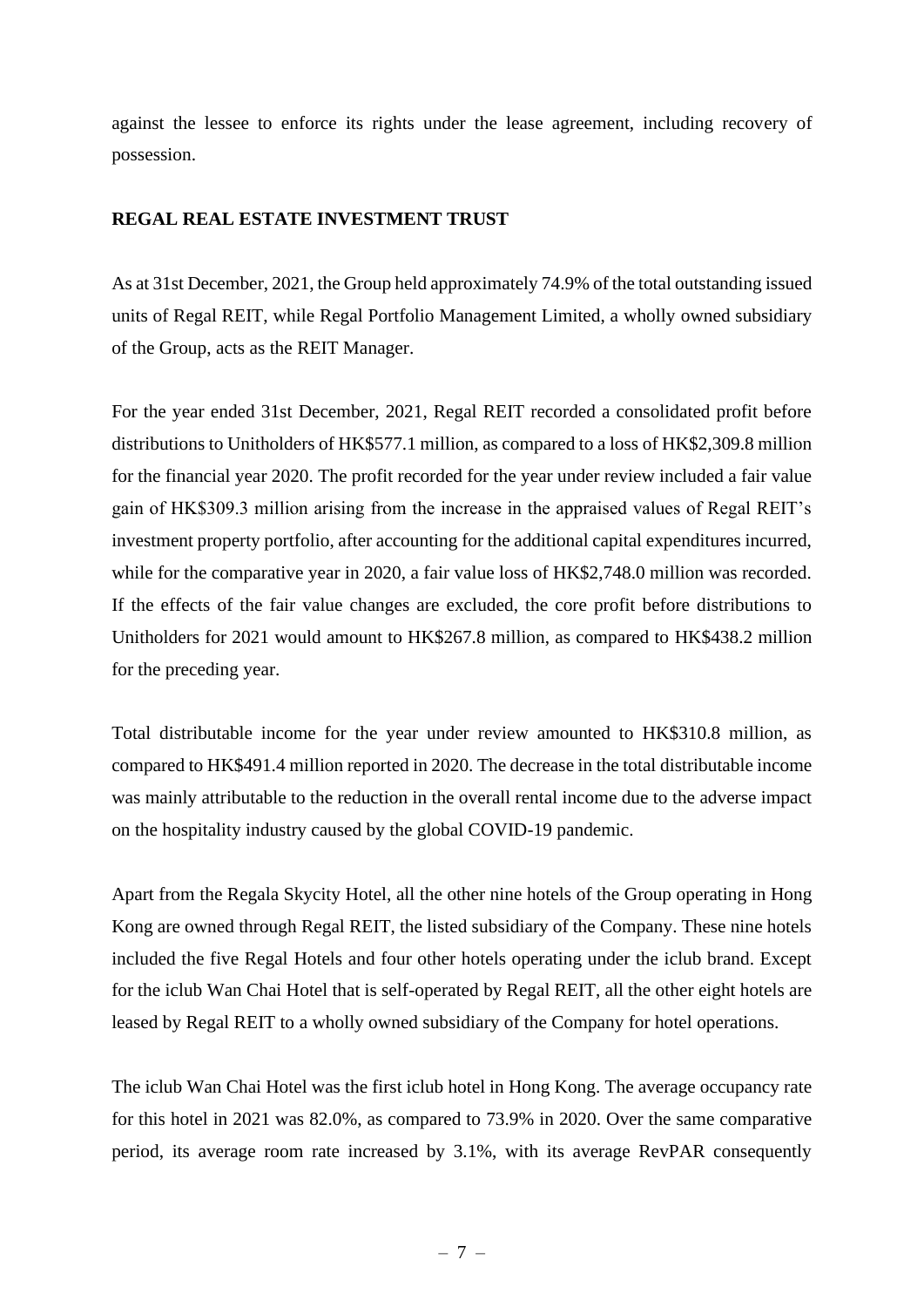improved by 14.4% year-on-year. This hotel generated a modest gross operating profit during the year.

### **HOTEL OPERATIONS**

Favour Link International Limited, a wholly owned subsidiary of the Company, is the lessee operating all the five Regal Hotels and three iclub Hotels under lease from Regal REIT.

To fulfil our corporate social responsibility in supporting the Hong Kong government's initiatives to combat the pandemic, four of the hotels under lease from Regal REIT, namely, the Regal Airport Hotel, the Regal Oriental Hotel, the iclub Ma Tau Wai Hotel and the iclub Fortress Hill Hotel enrolled in different cycles of the DQHS in 2021. In the meantime, the other hotels within the Group's portfolio continued to operate normal hotel businesses catering to the local market. Therefore, the operating statistics of the Group's hotels highlighted below should bear reference to the changes in the operating mode of certain of these hotels.

During the year, the combined average occupancy rate for the five Regal Hotels was 57.3%, as compared to 37.2% in the prior year. Although their combined average room rate decreased by 12.9%, their average RevPAR on the whole improved by 34.1% year-on-year.

The market rental review for the five Regal Hotels for 2022 was completed in November 2021. The aggregate annual base rent for the five hotels for 2022 was determined to be HK\$475.0 million, which was HK\$15.0 million above the aggregate base rent for 2021, with variable rent continuing to be based on 50% sharing of the excess of their aggregate net property income over the aggregate base rent.

The other three iclub Hotels owned by Regal REIT and leased to Favour link are, respectively, the iclub Sheung Wan Hotel, the iclub Fortress Hill Hotel and the iclub Ma Tau Wai Hotel. The combined average occupancy rate for the iclub Sheung Wan Hotel and the iclub Fortress Hill Hotel for the year was 77.7%, which was 5.6 percentage points above the level in 2020. At the same time, their combined average room rate also increased by 6.7%, resulting in a year-on-year growth of 15.1% in their average combined RevPAR.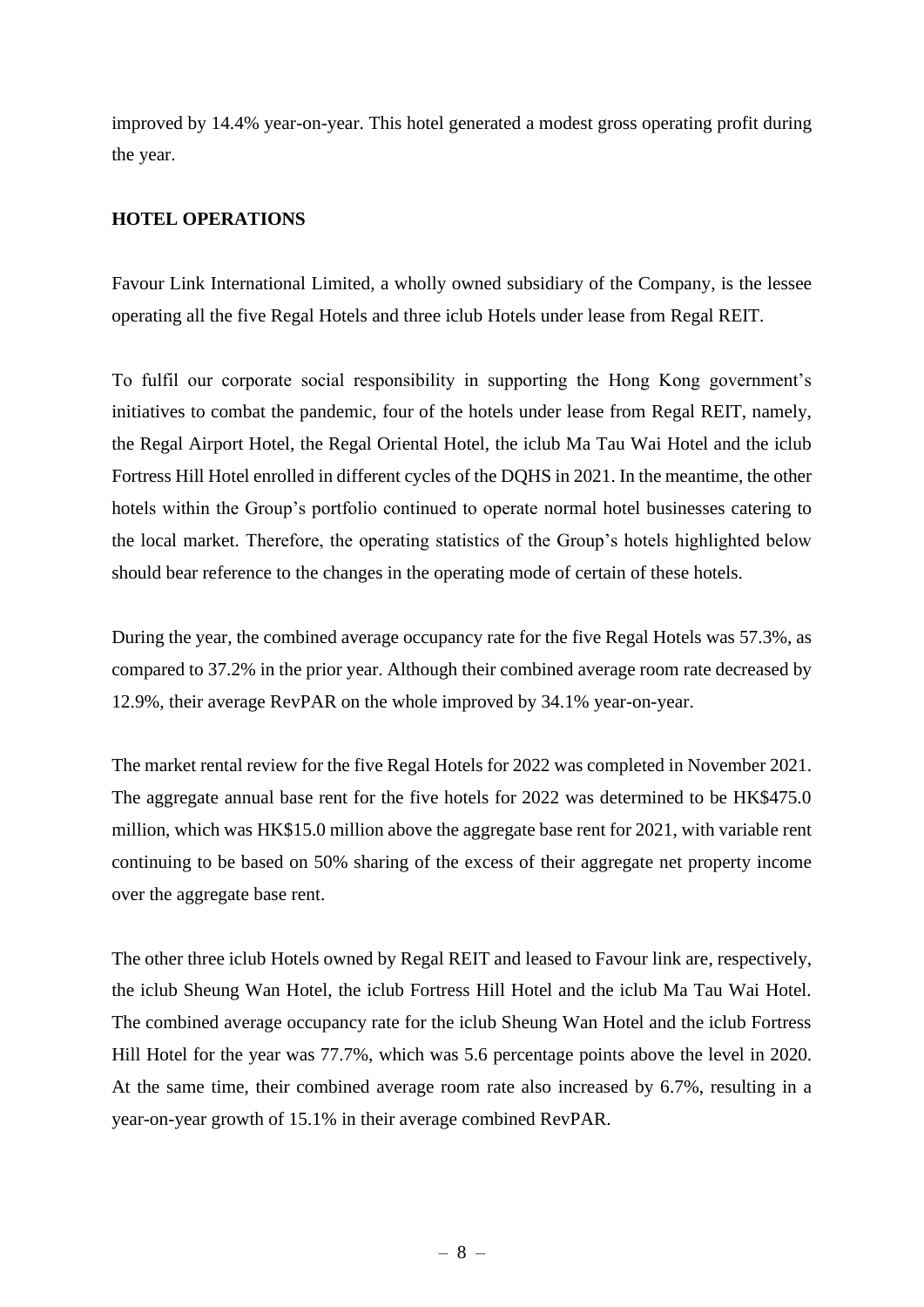Same as with the five Regal Hotels, the rental packages for these two iclub Hotels are determined annually by a jointly appointed independent professional property valuer. Under the market rental reviews also concluded in November 2021, the base rent for 2022 for each of these two hotels was determined to be HK\$27.0 million, which is a slight increase of HK\$1.0 million above their respective annual base rents in 2021. Variable rent will continue to be based on 50% sharing of the excess of the net property income over the base rent of each hotel.

The iclub Ma Tau Wai Hotel is still within the initial 5-year fixed rental term that ends in early September 2022. In December 2021, Regal REIT exercised the option granted to it under the existing lease agreement to extend the lease term to 31st December, 2027, with the rentals in the extended term to be based on independent annual market rental reviews. Under the arrangement agreed with P&R Holdings, Favour Link as the lessee of this hotel is entitled to reimbursement from P&R Holdings annually for any deficit between the rental expenses and the net property income from the business operation of the hotel within the initial 5 years of the lease term. This hotel maintained an average occupancy rate of 70.5% in 2021, as compared to 66.1% in 2020. Over the same comparative period, its average achieved room rate increased by 113.3%, with its average REVPAR consequently enhanced by 127.6% year-on-year.

### **HOTEL MANAGEMENT**

Regal Hotels International Limited, the wholly owned management arm of the Group, is the hotel manager managing all the five Regal Hotels, six iclub Hotels and one Regala Hotel that are operating in Hong Kong. Opened in December 2021, the 1208-room Regala Skycity Hotel is the latest addition to the Group's portfolio.

In Mainland China, Regal Hotels International is presently managing a total of four Regal Hotels, including two in Shanghai, one in Dezhou and one in Xian. Two other hotels to be managed by the Group are under development, which are separately located in Chengdu and Kunshan.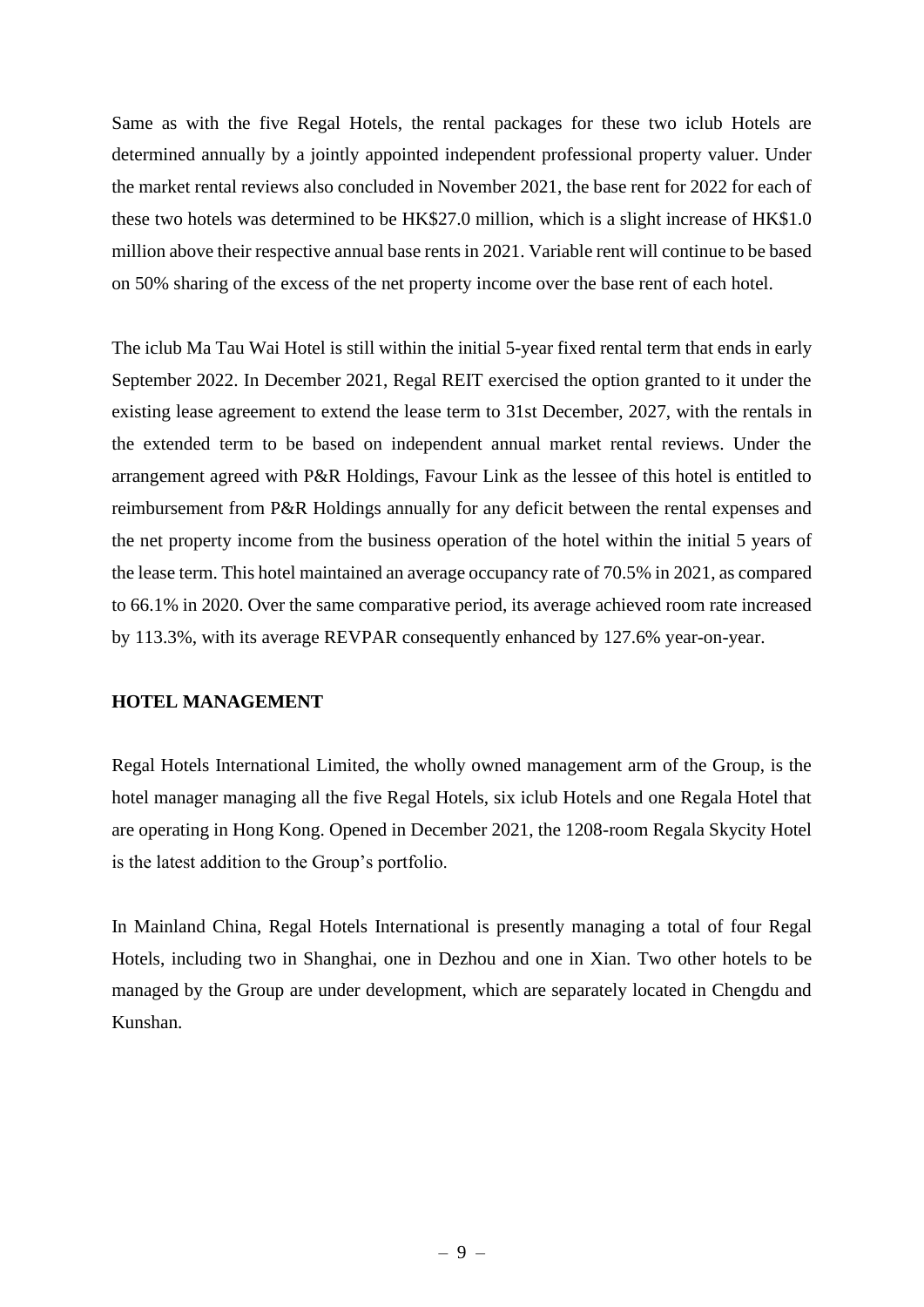### **PROPERTIES**

As mentioned above, the COVID-19 pandemic was under control in Hong Kong for most part of 2021. Despite the travel restrictions to Hong Kong that remained in place, the overall economy of Hong Kong sustained recovery during the year. Overall unemployment rate in Hong Kong fell from the peak of 7.2% in February to 3.9% towards the end of 2021. The real estate market as a whole was resilient, with prime development sites tendered by the Hong Kong Government during the year actively sought after by property developers. Benefiting from the pent-up demand and the persisting low interest rate environment, the residential property market rebounded strongly, both in terms of the overall transaction volume as well as the transacted price, but the pace of increase has apparently slowed down from the fourth quarter of 2021.

The Mount Regalia in Kau To, Sha Tin is a major luxury residential development undertaken by P&R Holdings. The development has a total of 24 garden houses and 136 apartment units, complemented with car parks and club house facilities. Up to 31st December, 2021, a total of 17 garden houses and 46 apartment units have been contracted to be sold at satisfactory prices, out of which, the sale transactions for 8 houses and 27 apartment units have been completed before that date. The sale transactions for the remaining 9 houses and 19 apartment units are scheduled under the terms of the relevant sale and purchase agreements to be completed during the course of the next two years. Due to the outburst of the fifth wave of the pandemic in January this year, the viewing of show units and physical properties at Mount Regalia has been temporarily suspended since February this year. Marketing work for the sale of the remaining unsold units will be resumed after the gathering and social distancing measures are relaxed.

A wholly owned subsidiary of the Group is developing a commercial/residential project, named as "The Queens", at Queen's Road West, Hong Kong. The development has a total of 130 residential units with club house facilities and commercial accommodations. The presale of the first batch of the residential units was first launched in April 2021. Due to the pandemic situation, property viewing activities of this project have also been restricted since February this year. As the occupation permit for this development is now anticipated to be issued in a few months' time, the separate sales office with show flats will be closed from April this year.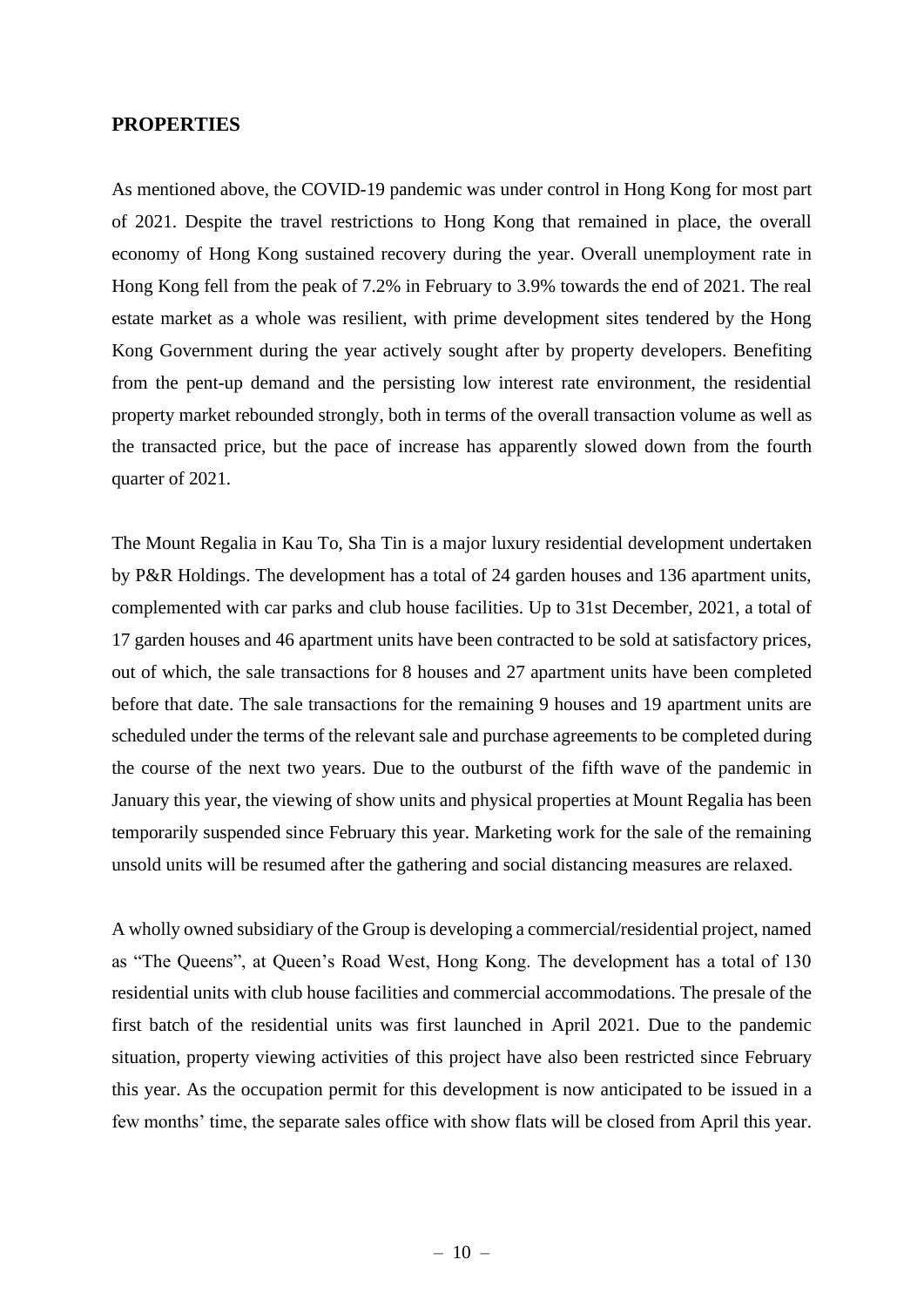A new sale programme for the residential units is presently planned to be launched on an existing property basis after the relevant occupation permit has been issued.

The Group is also undertaking, through one of its wholly owned subsidiaries, a commercial/residential redevelopment project at Hai Tan Street in Sham Shui Po. In this respect, the requisite judicial proceedings to consolidate the entire ownership interests in the relevant existing properties are progressing. In the meanwhile, the Group still owns a total of 9 garden houses in Regalia Bay, Stanley, some of which will continue to be disposed of if the prices offered are considered to be satisfactory. In overseas, the Group is also undertaking a renovation for sale property project in Lisbon, Portugal.

Further detailed information on the Group's development projects and properties as well as those undertaken by P&R Holdings and its listed subsidiary, Cosmopolitan International Holdings Limited, is contained in the section headed "Management Discussion and Analysis" in this announcement.

# **AIRCRAFT OWNERSHIP AND LEASING**

At present, the Group owns a fleet of 3 Airbus passenger aircraft. Two of the aircraft are on operating leases with a major international airline operator in Europe, which are running on normal terms. Due to the global coronavirus pandemic, the lessee for the other aircraft has been in payment defaults. The Group took action to terminate the lease in November 2021 and has recovered possession of the aircraft. The Group is working closely with the professional aircraft manager to remarket this aircraft for sale or for re-lease.

# **OUTLOOK**

The global outlook is clouded by various downside risks, including possible renewed outbreaks of the COVID-19 pandemic, the possibility of de-anchored inflation pressures and their potential impact on the interest rates environment and, most recently, the heated geopolitical tensions in Eastern Europe.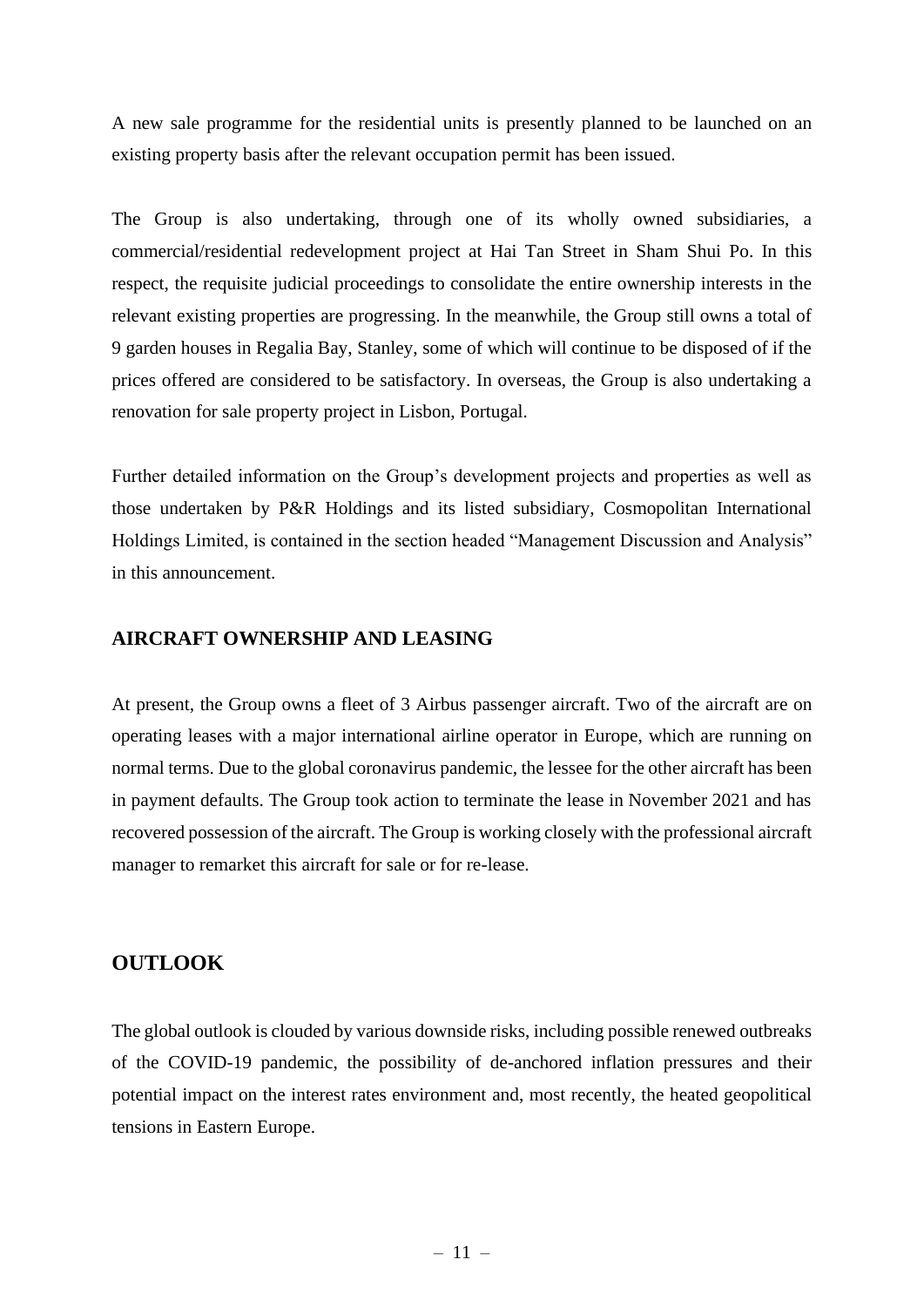In early January this year, the Omicron variant started the fifth wave of the epidemic in Hong Kong and the Hong Kong Government has since introduced increasingly stringent social distancing measures in the local community. Despite these stringent control measures, the local infection numbers during the past two months have continued to soar. These have seriously affected the normal social and economic activities in Hong Kong, and many businesses particularly those in the food and beverage, retail and some services sectors have had to close down temporarily or permanently.

In February 2022, the Hong Kong Government requested the hotel operators in Hong Kong to participate in the Community Isolation Facility (CIF) Hotel Scheme, which aimed to provide in the short term the much needed accommodation to isolate people who were tested positive for COVID-19 but who were asymptomatic or having only mild symptoms. As a close supporter of the Hong Kong Government's anti-epidemic workforce since April 2020, the four hotels that were operating as quarantine hotels under the DQHS and, more recently, the Regala Skycity Hotel and the Regal Kowloon Hotel respectively enrolled to operate as hotels under the CIF Hotel Scheme commencing at different times from mid-February to mid-March 2022, for terms of three months. Due to the change in recent circumstances, some of the hotels contracted under the CIF Hotel Scheme have their usages changed to serve as quarantine hotel facilities or other anti-pandemic purposes designated by the Government under the terms of the relevant contracts.

It is expected that the fifth wave of the epidemic will continue to adversely affect the economy of Hong Kong, at least for the first half of 2022. Under the present circumstances, the plans for the gradual resumption of the international traffic as well as the re-opening of the Mainland border will unavoidably be delayed. Until the fifth wave of the epidemic is well under control and the traffic in and out of Hong Kong can return to normal, the outlooks for the tourist and hospitality industries and, indeed, the overall economy of Hong Kong in the short term cannot be optimistic.

As six hotels within the Group's hotel portfolio are now operating as hotels under the CIF Hotel Scheme, they will generate some steady revenues while the pandemic continues to weigh on the local economy. The Group is hopeful that this fifth wave of the pandemic will soon be over and that the normal social and business activities in Hong Kong will gradually recover from the latter part of this year.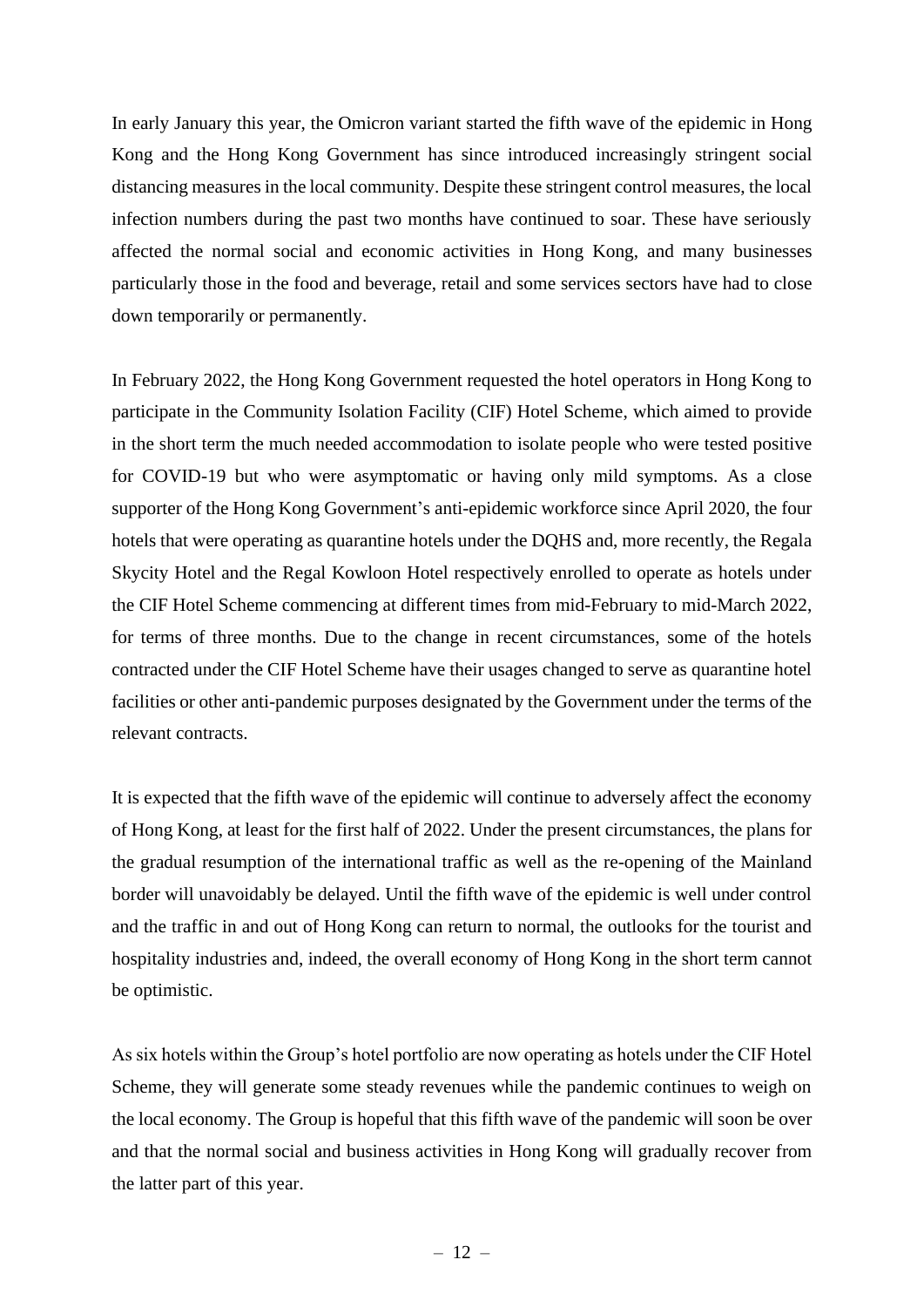Viewed from a longer term perspective, and with the support from the central government of China, as stated in its 14th Five-Year Plan, Hong Kong should still have plenty of business opportunities through building itself as a center for innovation and technology, a center for cultural and artistic exchanges, a trade center for intellectual property rights as well as its strengthening position as an international aviation hub.

With its solid financial strength and asset base, the Group is confident that it will overcome these challenging times and to regain its profitability once when the tourist market and the overall economic conditions in Hong Kong revive.

# **MANAGEMENT DISCUSSION AND ANALYSIS**

# **BUSINESS REVIEW**

The Group's significant investments and principal business activities mainly comprise hotel ownership business which is principally undertaken through Regal REIT, hotel operation and management businesses, asset management of Regal REIT, property development and investment, including those undertaken through the joint venture in P&R Holdings, aircraft ownership and leasing and other investments including financial assets investments.

The performance of the Group's hotel, property and other investment businesses as well as that of Regal REIT during the year under review, the commentary on the hotel and property sectors, the changes in the general market conditions and the potential impact on their operating performances and future prospects are contained in the above sections headed "Financial Results", "Business Overview" and "Outlook" as well as in this sub-section.

The Group has no immediate plans for material investments or capital assets, other than those disclosed in the above sections headed "Business Overview" and "Outlook" and in this subsection.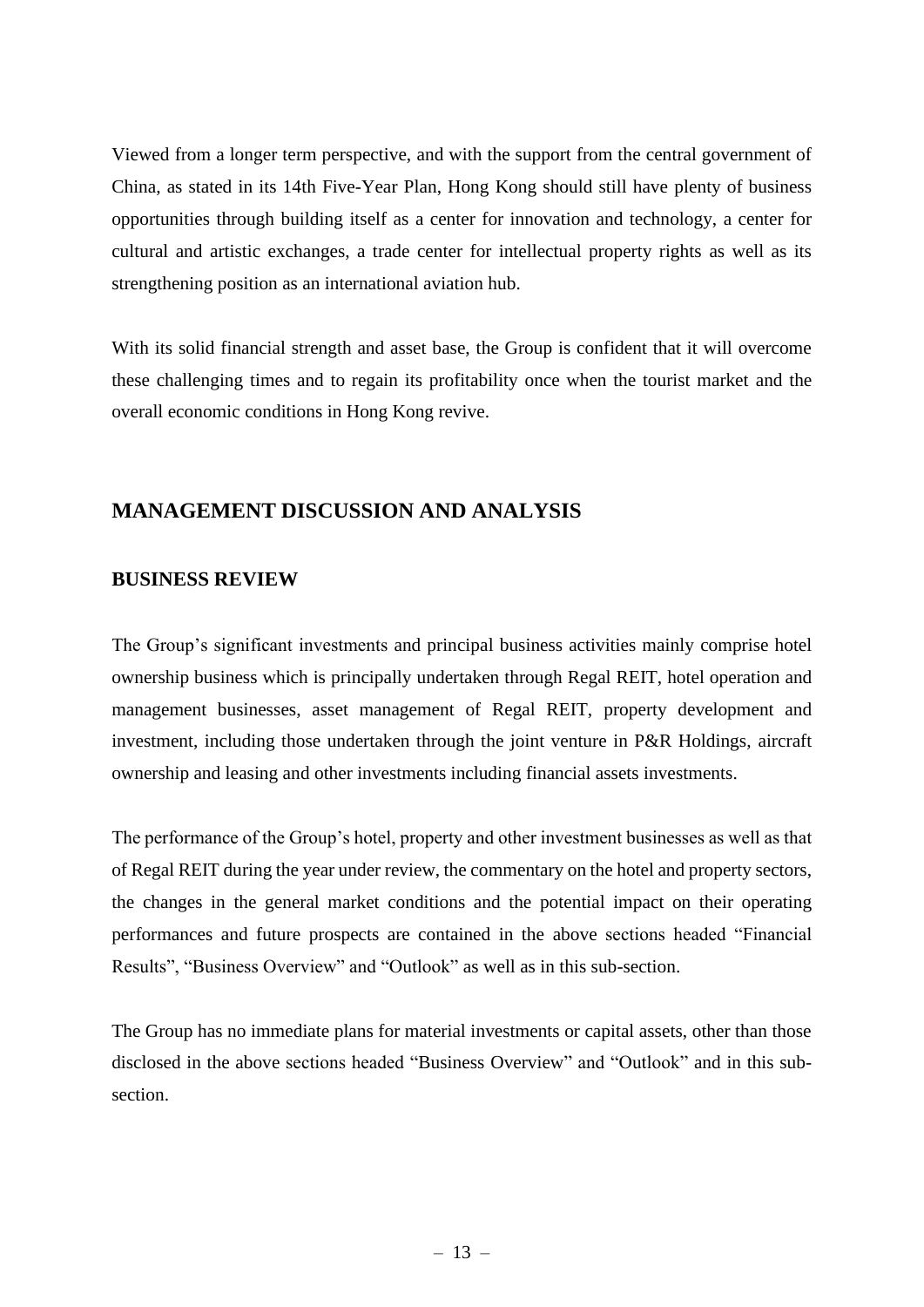A brief review on the development projects and properties of the Group, which are all wholly owned by the Group, and those undertaken by P&R Holdings and its listed subsidiary, Cosmopolitan, and on the Group's financial assets and other investments is set out below.

#### **Hong Kong**

*New hotel project at the Hong Kong International Airport, named as "Regala Skycity Hotel"* In February 2017, a wholly owned subsidiary of Regal was awarded by the Airport Authority in Hong Kong the development right for a new hotel project at the Hong Kong International Airport.

The hotel project has a site area of approximately 6,650 square metres (71,580 square feet) and permissible gross floor area of 33,700 square metres (362,750 square feet) and is situated at a site surrounded by Terminal 2 of the Hong Kong International Airport, the Asia World-Expo and SkyPier. The hotel project is the first phase of the mega SKYCITY Project by the Airport Authority, which also contains large scale retail and office spaces as well as dining and entertainment facilities.

The occupation permit for this new hotel was issued in March 2021. The hotel has 13 storeys (including one basement floor) with a total of 1,208 guestrooms and suites, complemented with extensive banquet, meeting and food and beverage facilities. This new hotel embraces a wide range of sustainable features in its building design, construction and operation and was awarded Gold Rating under Provisional Assessment of BEAM Plus Certification.

The hotel licence for this hotel was issued in November 2021 and the hotel soft opened for business in December 2021. To support the Hong Kong Government's initiatives against the COVID-19 pandemic, this hotel has been operating as a hotel facility under the Community Isolation Facility Hotel Scheme from 24th February, 2022.

### *The Queens, No.160 Queen's Road West, Hong Kong*

The project has a combined site area of 682 square metres (7,342 square feet) and is being developed into a commercial/residential development with gross floor area of about 5,826 square metres (62,711 square feet). The project will have a total of 130 residential units with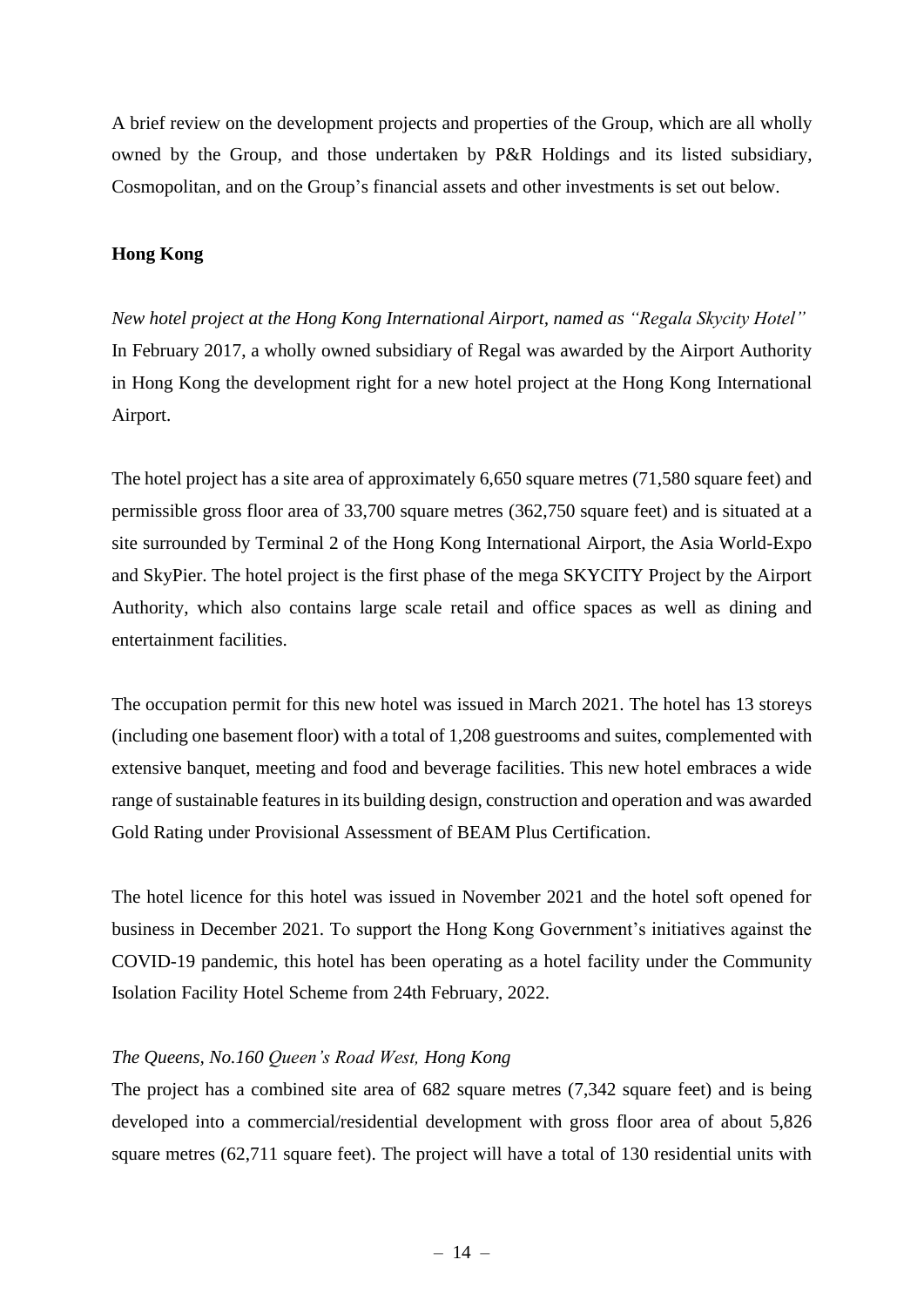club house facilities on the second floor and commercial accommodations on the ground and first floors. The foundation works have been completed and the superstructure works are in progress. The occupation permit for this project is scheduled to be obtained in the second quarter of 2022.

The presale of the first batch of the residential units was first launched in April 2021. Due to the pandemic situation, property viewing activities of this project have also been restricted since February this year. As the occupation permit for this development is now anticipated to be issued in a few months' time, the separate sales office with show flats will be closed from April 2022. A new sale programme for the residential units is presently planned to be launched on an existing property basis after the relevant occupation permit has been issued.

#### *Nos.227-227C Hai Tan Street, Sham Shui Po, Kowloon*

The properties presently comprise 100% ownership interests of Nos.227-227A of Hai Tan Street and interests in over 80% undivided shares of Nos.227B-227C of Hai Tan Street. The properties have a total site area of 431 square metres (4,644 square feet) and are intended for a commercial/residential development. The requisite judicial proceedings to consolidate the entire ownership interests in the relevant properties are progressing.

#### *Regalia Bay, 88 Wong Ma Kok Road, Stanley, Hong Kong*

During the year, the Group has contracted to sell 3 garden houses in Regalia Bay at satisfactory prices. As at 31st December, 2021, the Group still retained a total of 9 garden houses in Regalia Bay with total gross area of about 4,178 square metres (44,972 square feet), 3 of which are held as investment properties, 4 as held for sale and 2 as property, plant and equipment and rightof-use assets. The Group will continue to dispose of some of these remaining houses if the prices offered are considered favourable.

#### **Overseas**

#### *Campus La Mola, Barcelona, Spain*

This hotel property has a total of 186 guestrooms and was acquired by the Group in 2014. The hotel was initially operated by the Group and subsequently leased to an independent third party under a lease agreement in September 2017. The lessee had been in default on rentals and other payments under the lease since 2020, despite certain amount of rental and other payments were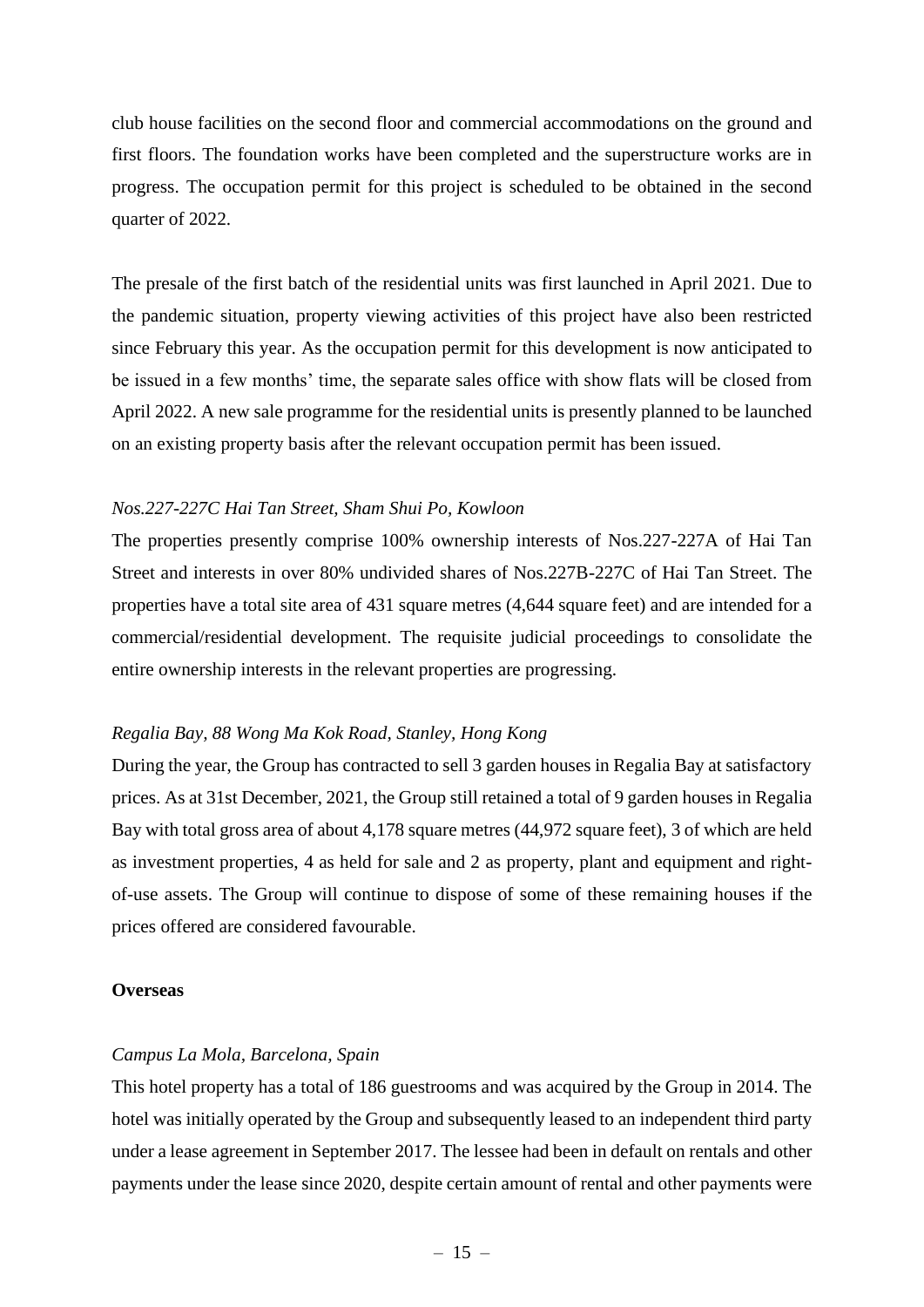recovered during 2021. Legal proceedings have been commenced against the lessee to enforce the owner's rights under the lease agreement, including recovery of possession.

#### *41 Kingsway, London WC2B 6TP, the United Kingdom*

This is a freehold historical building located at a prime location in London, acquired by the Group in April 2019. Currently vacant, this iconic property has total 9 storeys (including 1 basement) with a total gross floor area of approximately 2,150 square metres (23,140 square feet).

The rehabilitation plan is to conserve in whole the building's historical heritage and to transform it into a niche urban hotel with a unique fine dining facility. The interior design for the renovation works is being finalised and the renovation works are anticipated to commence later this year. The hotel will be operated by the Group after completion.

#### *Fabrik, Rua Dos Fanqueiros 156, Lisbon, Portugal*

This is a rehabilitation and renovation project of a historical building located in a heritage conservation area of Lisbon, acquired in 2019 by an entity that was 90% owned by the Group. This building has a total gross floor area of about 1,836 square metres (19,768 square feet), comprising residential apartments as well as shops on ground floor. The design and renovation proposals have been approved by the local government authorities and renovation works are underway. There have been some delays due to the pandemic and the project is presently expected to be completed by mid 2022.

During the year under review, the Group acquired the remaining 10% equity interest from the other shareholder and now wholly owns this project. The apartment units and shops are intended to be marketed for sale at appropriate time after completion of the renovation works.

#### **JOINT VENTURE – P&R HOLDINGS LIMITED**

P&R Holdings is a 50/50 owned joint venture established with Paliburg, with capital contributions provided by the Company and Paliburg on a pro-rata basis in accordance with their respective shareholdings in P&R Holdings. P&R Holdings' business scope encompasses the development of real estate projects for sale and/or leasing, the undertaking of related investment and financing activities, and the acquisition or making of any investments (directly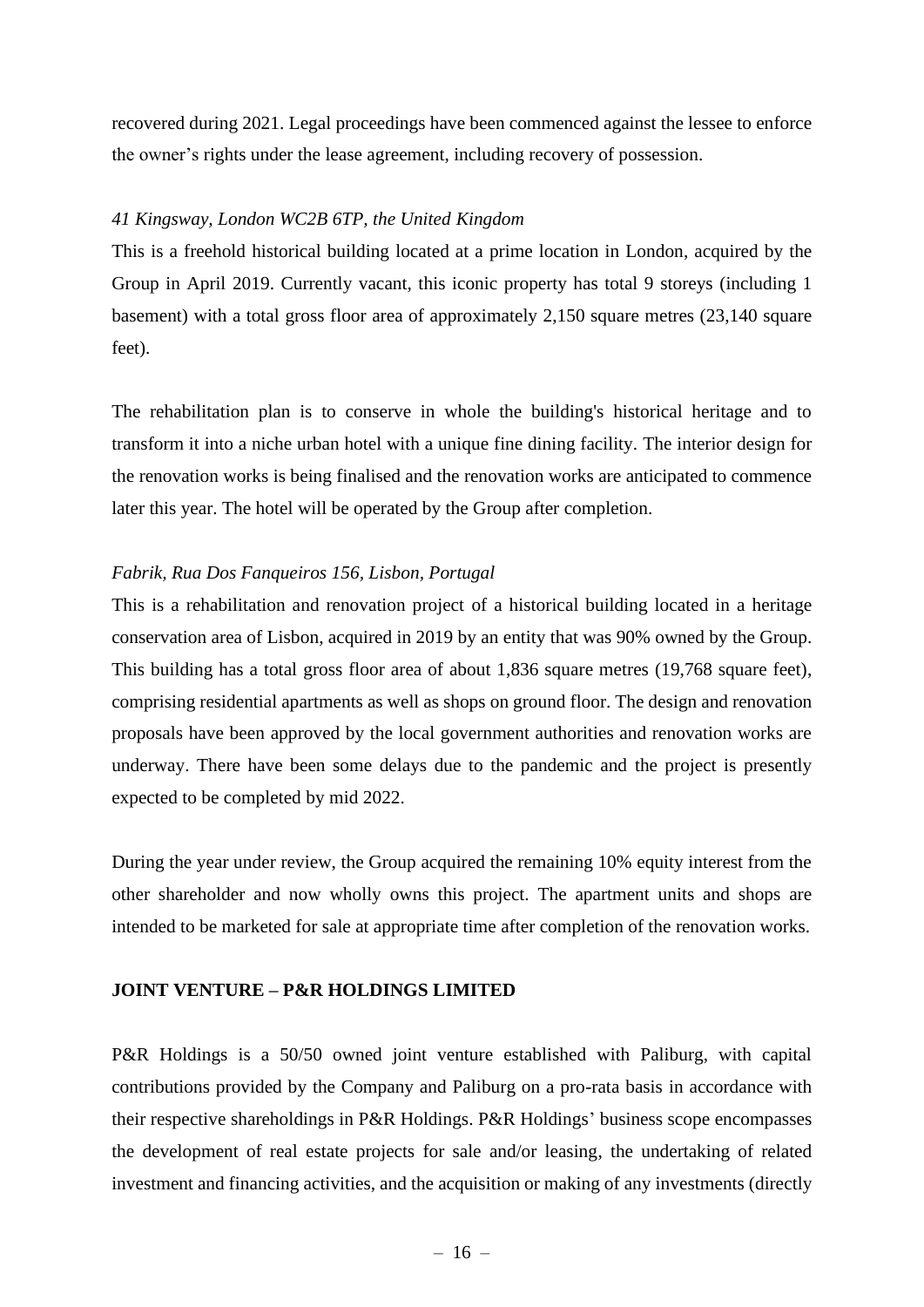or indirectly) in the financial assets of or interests in, or extending loans to, any private, public or listed corporations or undertakings that have interests in real estate projects or other financial activities where the underlying assets or security comprise real estate properties.

Further information relating to the property development projects being undertaken and properties owned by the P&R Holdings group in Hong Kong (which, unless otherwise denoted, are all wholly owned by the P&R Holdings group) is set out below:

# *Domus and Casa Regalia, Nos.65-89 Tan Kwai Tsuen Road, Yuen Long, New Territories* This residential project, which was completed in 2016, has a site area of approximately 11,192 square metres (120,470 square feet) and provides a total of 170 units, comprising 36 garden houses and a low-rise apartment block with 134 units, having aggregate gross floor area of approximately 11,192 square metres (120,470 square feet).

All the units in the apartment block, named Domus, had been sold. The garden houses comprised within this development are named as Casa Regalia. At present, 8 houses in Casa Regalia are still being retained, which are planned to be disposed of on a gradual basis but some of them may in the meantime be retained for rental income.

### *We Go MALL, No.16 Po Tai Street, Ma On Shan, Sha Tin, New Territories*

This development has a site area of 5,090 square metres (54,788 square feet) and a maximum permissible gross floor area of 15,270 square metres (164,364 square feet). The site has been developed into a shopping mall with 5 storeys above ground level and 1 storey of basement floor. This shopping mall was opened for business in 2018 and is held for rental income. Although the rental rates on new leasings and lease renewals during the year have been affected by the adverse impact brought about by the pandemic, the overall leasing status of this shopping mall remained stable.

### *The Ascent, No.83 Shun Ning Road, Sham Shui Po, Kowloon*

This is a joint venture project undertaken pursuant to a tender award by the Urban Renewal Authority of Hong Kong in 2014. The land has a site area of 824.9 square metres (8,879 square feet) and has been developed into a 28-storey commercial/residential building (including 1 basement floor) with total gross floor area of 7,159 square metres (77,059 square feet), providing 157 residential units, 2 storeys of shops and 1 storey of basement carparks. The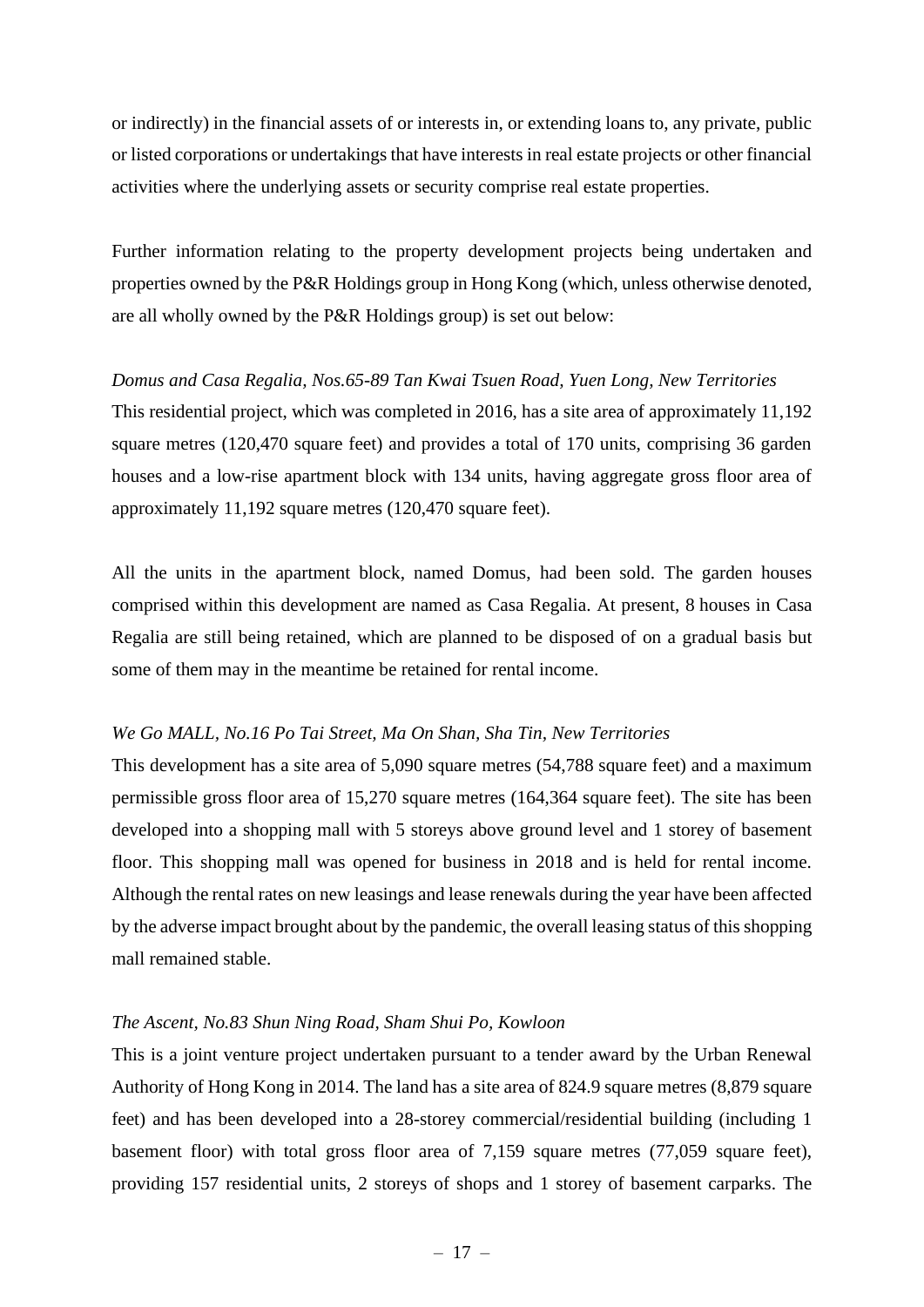project was completed in 2018. While all the residential units have already been disposed of, up to 31st December, 2021, 2 shops, 5 carparks and all the parking spaces for motorcycles have also been sold. The remaining shops and carparks will continue to be marketed for sale.

#### *Mount Regalia, 23 Lai Ping Road, Kau To, Sha Tin, New Territories*

The project has a site area of 17,476 square metres (188,100 square feet) which has been developed into a luxury residential complex comprising 7 mid-rise apartment blocks with 136 units, 24 detached garden houses and 197 carparking spaces, with aggregate gross floor area of approximately 32,474 square metres (349,547 square feet). The occupation permit was issued in September 2018 and the certificate of compliance in February 2019.

This development received eight international awards including winner of Luxury Lifestyle Awards as Best Luxury Residential Development and Best Luxury Sustainable Residential Development in Hong Kong in 2021 as well as for the superb interior designs of certain of its show houses and apartment units.

Up to 31st December, 2021, a total of 17 garden houses and 46 apartment units have been contracted to be sold at satisfactory prices (total sale price HK\$3,687.4 million), out of which, the sale transactions for 8 houses and 27 apartment units (total sale price HK\$2,016.5 million) have been completed before that date. The sale transactions for the remaining 9 houses and 19 apartment units (total sale price HK\$1,670.9 million) are scheduled under the terms of the relevant sale and purchase agreements to be completed during the course of the next two years. Due to the outburst of the fifth wave of the pandemic in January this year, the viewing of the show units and physical properties at Mount Regalia has been temporarily suspended since February this year. Marketing work for the sale of the remaining unsold units, comprising 7 houses and 90 apartment units, will be resumed after the gathering and social distancing measures are relaxed.

### *iclub Mong Kok Hotel, 2 Anchor Street, Tai Kok Tsui, Kowloon*

This is a hotel development project undertaken through a tender award by the Urban Renewal Authority of Hong Kong in 2015. The project has a site area of 725.5 square metres (7,809 square feet), with total permissible gross floor area of approximately 6,529 square metres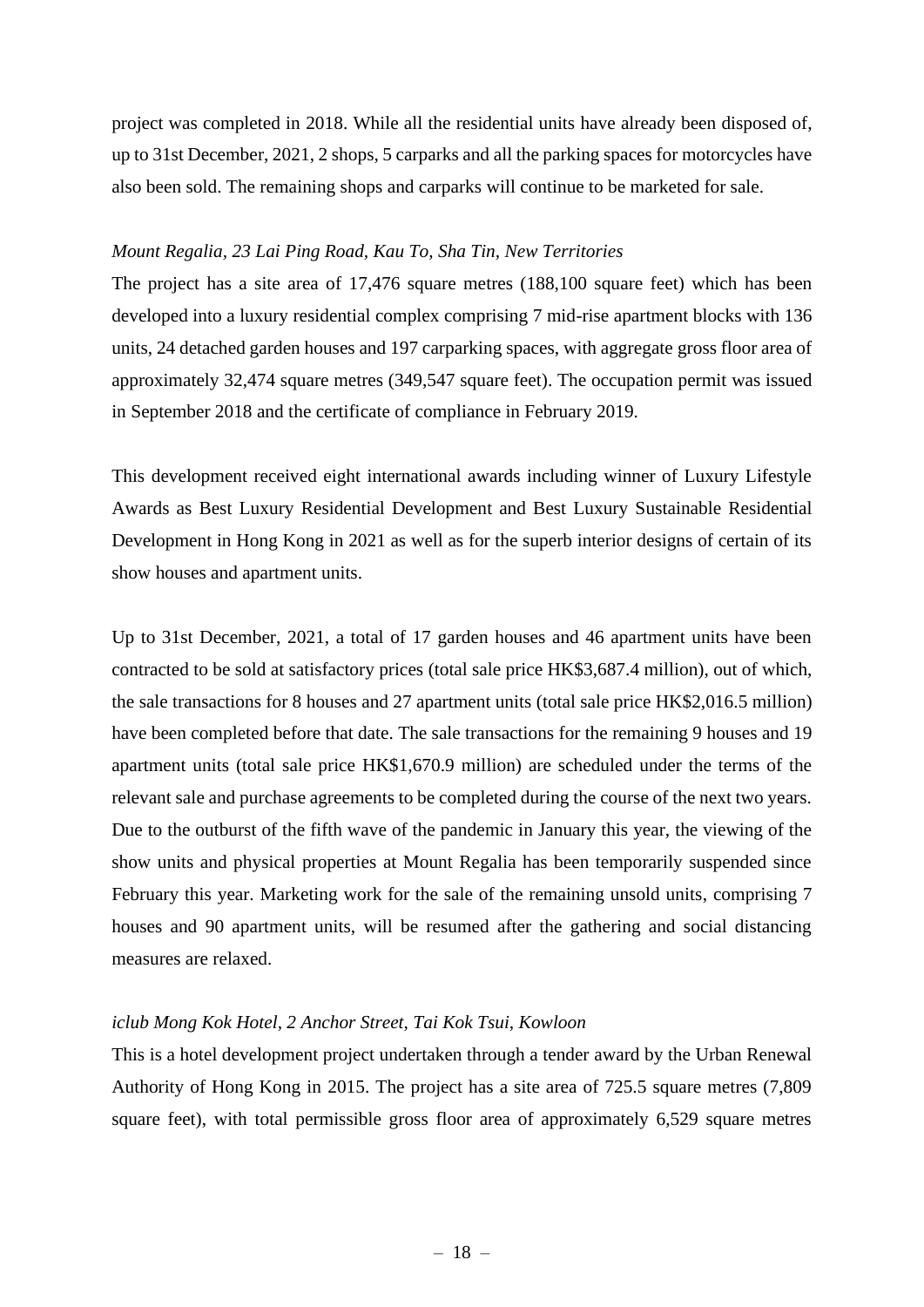(70,278 square feet) and covered floor area of approximately 9,355 square metres (100,697 square feet).

The project has been developed into a 20-storey hotel, comprising 288 guestrooms with ancillary facilities. The hotel was opened for business in March 2019 and the legal title to the property assigned to a wholly owned subsidiary of P&R Holdings in May 2019 under the terms of the development agreement. The hotel is presently self-operated by P&R Holdings and managed by the Group. This hotel has enrolled in the Designated Quarantine Hotel Scheme implemented by the Hong Kong Government to operate as hotel quarantine facilities since March 2022.

## *iclub AMTD Sheung Wan Hotel, No.5 Bonham Strand West, Sheung Wan, Hong Kong*

The project has an aggregate site area of approximately 345 square metres (3,710 square feet) and has been developed into a hotel with 98 guestrooms and suites (total 162 room bays), with total gross floor area of approximately 5,236 square metres (56,360 square feet) and covered floor area of approximately 6,420 square metres (69,120 square feet).

P&R Holdings sold 50% beneficial interest in this property to AMTD Group in December 2019 and the property is now 50% owned by each of P&R Holdings and AMTD Properties (HK) Limited. This hotel was officially opened for business in November 2020 and is self-operated by the joint venture entity and managed by the Group.

### *Nos.9-19 Kam Wa Street, Shau Kei Wan, Hong Kong*

The subject properties, which were acquired through private treaty transactions, have a total site area of 518 square metres (5,580 square feet). The demolition works for this project have been completed and the scheme for a commercial/residential development is being finalised.

### *Nos.291-293 and 301-303 Castle Peak Road, Cheung Sha Wan, Kowloon*

The properties presently comprise interests in over 80% undivided shares of Nos.291-293 Castle Peak Road and 100% ownership interests of Nos.301-303 Castle Peak Road. The properties have a total site area of 488 square metres (5,260 square feet) and are intended for a composite commercial/residential redevelopment. Application for Land Compulsory Sale to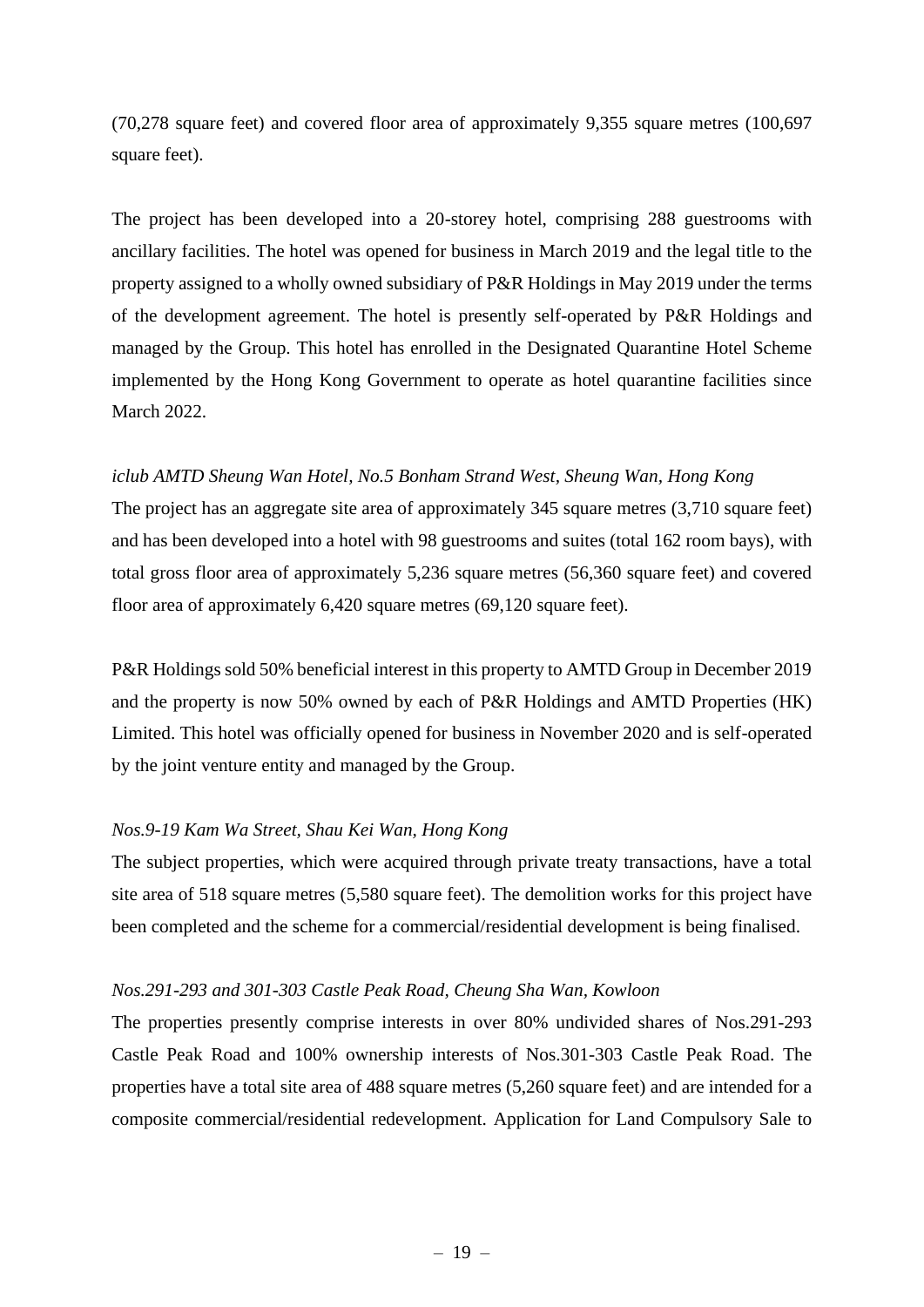consolidate 100% ownership interests in the relevant properties has been submitted to the Lands Tribunal in December 2021.

Certain of the existing properties are presently classified as a Grade 2 Historic Building. A conservation proposal in conjunction with the proposed development is being discussed with the relevant government authorities, which would involve conserving the verandah portion of historical heritage within the new development, thus preserving its unique iconic image in the vicinity.

#### **COSMOPOLITAN INTERNATIONAL HOLDINGS LIMITED**

Cosmopolitan is a listed subsidiary of P&R Holdings. Further information relating to the property projects of the Cosmopolitan group in the PRC, all of which are wholly owned, is set out below:

#### **Property Development**

#### *Chengdu Project – Regal Cosmopolitan City*

Located in the Xindu District in Chengdu, Sichuan Province, the project is a mixed use development consisting of residential, hotel, commercial and office components, with an overall total gross floor area of approximately 495,000 square metres (5,330,000 square feet).

The superstructure and fitting-out works for the third stage of the development, consisting of ten residential towers of total 1,555 units, about 4,100 square metres (44,100 square feet) of commercial accommodations and 1,941 car parking spaces were all completed in December 2021. Nearly all of the residential units in the third stage have been presold by early 2021, at prices significantly higher than those attained in the first and second stages of the development. Total proceeds from the contracted presales and/or sales of the residential units amounted to approximately RMB2,046 million (HK\$2,518.2 million). About 60% of the units presold have been handed over to their respective purchasers before the last year end and the revenues derived therefrom accounted for in the financial results for the year under review. The procedures for the hand over of the remaining units sold are expected to be completed shortly and the relevant revenues will be recognised in the current financial year.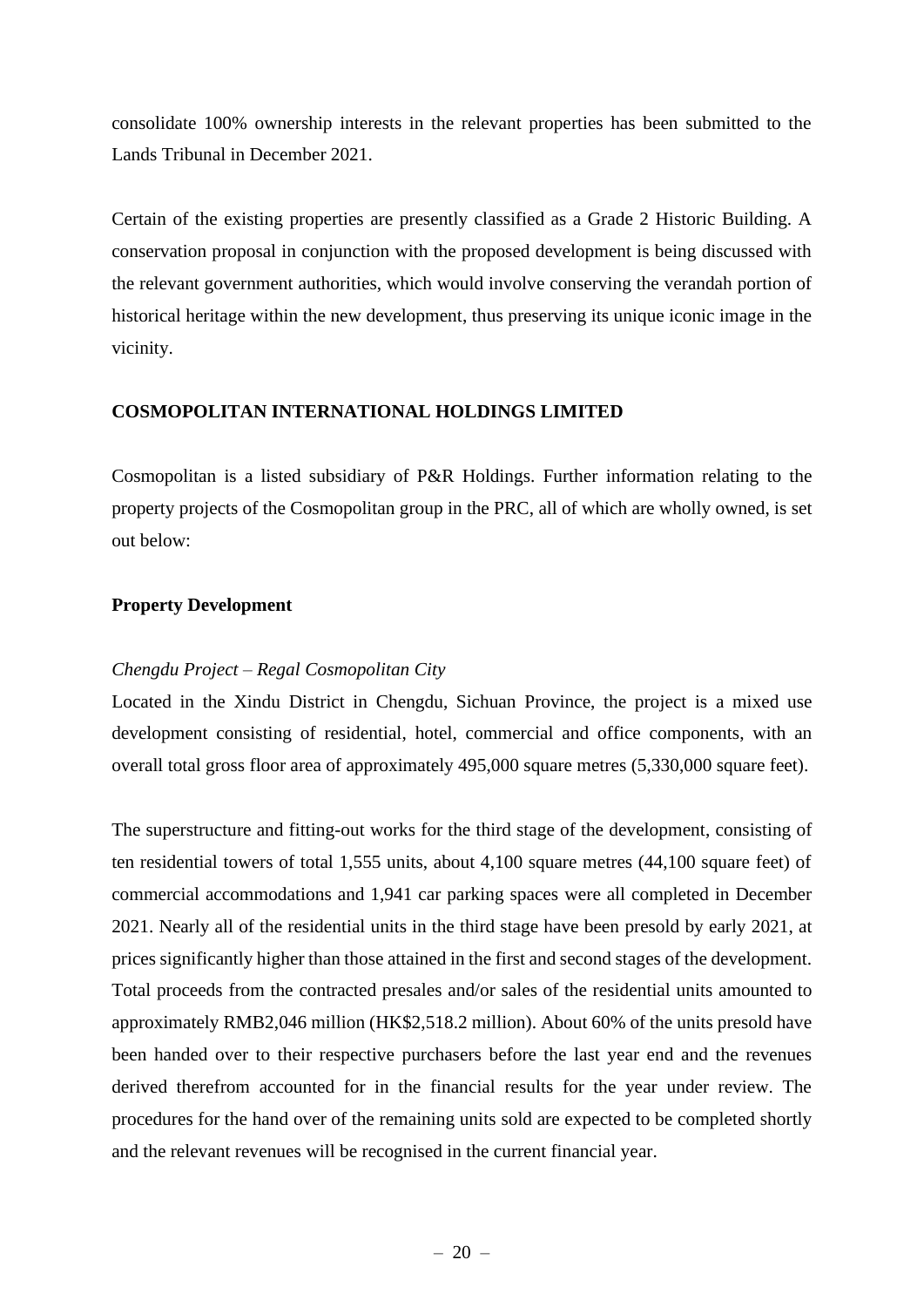The sale of the shops with about 2,350 square metres (25,300 square feet) comprised in the third stage are in progress. Up to date, a total of 2,173 square meters (23,390 square feet) of shops have been sold or contracted to be sold, at aggregate sale considerations of approximately RMB75.6 million (HK\$93.0 million). The sale of 1,389 car parking spaces is continuing and, so far, 381 car parking spaces have been sold or contracted to be sold, for aggregate sales proceeds of approximately RMB42.2 million (HK\$51.9 million). The procedures for the hand over of the shop units to their respective purchasers in stages have also commenced from December 2021.

The interior construction works of the 325-room hotel for the procurement of the Completion Certificate are scheduled to commence shortly. The interior fitting-out works for the guestrooms and the podium based on the revised design scheme are planned to commence after the procurement of the Completion Certificate and the hotel is scheduled to open in phases after the completion of respective fitting-out works.

The construction works of the remaining commercial components within the development, comprising a commercial complex of about 52,500 square metres (565,100 square feet) and five towers of office accommodations of about 86,000 square metres (925,700 square feet) are in steady progress. One of the office towers, three blocks of commercial facilities as well as the six-storey shopping mall podium have been topped-off. The market repositioning works of the shopping mall are in progress. The presale programme for the units in one of the office towers, consisting of 434 units with a total of about 20,000 square metres (215,200 square feet), has commenced in May 2021. Up to date, 113 office units with a total of about 4,846 square meters (52,162 square feet) have been subscribed by prospective purchasers or presold under contracts, for an aggregate consideration of RMB43.3 million (HK\$53.3 million). The presale of the remaining four office towers, consisting of 1,356 units with a total of about 66,000 square metres (710,500 square feet), will follow in phases with reference to the market environment.

#### *Tianjin Project – Regal Renaissance*

Located in the Hedong District in Tianjin, this project is a mixed use development comprising residential, commercial and office components with total gross floor area of about 145,000 square metres  $(1,561,000)$  square feet).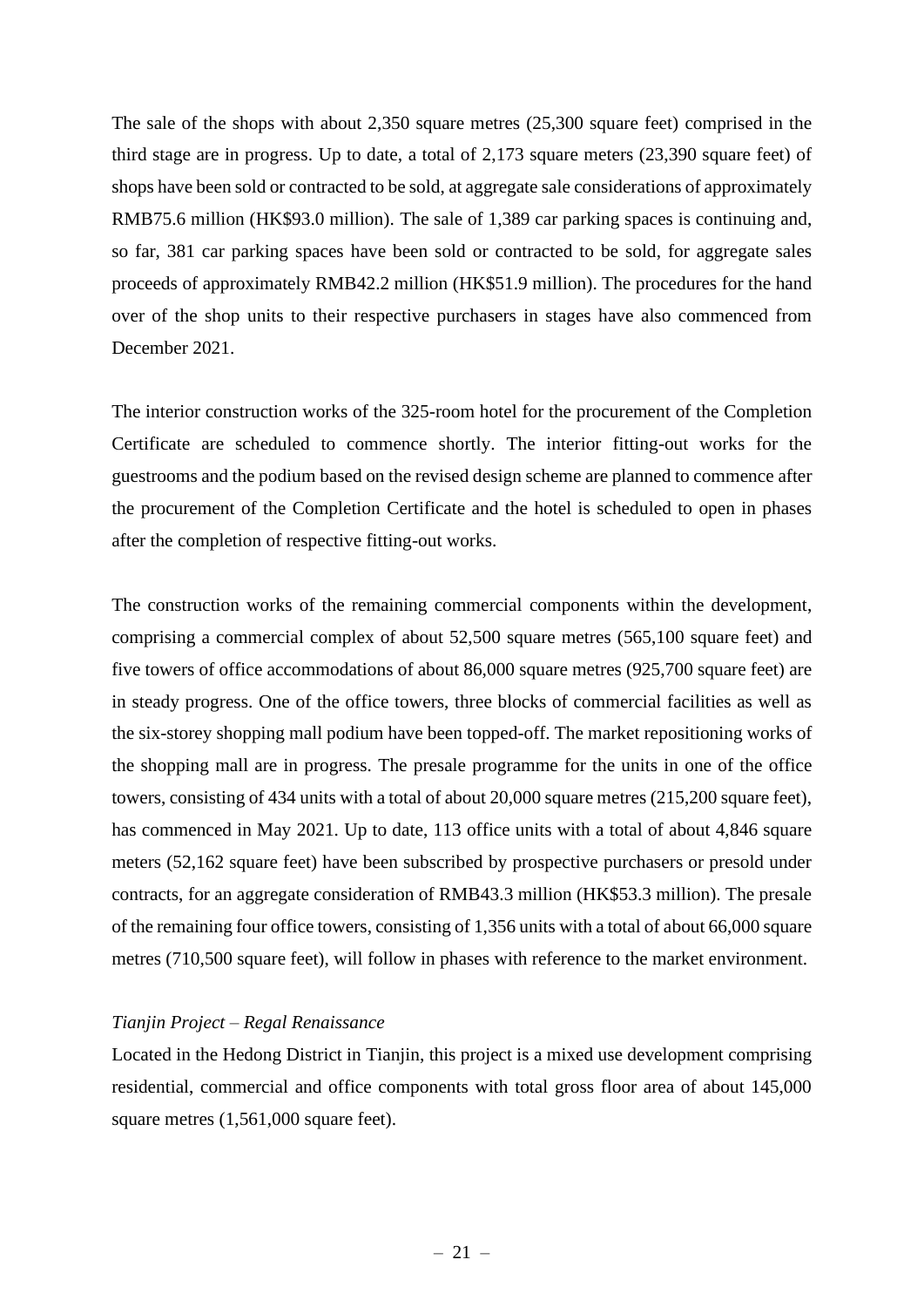Nearly all of the residential units have been sold. The sale of the commercial complex, comprising mainly shops of about 19,000 square metres (205,000 square feet), is continuing but latest progress has been slow due to the downturn in the local retail market. Certain parts of the commercial complex have been leased out for rental income.

The superstructure works of the remaining two office towers and the four-storey commercial podium were completed in December 2021 and the related Completion Certificates were recently obtained. The programme for the presale of one office tower consisting of 137 units with a total of about 17,530 square metres (188,700 square feet) has been delayed and presently planned to be launched in the second half of 2022. Depending on the market conditions, the presale of the other office tower, consisting of 247 units with a total of about 39,210 square metres (422,000 square feet), will be launched in phases thereafter. The market positioning works for the commercial podium are in progress.

### *Xinjiang Project*

This is a re-forestation and land grant project for a land parcel with site area of about 7,600 mu undertaken in accordance with the relevant laws and policies in Urumqi, Xinjiang Uygur Autonomous Region. The Cosmopolitan group has re-forested an aggregate area of about 4,300 mu within the project site and in accordance with the relevant government policies of Urumqi, a parcel of land with an area of about 1,843 mu (1,228,700 square metres) would be available for real estate development after the requisite inspection, land grant listing and tender procedures are completed.

The Cosmopolitan group continues to maintain the overall re-forested area. In the meanwhile, the Cosmopolitan group is communicating with the relevant government authority to initiate appropriate measures to settle the disputes over certain portions of the land in the project site that have been illegally occupied. Based on the legal advice obtained, the legitimate interests of the Cosmopolitan group in the relevant re-forestation contract remain valid and effective.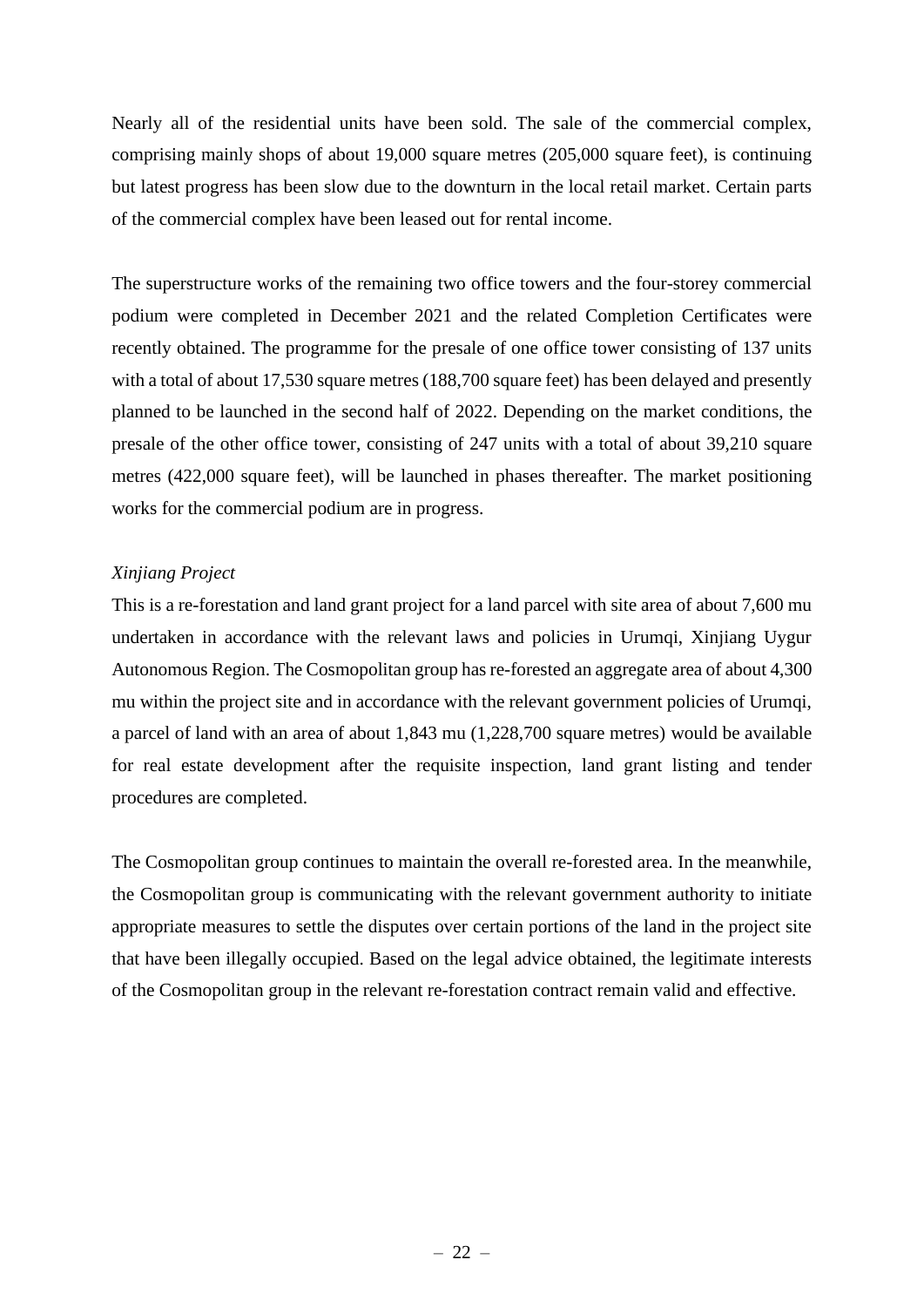#### **FINANCIAL ASSETS AND OTHER INVESTMENTS**

The Group holds a significant portfolio of investments comprising listed securities and other investments, including investment funds, private equities, bonds as well as treasury and yield enhancement products. Due to the economic disruptions caused by the sporadic outbreaks of the COVID-19 pandemic globally, the increasing inflationary pressures in most countries as well as other adverse factors, the capital market was volatile during the year. Market sentiment in Hong Kong was relatively weak, with the Hang Seng Index having dropped by 14.1% during 2021. Despite the volatile market conditions, the Group had recorded during the year satisfactory fair value gains on its equity investments portfolio.

# **FINANCIAL REVIEW**

#### **ASSETS VALUE**

The Group's hotel properties in Hong Kong owned by Regal REIT, with the exception of the iclub Sheung Wan Hotel, the iclub Fortress Hill Hotel and the iclub Ma Tau Wai Hotel, were stated in the financial statements at their fair values as at 23rd July, 2010 when Regal REIT became a subsidiary of the Group, plus subsequent capital additions and deducting accumulated depreciation. The market valuations of these hotel properties have since appreciated substantially as a whole but have not been reflected in the Group's financial statements. Moreover, the iclub Sheung Wan Hotel, the iclub Fortress Hill Hotel and the iclub Ma Tau Wai Hotel were stated in the Group's financial statements at their fair values at the time of acquisition net of the unrealised gain attributable to the Group and are also subject to depreciation and impairment, while the newly completed Regala Skycity Hotel owned by the Group is stated at cost and also subject to depreciation. For the purpose of providing supplementary information, if the Group's entire hotel property portfolio in Hong Kong is restated in the consolidated financial statements at market value as at 31st December, 2021, the unaudited adjusted net asset value of the ordinary shares of the Company would be HK\$22.19 per share, computed as follows: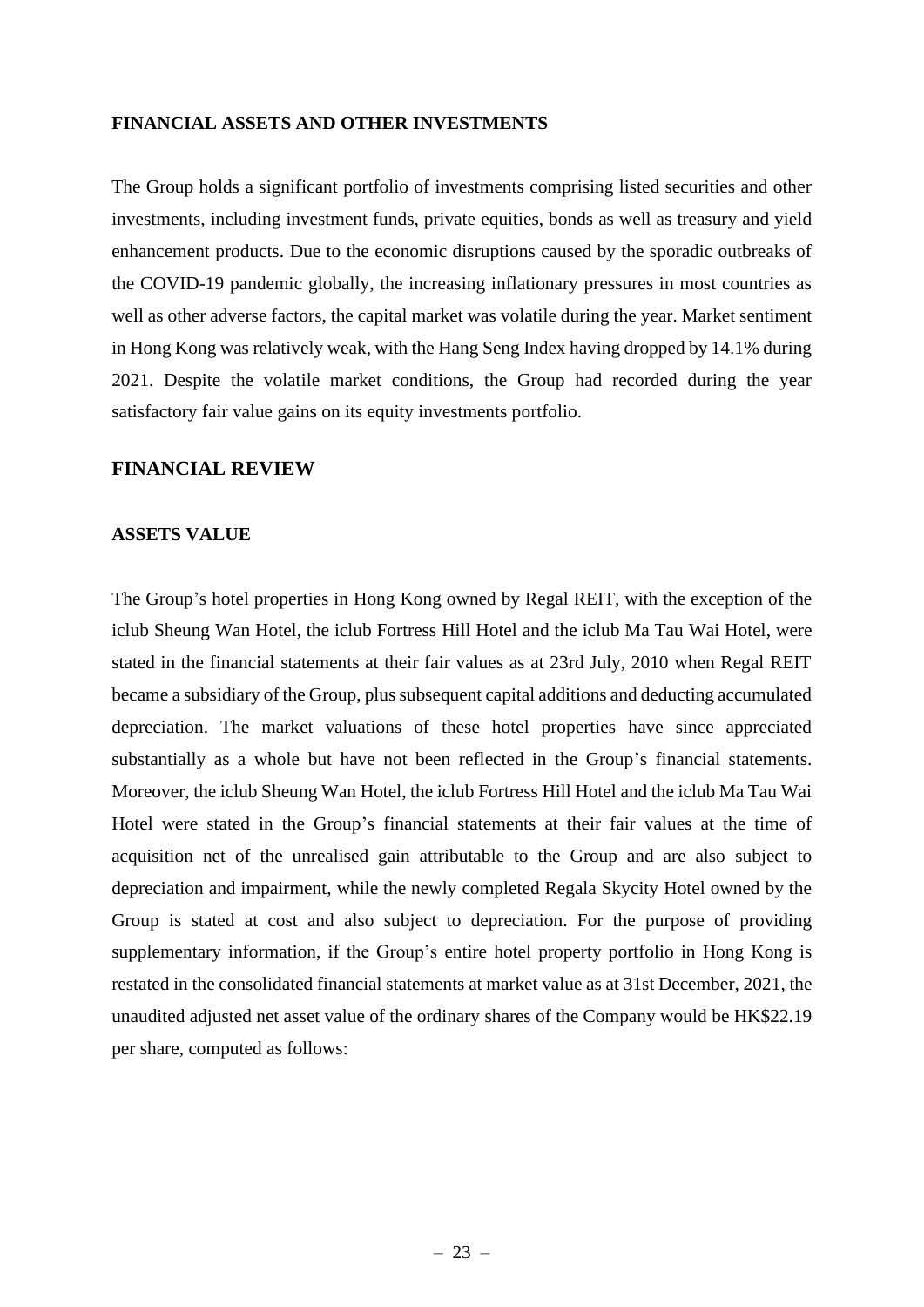|                                                                                                                                    | As at 31st December, 2021 |                                   |  |  |
|------------------------------------------------------------------------------------------------------------------------------------|---------------------------|-----------------------------------|--|--|
|                                                                                                                                    | HK\$'M                    | <b>HK\$</b> per<br>ordinary share |  |  |
| <b>Book net assets attributable to</b>                                                                                             |                           |                                   |  |  |
| equity holders of the parent                                                                                                       | 11,938.3                  | 13.28                             |  |  |
| <b>Adjustment to restate the Group's hotel</b><br>property portfolio in Hong Kong at its<br>market value and add back the relevant |                           |                                   |  |  |
| deferred tax liabilities                                                                                                           | 8,005.4                   | 8.91                              |  |  |
| Unaudited adjusted net assets attributable to<br>equity holders of the parent                                                      | 19,943.7                  | 22.19                             |  |  |

## **CAPITAL RESOURCES AND FUNDING**

#### **Funding and Treasury Policy**

The Group adopts a prudent funding and treasury policy with regard to its overall business operations. Cash balances are mostly placed on bank deposits, and treasury and yield enhancement products are deployed when circumstances are considered to be appropriate.

The Group's banking facilities are mostly denominated in Hong Kong dollar with interest primarily determined with reference to interbank offered rates, while its senior unsecured notes issued under its Medium Term Note Programme, which were fully repaid during the year, were denominated in US dollar with fixed coupon interest rates. The use of hedging instruments for interest rate purposes to cater to business and operational needs is kept under review by the Group's management from time to time. As the Hong Kong dollar is pegged to the US dollar, the exchange risks are considered to be insignificant and no currency hedging has been deployed. As regards the Group's overseas investments which are based in currencies other than US dollar and Hong Kong dollar, the Group may consider, when deemed appropriate, hedging part or all of the investment amounts into US dollar or Hong Kong dollar to contain the Group's exposure to currency fluctuation.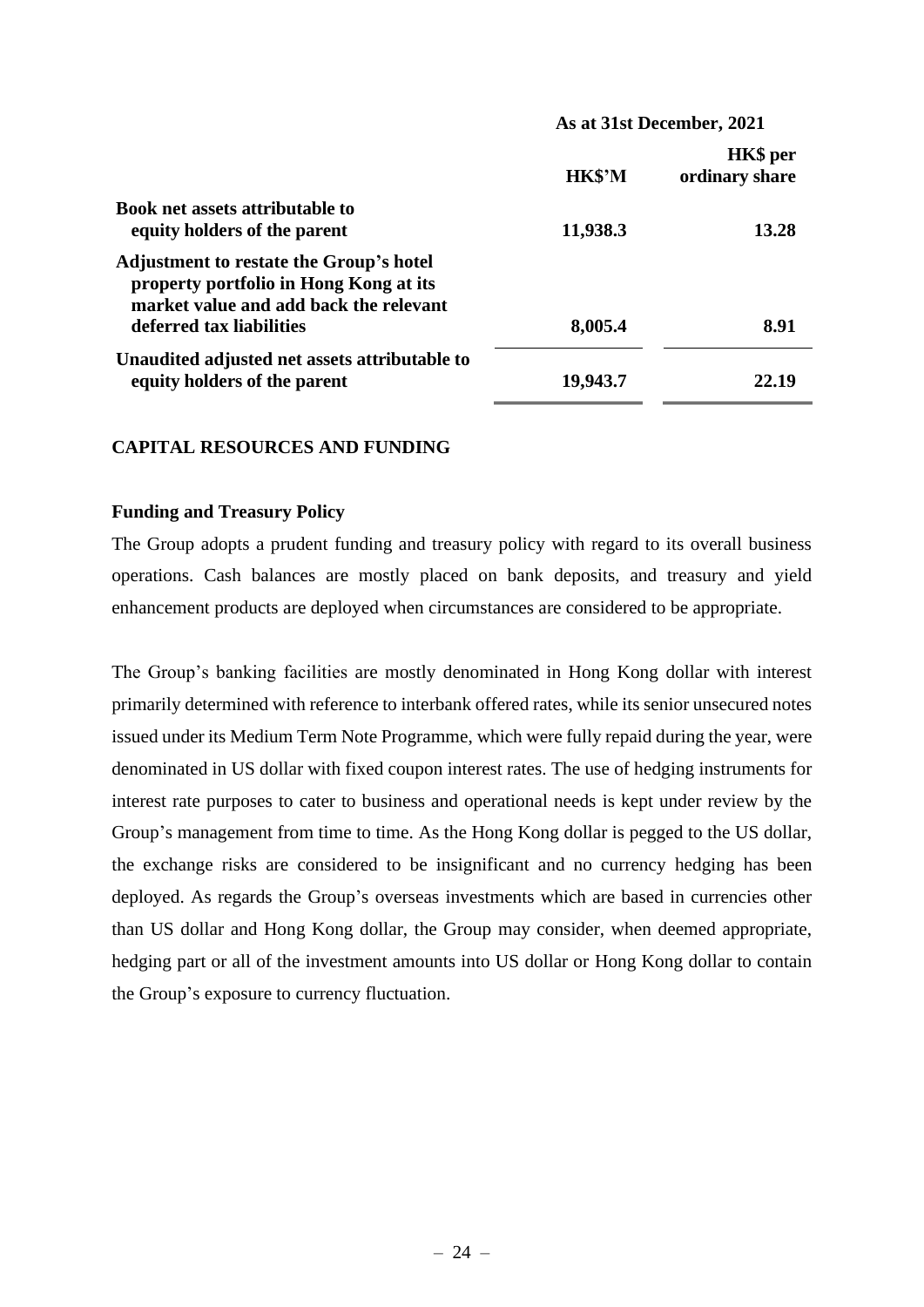### **Cash Flows**

During the year under review, there were net cash flows generated from operating activities of HK\$174.3 million (2020 – HK\$1,089.7 million). Net interest payment for the year amounted to HK\$180.0 million (2020 – HK\$171.6 million).

# **Borrowings and Gearing**

As at 31st December, 2021, the Group had cash and bank balances and deposits of HK\$2,233.7 million (2020 – HK\$2,748.8 million) and the Group's borrowings, net of cash and bank balances and deposits, amounted to HK\$12,979.5 million (2020 – HK\$13,264.7 million).

As at 31st December, 2021, the gearing ratio of the Group was 42.1% (2020 – 40.9%), representing the Group's borrowings, net of cash and bank balances and deposits, of HK\$12,979.5 million (2020 – HK\$13,264.7 million), as compared to the total assets of the Group of HK\$30,795.9 million (2020 – HK\$32,459.3 million).

On the basis of the adjusted total assets as at 31st December, 2021 of HK\$40,847.4 million (2020 – HK\$40,176.7 million) with the Group's hotel portfolio in Hong Kong restated at its market value on the basis presented above, the gearing ratio would be 31.8% (2020 – 33.0%).

As at 31st December, 2021, the Group had net current assets of HK\$3,379.8 million (2020 – net current liabilities of HK\$3,792.7 million). In February 2021, the Group joined in a refinancing with a syndicate of bank lenders for a 3-year term facility in an aggregate facility amount of HK\$4,125.0 million secured on the Mount Regalia properties, of which HK\$1,125.0 million was made directly available to the Group as a revolving loan facility.

In July 2021, the Group fully repaid the outstanding balance of its medium term notes in the principal amount of HK\$2,690.5 million through its internal resources. In August 2021, Regal REIT completed a new 5-year financing facility comprised of a term loan of HK\$4,500.0 million and a revolving loan of up to HK\$500.0 million secured on its four Regal Hotels. Also in August 2021, the Group concluded a new 4-year Green Loan for the Regala Skycity Hotel in an aggregate facility amount of HK\$3,100.0 million.

Details of the maturity profile of the borrowings of the Group as of 31st December, 2021 are shown in the consolidated financial statements ("Financial Statements") contained in the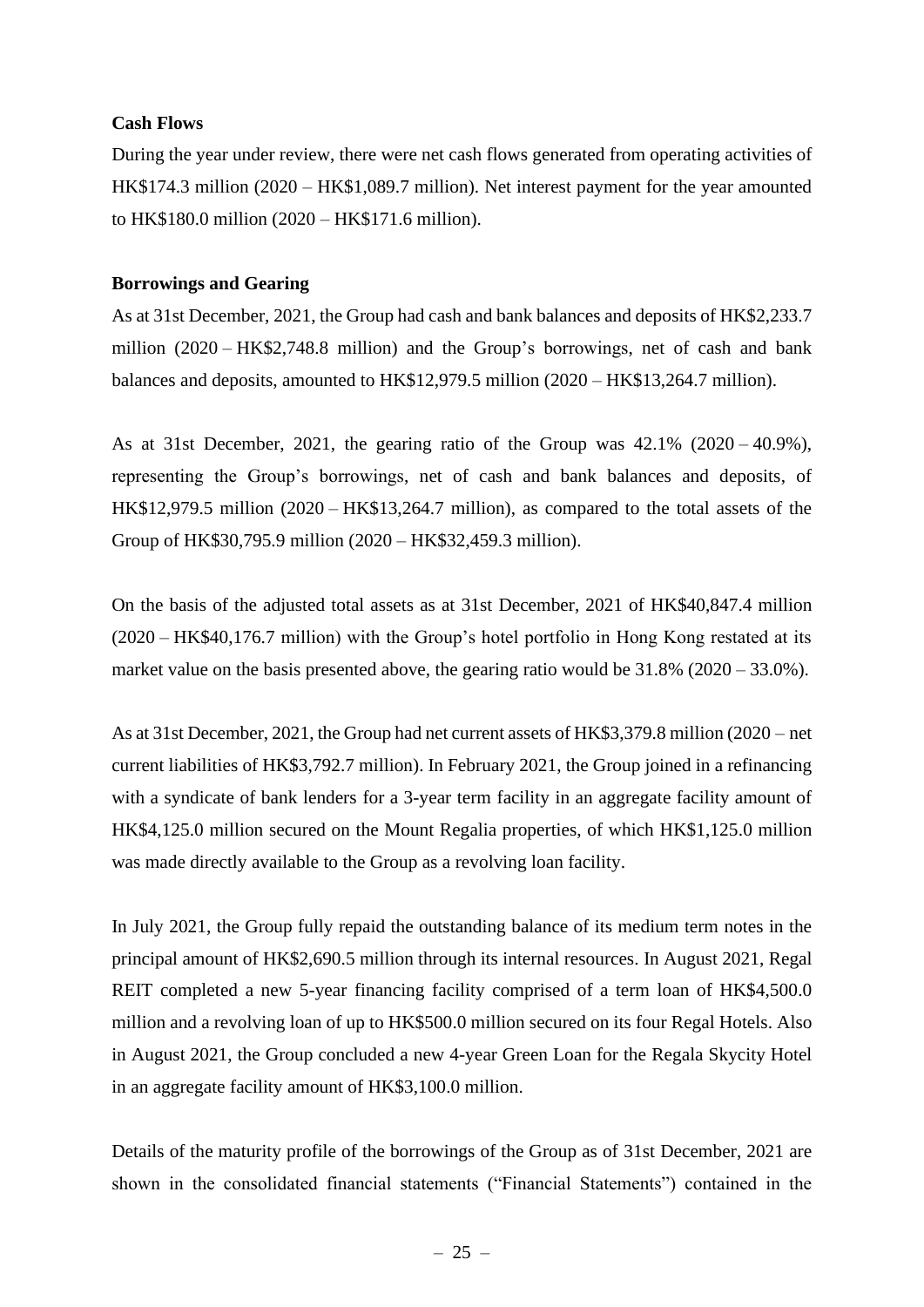annual report of the Company for the year ended 31st December, 2021 (the "2021 Annual Report") to be published on or before 30th April, 2022.

# **Lease Liabilities**

As at 31st December, 2021, the Group had lease liabilities of HK\$32.1 million (2020 – HK\$27.8 million).

## **Pledge of Assets**

As at 31st December, 2021, the Group's properties held for sale and certain of the Group's property, plant and equipment, investment properties, right-of-use assets, properties under development, financial assets at fair value through profit or loss, time deposits and bank balances in the total amount of HK\$20,967.2 million (2020 – HK\$21,288.1 million) were pledged to secure banking facilities granted to the Group as well as bank guarantees procured by the Group pursuant to certain lease guarantees in connection with the leasing of the hotel properties from Regal REIT.

## **Capital Commitments**

Details of the capital commitments of the Group as at 31st December, 2021 are shown in the Financial Statements.

### **Contingent Liabilities**

Details of the contingent liabilities of the Group as at 31st December, 2021 are shown in the Financial Statements.

# **DIVIDEND**

The Directors have resolved not to recommend the payment of a final dividend to holders of ordinary shares for the year ended 31st December, 2021 (2020 – Nil). No interim dividend was paid for the year ended 31st December, 2021 (2020 – Nil).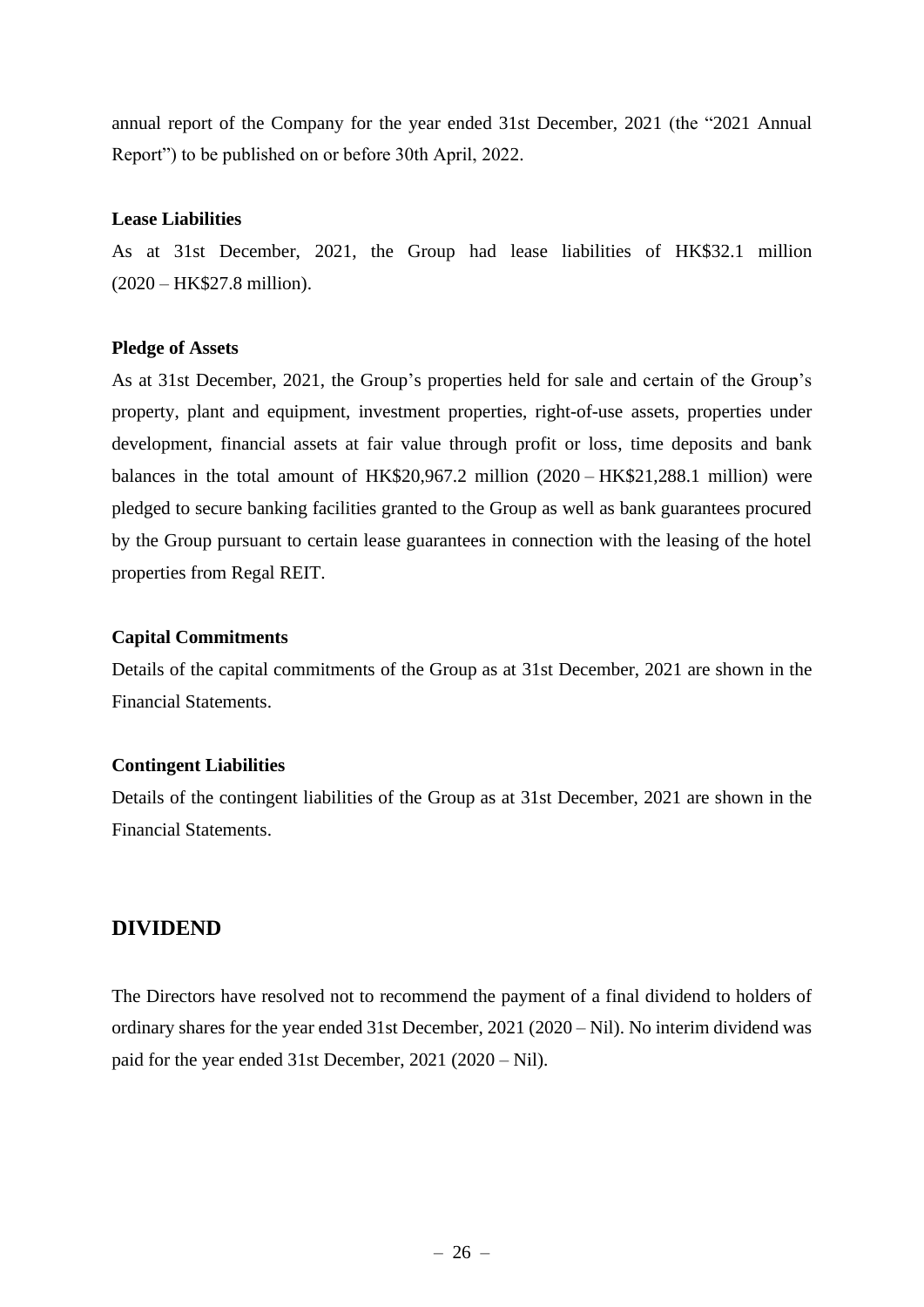# **ANNUAL GENERAL MEETING**

An Annual General Meeting of the Company will be convened to be held on Monday, 13th June, 2022. The Notice of the Annual General Meeting will be published on the websites of The Stock Exchange of Hong Kong Limited (the "Stock Exchange") and the Company and sent to the shareholders of the Company, together with the Company's 2021 Annual Report, in due course.

# **CLOSURE OF REGISTER**

For the purpose of ascertaining shareholders' entitlement to attend and vote at the 2022 Annual General Meeting, the Register of Ordinary Shareholders of the Company will be closed from Wednesday, 8th June, 2022 to Monday, 13th June, 2022, both days inclusive, during which period no transfers of ordinary shares will be effected. In order to be entitled to attend and vote at the 2022 Annual General Meeting, all transfers of ordinary shares, duly accompanied by the relevant share certificates, must be lodged with the Company's branch registrar in Hong Kong, Computershare Hong Kong Investor Services Limited, no later than 4:30 p.m. on Tuesday, 7th June, 2022.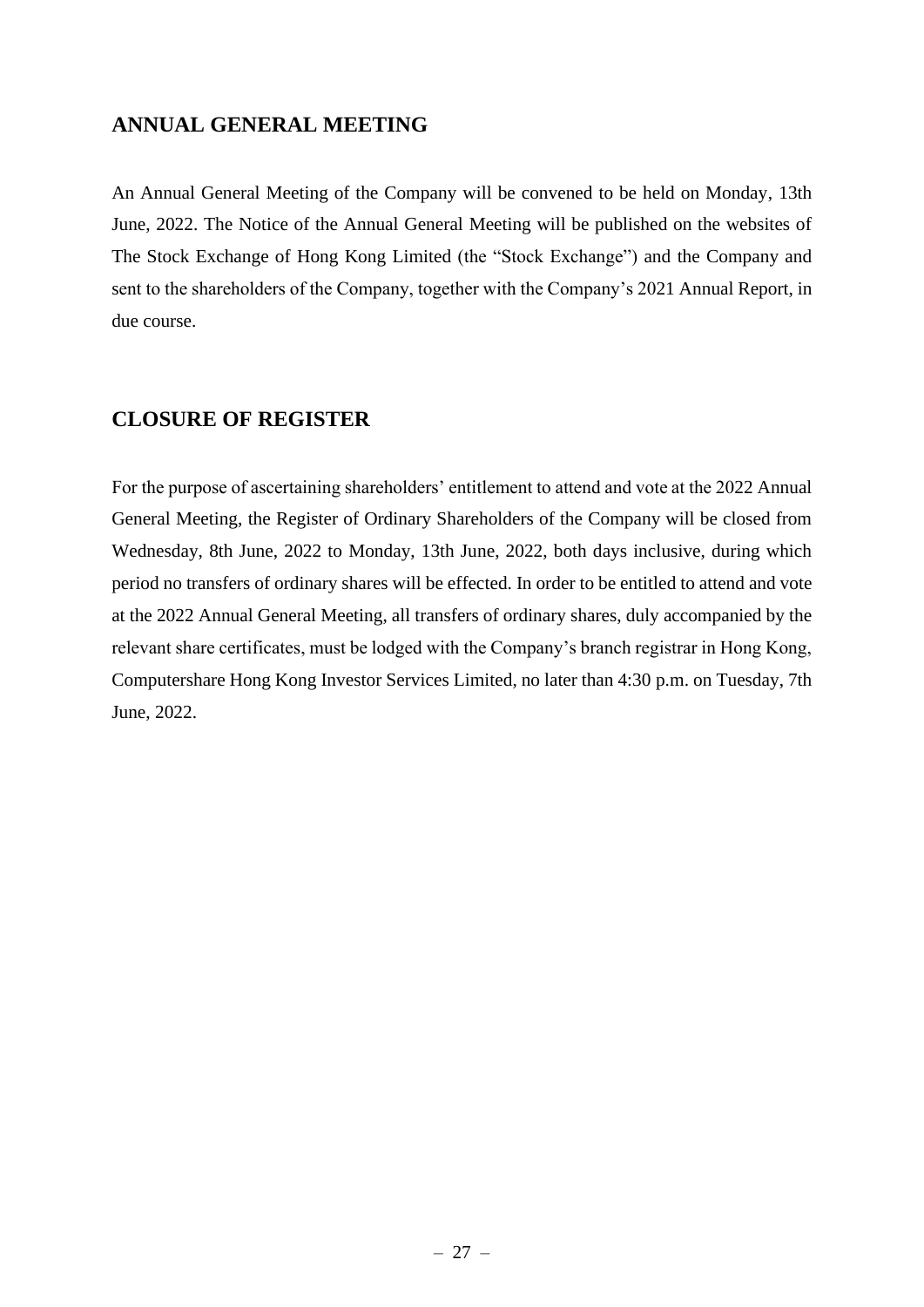# **YEAR END RESULTS**

# **Consolidated Statement of Profit or Loss**

|                                                                                                                               | <b>Year ended</b><br>31st December, 2021 | <b>Year ended</b><br>31st December, 2020 |
|-------------------------------------------------------------------------------------------------------------------------------|------------------------------------------|------------------------------------------|
|                                                                                                                               | HK\$'M                                   | HK\$'M                                   |
| REVENUE (Notes $2 \& 3$ )                                                                                                     | 986.6                                    | 678.7                                    |
| Cost of sales                                                                                                                 | (751.1)                                  | (592.9)                                  |
| Gross profit                                                                                                                  | 235.5                                    | 85.8                                     |
| Other income and gains, net (Note 3)                                                                                          | 177.1                                    | 270.0                                    |
| Fair value gains on financial assets at<br>fair value through profit or loss, net                                             | 94.9                                     | 159.8                                    |
| Fair value gains/(losses) on investment properties                                                                            | 11.6                                     | (72.9)                                   |
| Impairment loss on items of property,<br>plant and equipment                                                                  | (11.7)                                   | (90.1)                                   |
| Impairment loss on investment in an associate                                                                                 | (1.2)                                    |                                          |
| Property selling and marketing expenses                                                                                       | (44.0)                                   | (14.0)                                   |
| Administrative expenses                                                                                                       | (234.2)                                  | (173.1)                                  |
| OPERATING PROFIT BEFORE<br><b>DEPRECIATION</b>                                                                                | 228.0                                    | 165.5                                    |
| Depreciation                                                                                                                  | (537.1)                                  | (522.5)                                  |
| <b>OPERATING LOSS (Note 4)</b>                                                                                                | (309.1)                                  | (357.0)                                  |
| Finance costs (Note 5)                                                                                                        | (266.8)                                  | (290.1)                                  |
| Share of profits and losses of:                                                                                               |                                          |                                          |
| Joint ventures                                                                                                                | 31.3                                     | (236.1)                                  |
| Associates                                                                                                                    | (1.2)                                    | (0.7)                                    |
| <b>LOSS BEFORE TAX</b>                                                                                                        | (545.8)                                  | (883.9)                                  |
| Income tax (Note 6)                                                                                                           | 18.2                                     | (12.9)                                   |
| <b>LOSS FOR THE YEAR BEFORE</b><br><b>ALLOCATION BETWEEN</b><br>EQUITY HOLDERS OF THE PARENT<br>AND NON-CONTROLLING INTERESTS | (527.6)                                  | (896.8)                                  |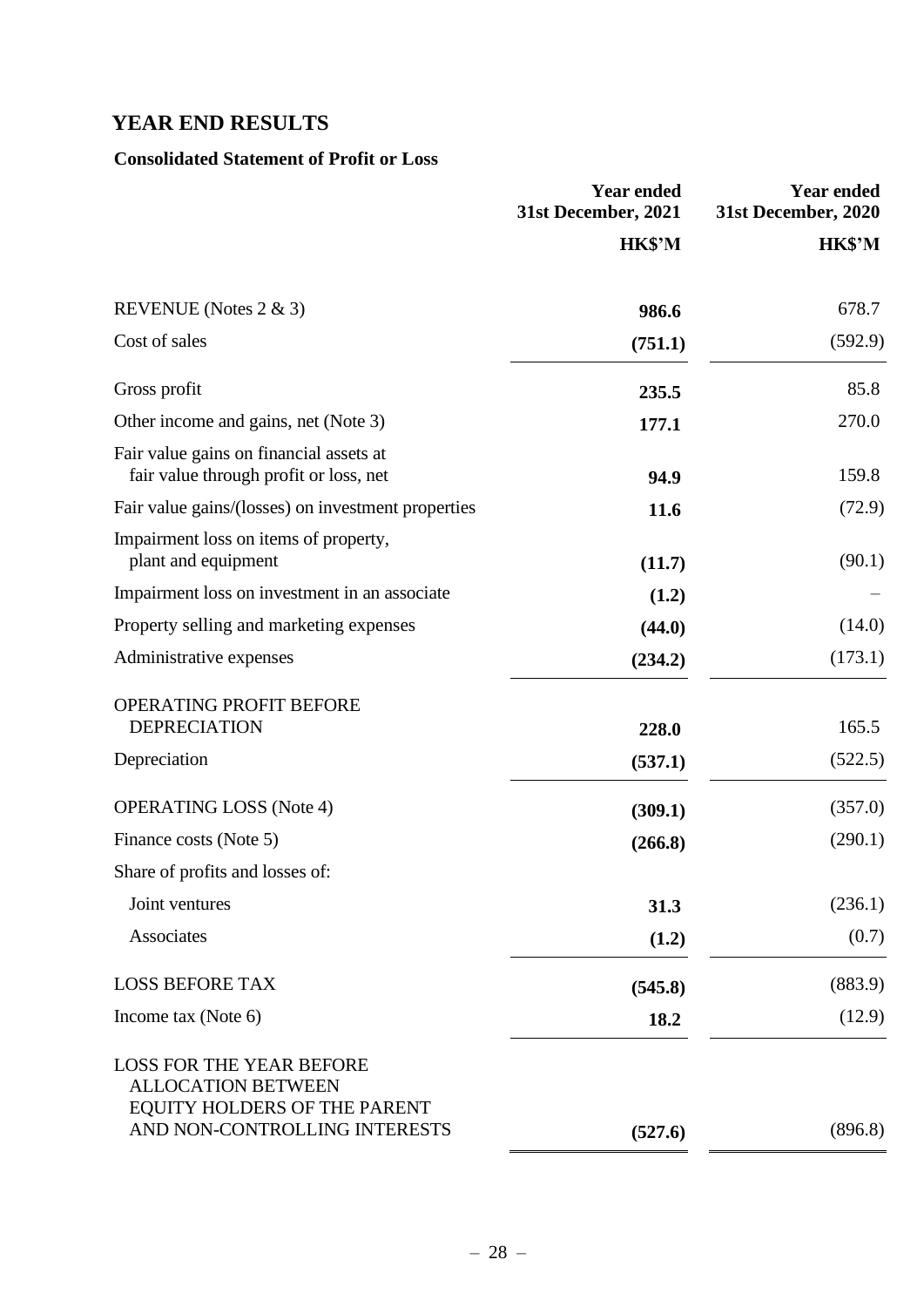# **Consolidated Statement of Profit or Loss (Cont'd)**

|                                                                                            | <b>Year ended</b><br>31st December, 2021 | <b>Year ended</b><br>31st December, 2020 |
|--------------------------------------------------------------------------------------------|------------------------------------------|------------------------------------------|
|                                                                                            | HK\$'M                                   | HK\$'M                                   |
| Attributable to:                                                                           |                                          |                                          |
| Equity holders of the parent                                                               | (494.4)                                  | (885.9)                                  |
| Non-controlling interests                                                                  | (33.2)                                   | (10.9)                                   |
|                                                                                            | (527.6)                                  | (896.8)                                  |
| <b>LOSS PER ORDINARY SHARE</b><br>ATTRIBUTABLE TO EQUITY HOLDERS<br>OF THE PARENT (Note 8) |                                          |                                          |
| Basic and diluted                                                                          | <b>HK\$(0.68)</b>                        | HK\$(1.11)                               |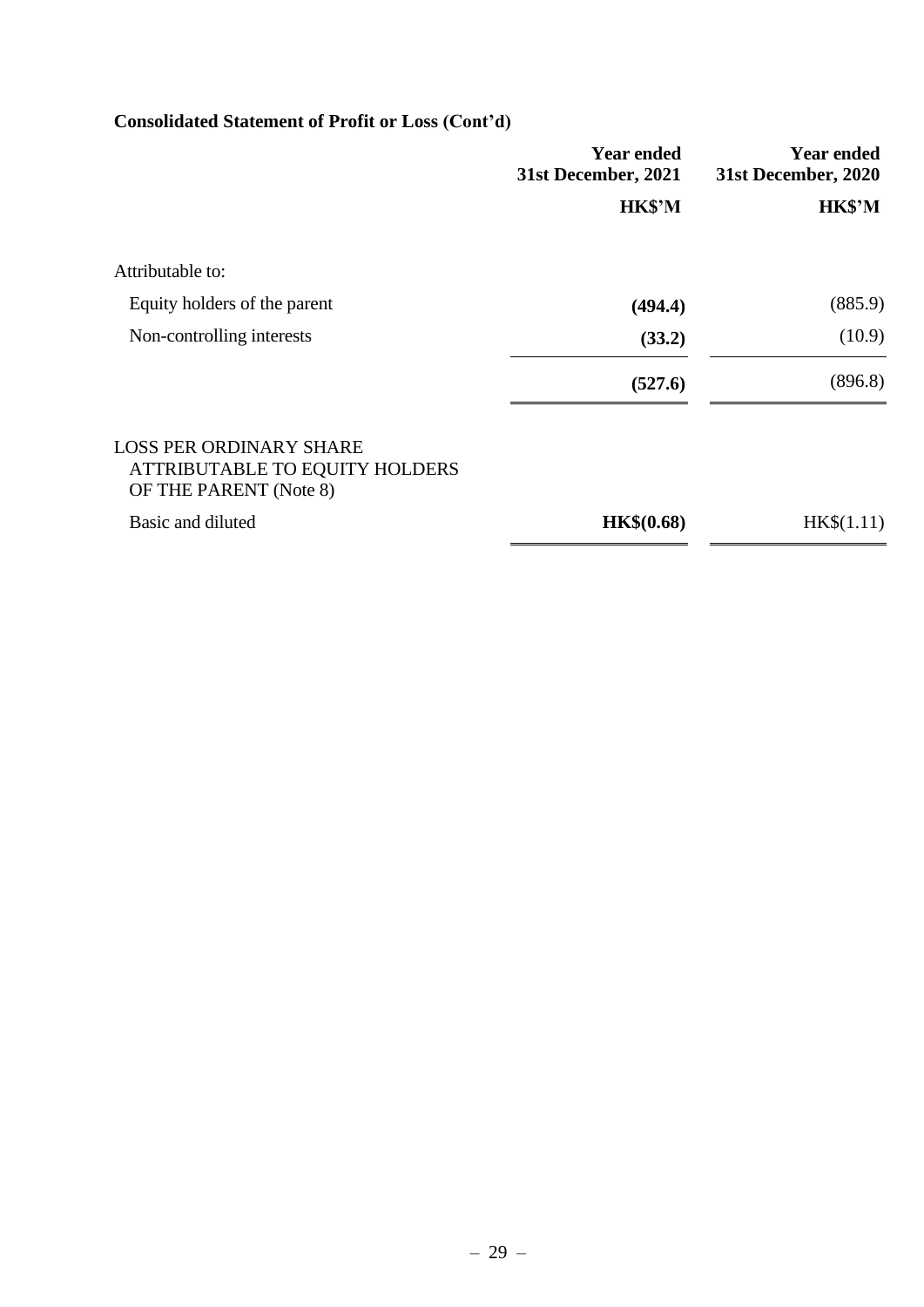# **Consolidated Statement of Comprehensive Income**

|                                                                                                                               | <b>Year ended</b><br>31st December, 2021 | <b>Year ended</b><br>31st December, 2020 |
|-------------------------------------------------------------------------------------------------------------------------------|------------------------------------------|------------------------------------------|
|                                                                                                                               | HK\$'M                                   | HK\$'M                                   |
| <b>LOSS FOR THE YEAR BEFORE</b><br><b>ALLOCATION BETWEEN</b><br>EQUITY HOLDERS OF THE PARENT<br>AND NON-CONTROLLING INTERESTS | (527.6)                                  | (896.8)                                  |
| OTHER COMPREHENSIVE INCOME/(LOSS)                                                                                             |                                          |                                          |
| Other comprehensive income that may be<br>reclassified to profit or loss in subsequent periods:                               |                                          |                                          |
| Exchange differences on translating<br>foreign operations                                                                     | 0.2                                      | 54.8                                     |
| Share of other comprehensive income of:                                                                                       |                                          |                                          |
| A joint venture                                                                                                               | 14.7                                     | 47.9                                     |
| An associate                                                                                                                  |                                          | 0.1                                      |
| Net other comprehensive income that may be<br>reclassified to profit or loss in subsequent periods                            | 14.9                                     | 102.8                                    |
| Other comprehensive income/(loss) that will not be<br>reclassified to profit or loss in subsequent periods:                   |                                          |                                          |
| Share of other comprehensive income/(loss) of:                                                                                |                                          |                                          |
| A joint venture                                                                                                               | (277.9)                                  | 758.0                                    |
| OTHER COMPREHENSIVE INCOME/(LOSS)<br>FOR THE YEAR                                                                             | (263.0)                                  | 860.8                                    |
| <b>TOTAL COMPREHENSIVE LOSS</b><br>FOR THE YEAR                                                                               | (790.6)                                  | (36.0)                                   |
| Attributable to:                                                                                                              |                                          |                                          |
| Equity holders of the parent                                                                                                  | (757.2)                                  | (25.6)                                   |
| Non-controlling interests                                                                                                     | (33.4)                                   | (10.4)                                   |
|                                                                                                                               | (790.6)                                  | (36.0)                                   |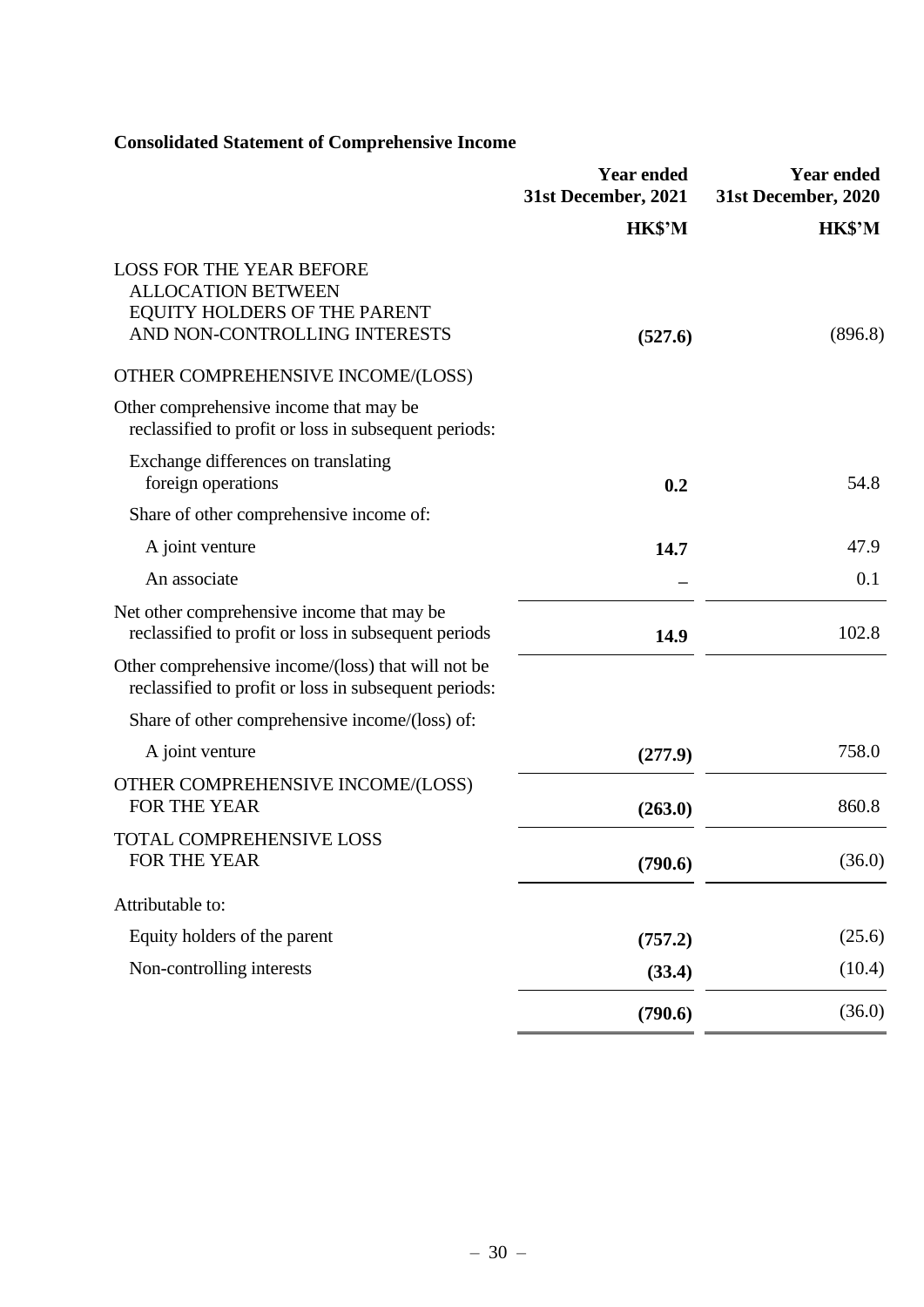# **Consolidated Statement of Financial Position**

|                                                          | 31st December, 2021 | 31st December, 2020 |
|----------------------------------------------------------|---------------------|---------------------|
|                                                          | HK\$'M              | HK\$'M              |
| NON-CURRENT ASSETS                                       |                     |                     |
| Property, plant and equipment                            | 6,327.2             | 8,596.5             |
| Investment properties                                    | 605.3               | 900.6               |
| Right-of-use assets                                      | 13,133.1            | 10,917.3            |
| Properties under development                             | 445.8               | 444.3               |
| Investments in joint ventures                            | 3,161.2             | 4,010.1             |
| Investments in associates                                | 8.9                 | 11.3                |
| Financial assets at fair value through<br>profit or loss | 659.9               | 743.6               |
| Other loan                                               | 357.0               |                     |
| Debtors and deposits (Note 9)                            | 78.6                | 77.3                |
| Deferred tax assets                                      | 47.7                | 50.1                |
| Intangible assets                                        | 3.6                 |                     |
| Total non-current assets                                 | 24,828.3            | 25,751.1            |
| <b>CURRENT ASSETS</b>                                    |                     |                     |
| Properties under development                             | 1,043.2             | 927.2               |
| Properties held for sale                                 | 293.4               | 240.2               |
| Inventories                                              | 22.9                | 25.2                |
| Debtors, deposits and prepayments (Note 9)               | 190.8               | 282.1               |
| Financial asset at amortised cost                        | 15.6                |                     |
| Financial assets at fair value through<br>profit or loss | 2,013.9             | 1,941.1             |
| Other loan                                               | 121.9               | 535.9               |
| Derivative financial instruments                         | 26.3                |                     |
| Tax recoverable                                          | 5.9                 | 7.7                 |
| Restricted cash                                          | 99.2                | 88.5                |
| Pledged time deposits and bank balances                  | 252.8               | 311.3               |
| Time deposits                                            | 811.8               | 81.9                |
| Cash and bank balances                                   | 1,069.9             | 2,267.1             |
| Total current assets                                     | 5,967.6             | 6,708.2             |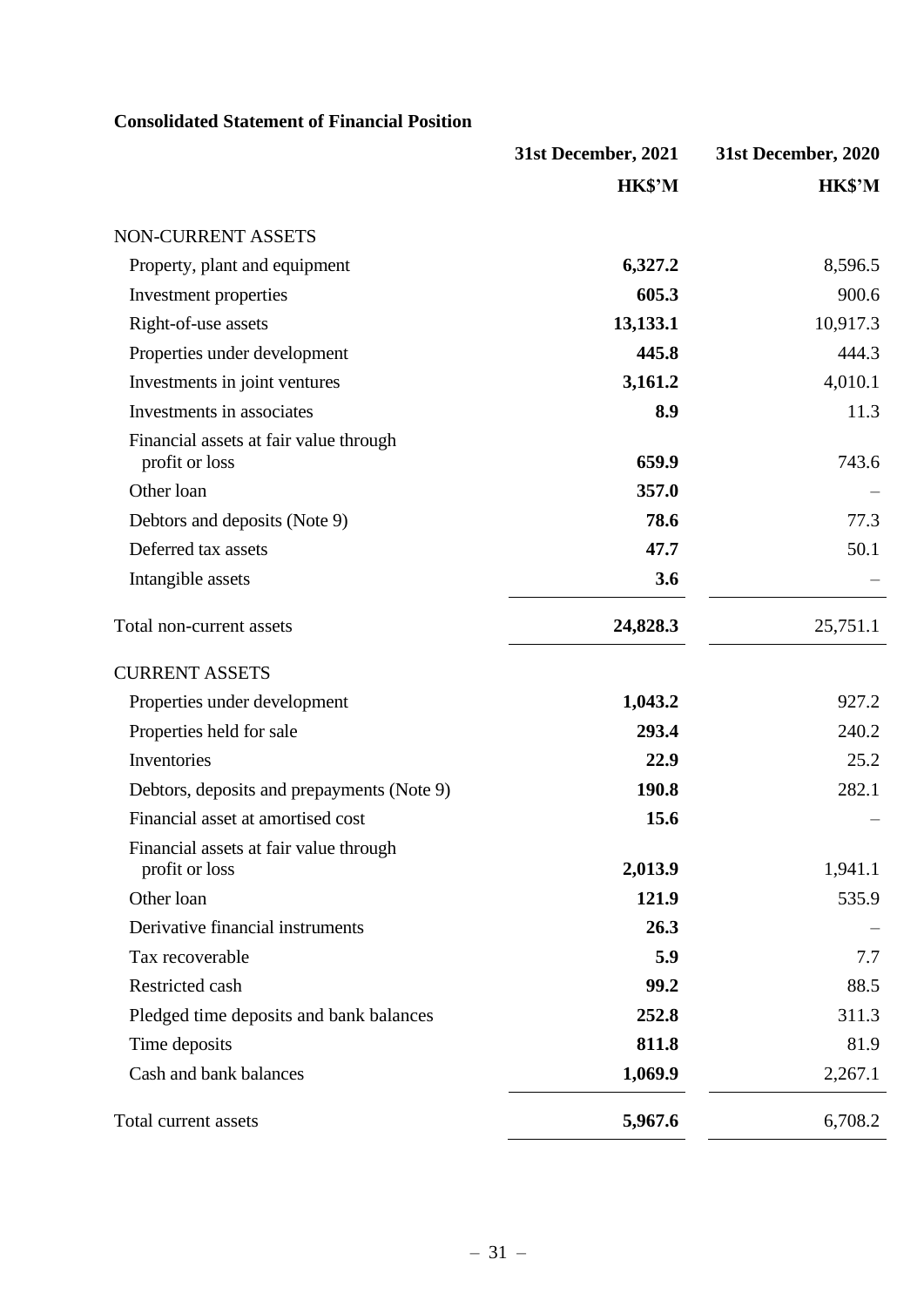|                                                     | 31st December, 2021 | 31st December, 2020 |
|-----------------------------------------------------|---------------------|---------------------|
|                                                     | HK\$'M              | HK\$'M              |
| <b>CURRENT LIABILITIES</b>                          |                     |                     |
| Creditors, deposits received and accruals (Note 10) | (408.2)             | (274.7)             |
| <b>Contract liabilities</b>                         | (127.7)             | (53.6)              |
| Lease liabilities                                   | (10.6)              | (12.0)              |
| Interest bearing bank borrowings                    | (2,010.0)           | (7, 426.3)          |
| Other borrowing                                     |                     | (2,707.0)           |
| Tax payable                                         | (31.3)              | (27.3)              |
| Total current liabilities                           | (2,587.8)           | (10,500.9)          |
| NET CURRENT ASSETS/(LIABILITIES)                    | 3,379.8             | (3,792.7)           |
| TOTAL ASSETS LESS CURRENT LIABILITIES               | 28,208.1            | 21,958.4            |
| NON-CURRENT LIABILITIES                             |                     |                     |
| Creditors and deposits received (Note 10)           | (104.8)             | (104.5)             |
| Lease liabilities                                   | (21.5)              | (15.8)              |
| Interest bearing bank borrowings                    | (13,203.2)          | (5,880.2)           |
| Deferred tax liabilities                            | (747.3)             | (801.8)             |
| Total non-current liabilities                       | (14,076.8)          | (6,802.3)           |
| Net assets                                          | 14,131.3            | 15,156.1            |
| <b>EQUITY</b>                                       |                     |                     |
| Equity attributable to equity holders of the parent |                     |                     |
| Issued capital                                      | 89.9                | 89.9                |
| Reserves                                            | 11,848.4            | 12,716.3            |
|                                                     | 11,938.3            | 12,806.2            |
| <b>Perpetual securities</b>                         | 1,732.9             | 1,732.9             |
| <b>Non-controlling interests</b>                    | 460.1               | 617.0               |
| Total equity                                        | 14,131.3            | 15,156.1            |

# **Consolidated Statement of Financial Position (Cont'd)**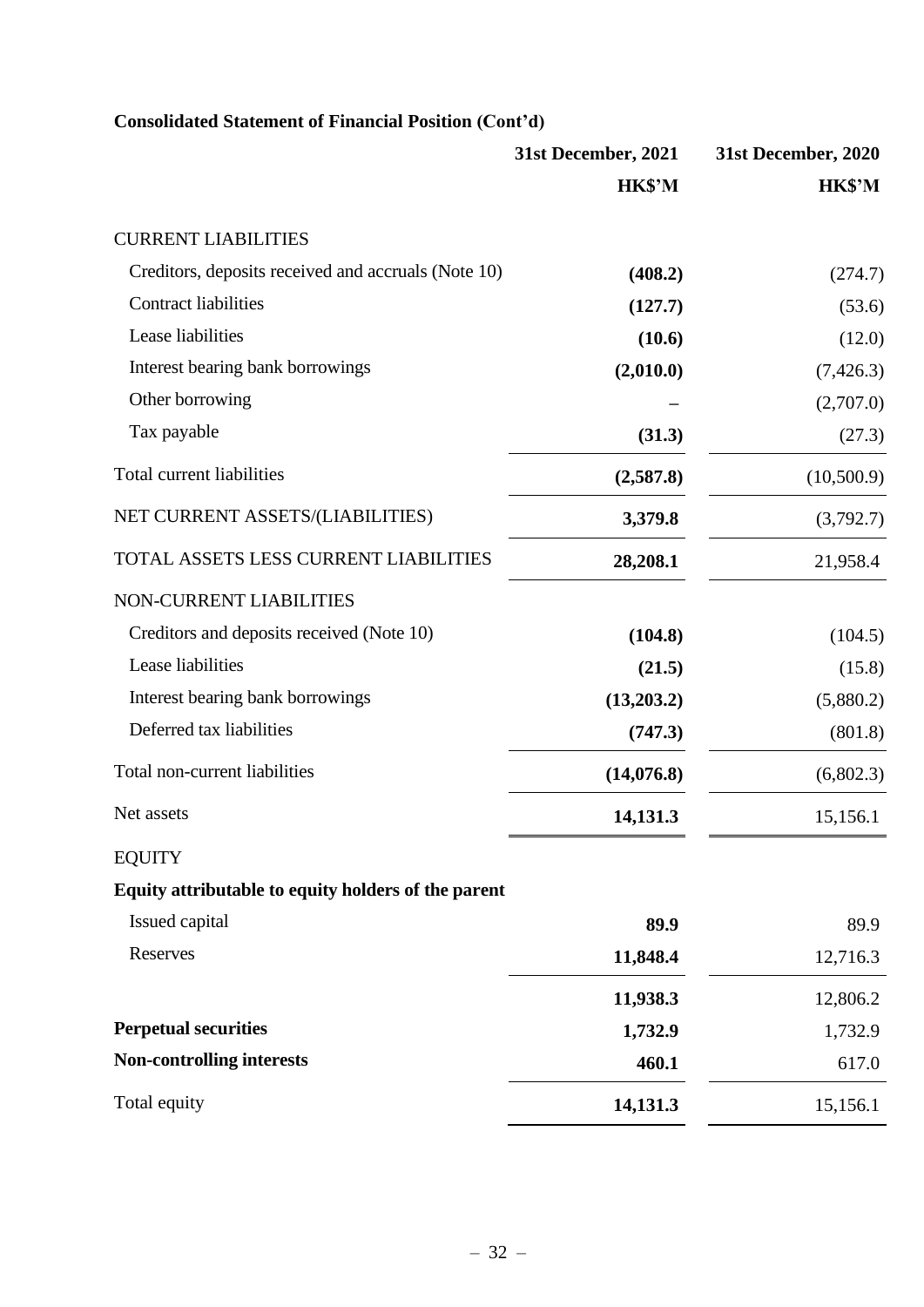Notes:

### 1. Basis of Preparation and Accounting Policies

These financial statements have been prepared in accordance with Hong Kong Financial Reporting Standards ("HKFRSs") (which include all Hong Kong Financial Reporting Standards, Hong Kong Accounting Standards ("HKASs") and Interpretations) issued by the Hong Kong Institute of Certified Public Accountants, accounting principles generally accepted in Hong Kong and the disclosure requirements of the Hong Kong Companies Ordinance. They have been prepared under the historical cost convention, except for investment properties, financial assets at fair value through profit or loss and derivative financial instruments, which have been measured at fair value. These financial statements are presented in Hong Kong dollars ("HK\$") and all values are rounded to the nearest million except when otherwise indicated.

The Group had a net loss attributable to owners of the parent of HK\$494.4 million (2020 – HK\$885.9 million) for the year ended 31st December, 2021 and net current assets of HK\$3,379.8 million (2020 – net current liabilities of HK\$3,792.7 million) and net assets of HK\$14,131.3 million (2020 – HK\$15,156.1 million) as at 31st December, 2021. The Group had total non-pledged time deposits, cash and bank balances of HK\$1,881.7 million as at 31st December, 2021 (2020 – HK\$2,349.0 million). The Group also had a positive net cash flows generated from operating activities of HK\$174.3 million (2020 – HK\$1,089.7 million) for the year ended 31st December, 2021.

The financial statements were prepared based on the assumption that the Group can be operated as a going concern and the Directors are of the view that the Group will have sufficient working capital to finance its operations in the next twelve months from 31st December, 2021, after taking into consideration the following:

- (i) the estimated cash flows of the Group for the next twelve months from the end of the reporting period;
- (ii) the available unutilised banking facilities of the Group; and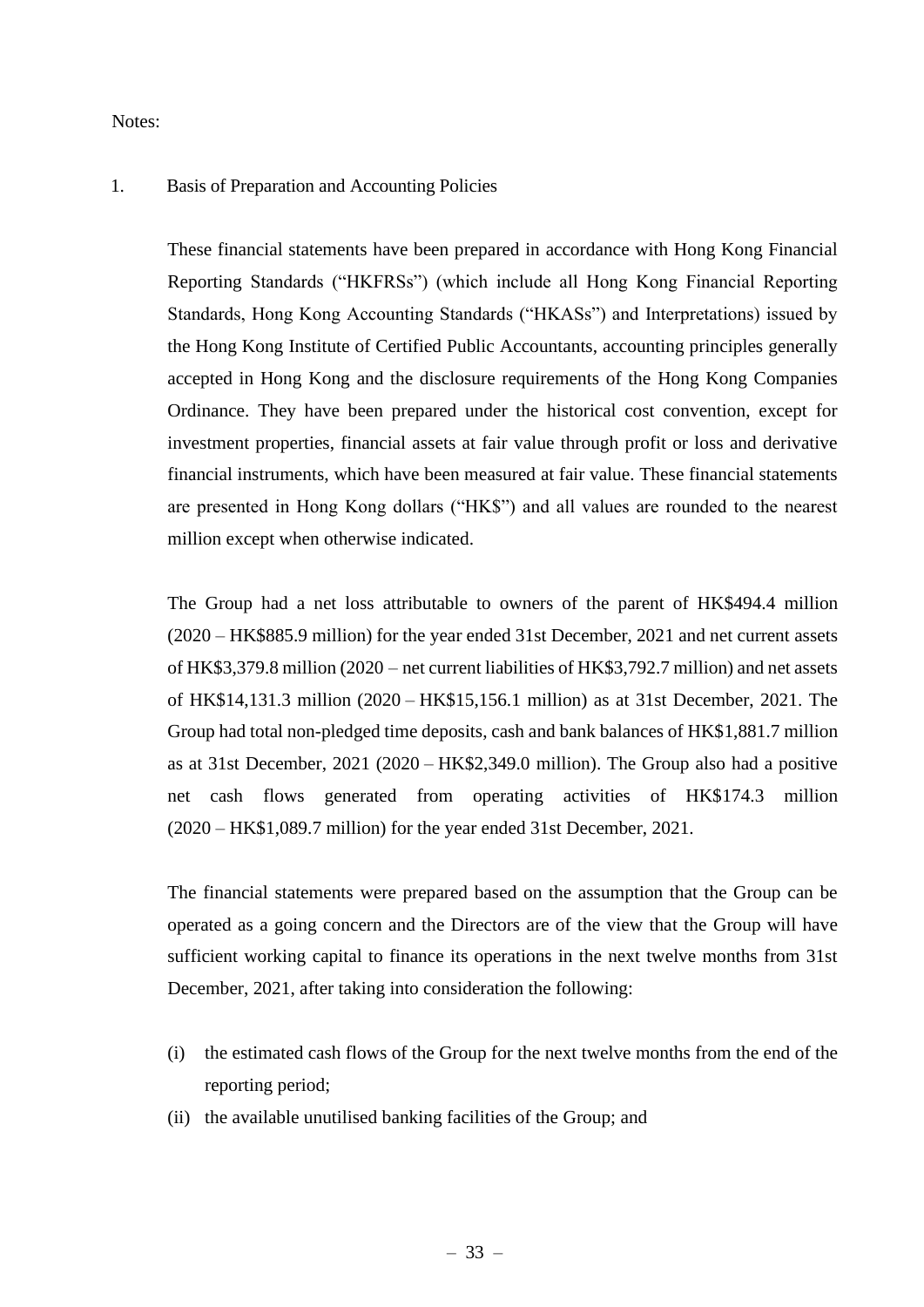(iii) the refinancing concluded during the reporting period for certain interest bearing bank borrowings that are secured by certain properties as disclosed in the section headed "Management Discussion and Analysis" above in this results announcement.

The Group has adopted the following revised HKFRSs for the first time for the current year's consolidated financial statements.

| Amendments to HKFRS 9, HKAS 39,<br>HKFRS 7, HKFRS 4 and HKFRS 16 | Interest Rate Benchmark Reform - Phase 2 |
|------------------------------------------------------------------|------------------------------------------|
| Amendment to HKFRS 16                                            | Covid-19-Related Rent Concessions        |

The nature and impact of the revised HKFRSs are described below:

(a) Amendments to HKFRS 9, HKAS 39, HKFRS 7, HKFRS 4 and HKFRS 16 address issues not dealt with in the previous amendments which affect financial reporting when an existing interest rate benchmark is replaced with an alternative risk-free rate ("RFR"). The amendments provide a practical expedient to allow the effective interest rate to be updated without adjusting the carrying amount of financial assets and liabilities when accounting for changes in the basis for determining the contractual cash flows of financial assets and liabilities, if the change is a direct consequence of the interest rate benchmark reform and the new basis for determining the contractual cash flows is economically equivalent to the previous basis immediately preceding the change. In addition, the amendments permit changes required by the interest rate benchmark reform to be made to hedge designations and hedge documentation without the hedging relationship being discontinued. Any gains or losses that could arise on transition are dealt with through the normal requirements of HKFRS 9 to measure and recognise hedge ineffectiveness. The amendments also provide a temporary relief to entities from having to meet the separately identifiable requirement when an RFR is designated as a risk component. The relief allows an entity, upon designation of the hedge, to assume that the separately identifiable requirement is met, provided the entity reasonably expects the RFR risk component to become separately identifiable within the next 24 months. Furthermore, the amendments require an entity to disclose additional information to enable users of financial statements to understand the effect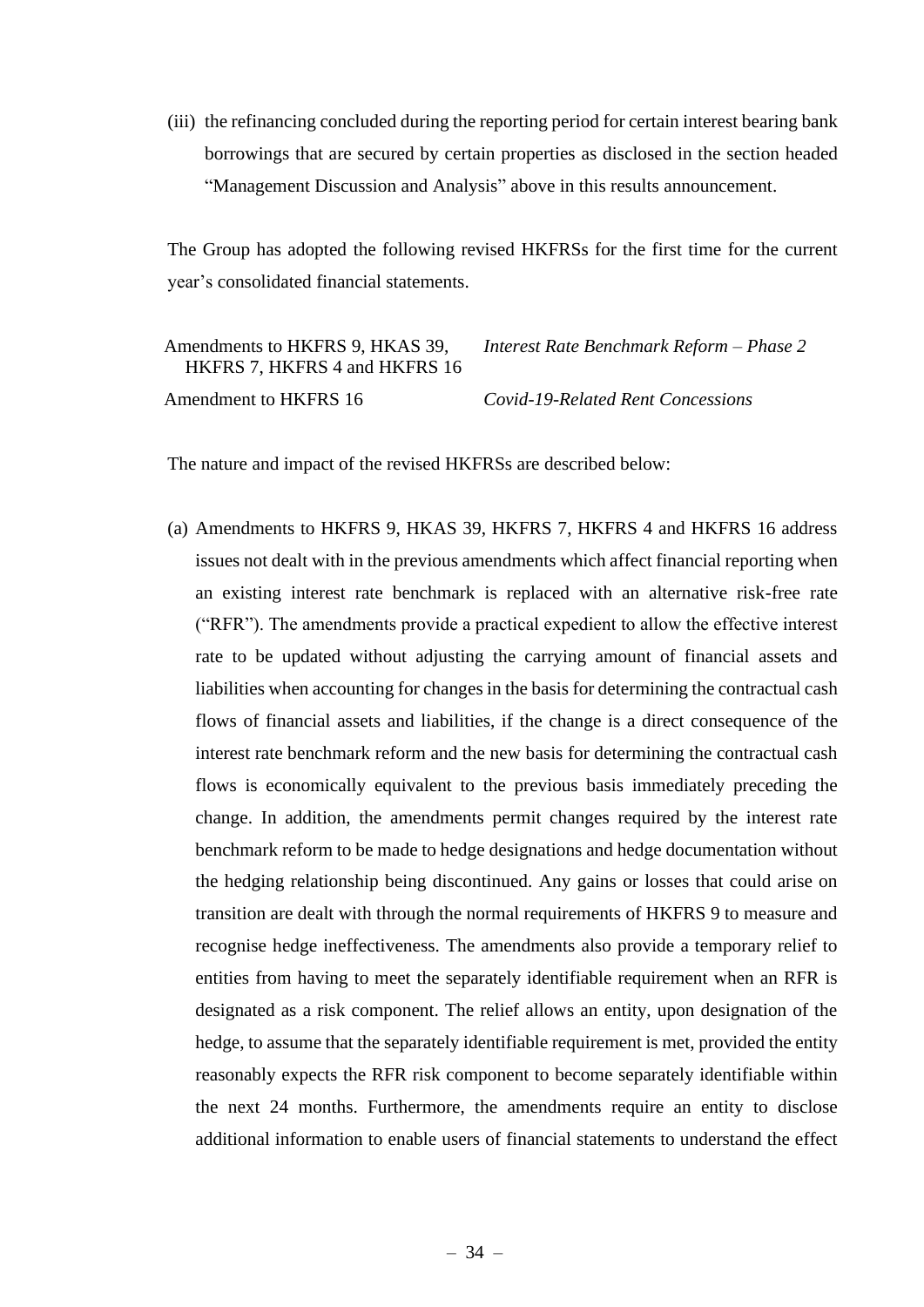of interest rate benchmark reform on an entity's financial instruments and risk management strategy.

The Group had certain interest bearing bank borrowings denominated in Hong Kong dollars based on the Hong Kong Interbank Offered Rate ("HIBOR") and European dollars based on Euro Interbank Offered Rate ("EURIBOR") as at 31st December, 2021. The Group expects that HIBOR will continue to exist and the interest rate benchmark reform has not had an impact on the Group's HIBOR-based borrowings. For the EURIBOR-based borrowings, since the interest rates of these borrowings were not replaced by RFRs during the year, the amendments did not have any impact on the financial position and performance of the Group. If the interest rates of these borrowings are replaced by RFRs in a future period, the Group will apply the abovementioned practical expedient upon the modification of these borrowings provided that the "economically equivalent" criterion is met.

(b) Amendment to HKFRS 16 provides a practical expedient for lessees to elect not to apply lease modification accounting for rent concessions arising as a direct consequence of the COVID-19 pandemic. The practical expedient applies only to rent concessions occurring as a direct consequence of the pandemic and only if (i) the change in lease payments results in revised consideration for the lease that is substantially the same as, or less than, the consideration for the lease immediately preceding the change; (ii) any reduction in lease payments affects only payments originally due on or before 30th June, 2021; and (iii) there is no substantive change to other terms and conditions of the lease. The Group has not applied the practical expedient to any rent concessions granted by the lessors as a direct consequence of the COVID-19 pandemic. Accordingly, the adoption of the amendment has had no significant impact on the financial position and performance of the Group.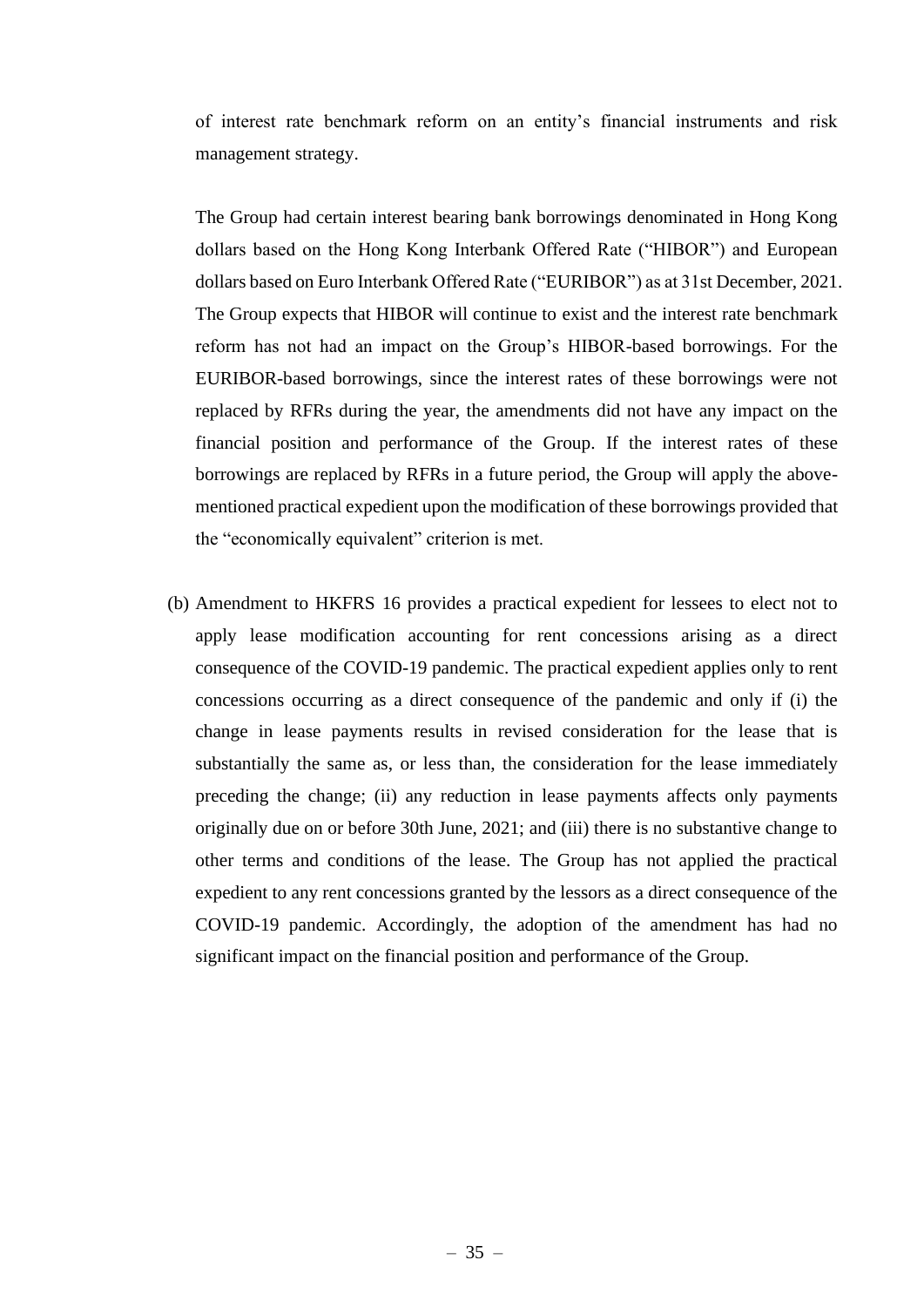#### 2. Operating Segment Information

For management purposes, the Group is organised into business units based on their products and services and has six reportable operating segments as follows:

- (a) the hotel operation and management and hotel ownership segment engages in hotel operations and the provision of hotel management services, and the ownership in hotel properties for rental income;
- (b) the asset management segment engages in the provision of asset management services to Regal REIT;
- (c) the property development and investment segment includes investments in properties for sale and for rental income, and the provision of property agency and management services;
- (d) the financial assets investments segment engages in trading of financial assets at fair value through profit or loss and other financial assets investments;
- (e) the aircraft ownership and leasing segment engages in the aircraft ownership and leasing for rental and interest income; and
- (f) the others segment mainly comprises sale of food products, operation and management of restaurants, operation of security storage lounge, the provision of housekeeping and related services and development and distribution of multimedia entertainment and digital educational content and multi-platform social games.

Management monitors the results of the Group's operating segments separately for the purpose of making decisions about resources allocation and performance assessment. Segment performance is evaluated based on reportable segment profit/(loss), which is a measure of adjusted profit/(loss) before tax. The adjusted profit/(loss) before tax is measured consistently with the Group's loss before tax except that certain interest income, non-lease-related finance costs, head office and corporate gains and expenses are excluded from such measurement.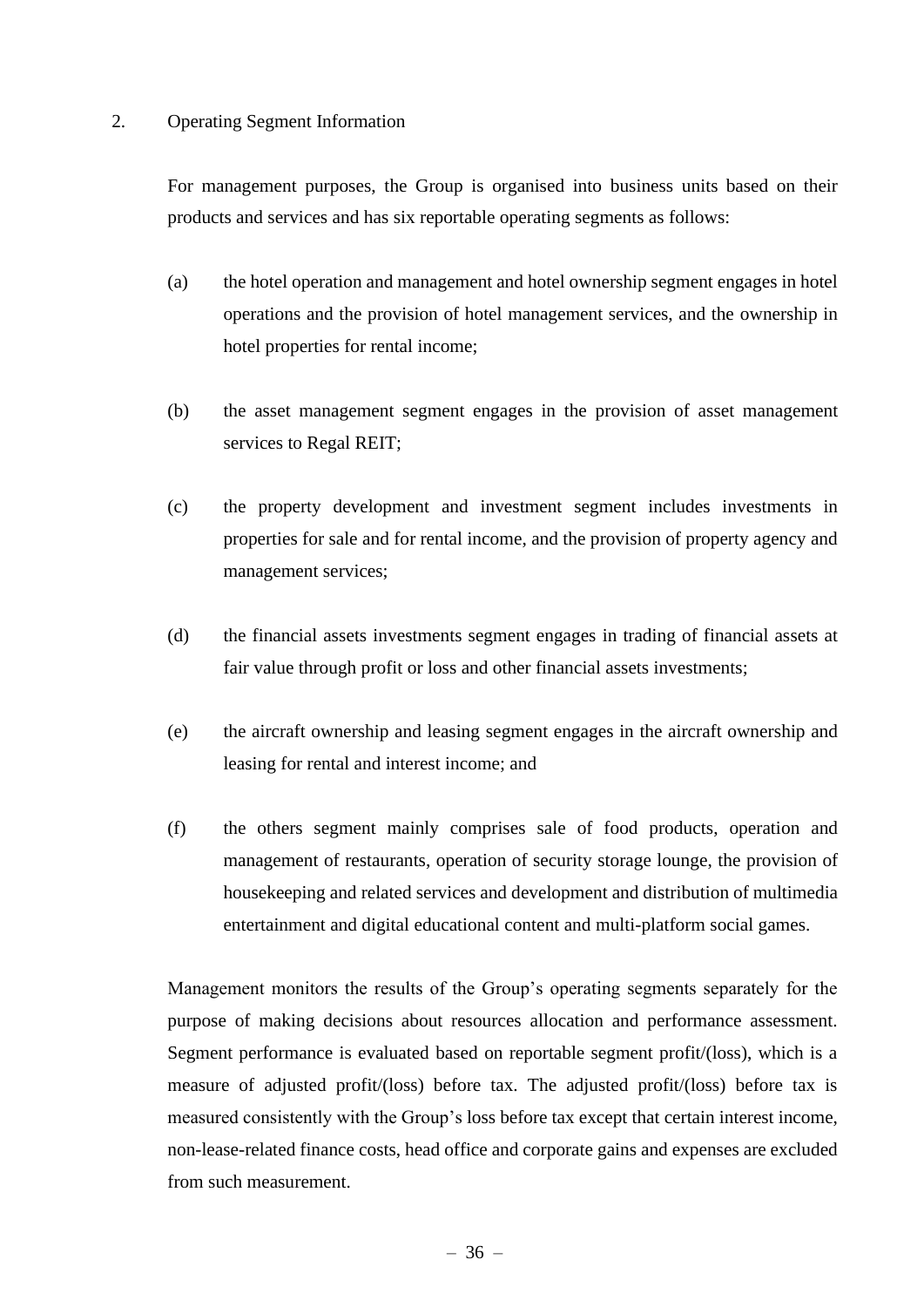Segment assets exclude deferred tax assets, tax recoverable, restricted cash, pledged time deposits and bank balances, time deposits, cash and bank balances, and other unallocated head office and corporate assets as these assets are managed on a group basis.

Segment liabilities exclude interest bearing bank borrowings, other borrowing, tax payable, deferred tax liabilities and other unallocated head office and corporate liabilities as these liabilities are managed on a group basis.

Intersegment sales and transfers are transacted with reference to the selling prices used for sales made to third parties at the then prevailing market prices.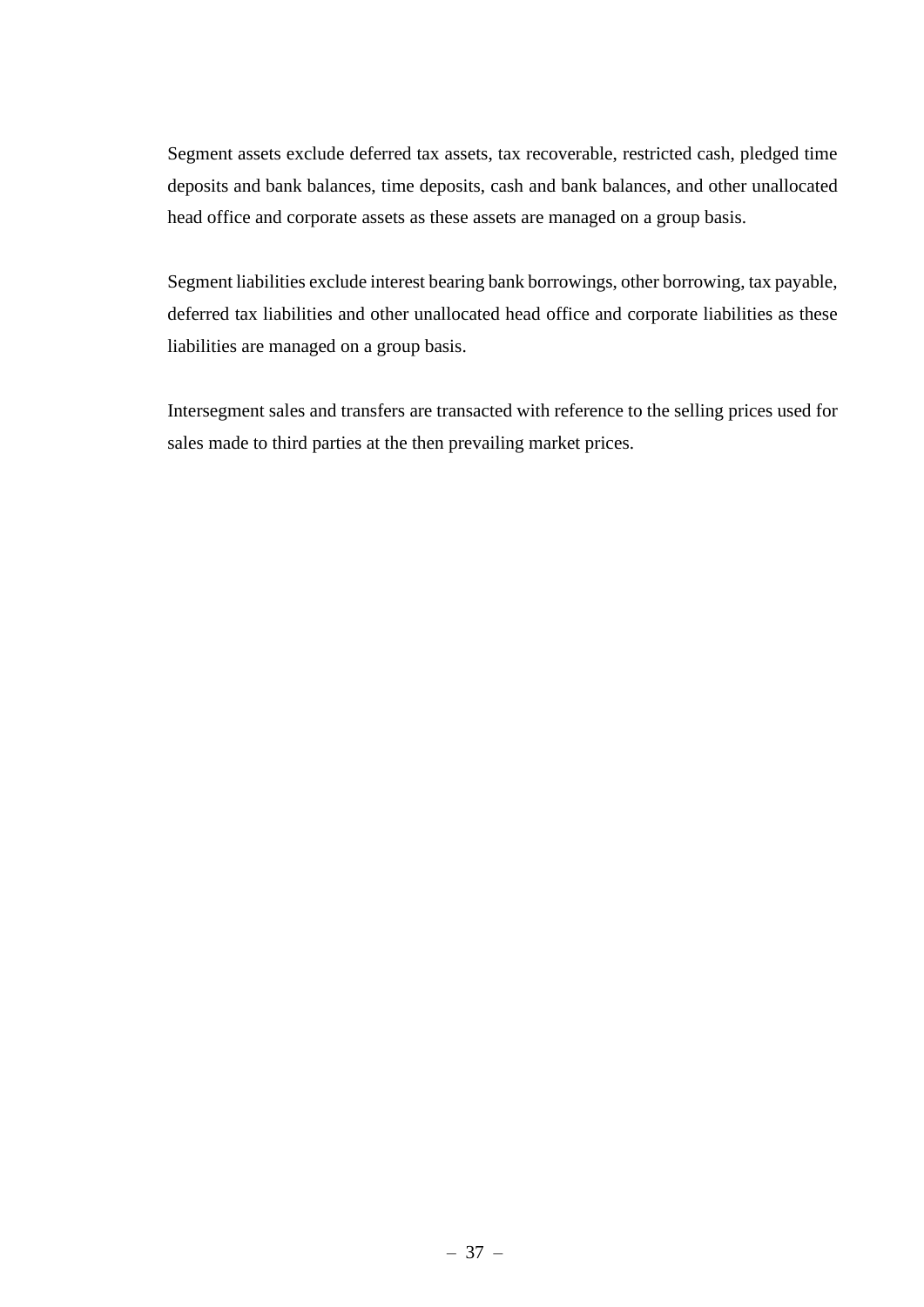The following tables present revenue, profit/(loss) and certain asset, liability and expenditure information for the Group's operating segments for the years ended 31st December, 2021 and 2020:

|                                                                                                                                                                                                                                                                                | <b>Hotel operation</b><br>and management<br>and<br>hotel ownership |                      |                                    | Asset<br>management              | <b>Property</b><br>development<br>and investment |                      | <b>Financial assets</b><br>investments |                |                | <b>Aircraft ownership</b><br>and leasing |                      | <b>Others</b>        | <b>Eliminations</b>  |                          | Consolidated                               |                                               |
|--------------------------------------------------------------------------------------------------------------------------------------------------------------------------------------------------------------------------------------------------------------------------------|--------------------------------------------------------------------|----------------------|------------------------------------|----------------------------------|--------------------------------------------------|----------------------|----------------------------------------|----------------|----------------|------------------------------------------|----------------------|----------------------|----------------------|--------------------------|--------------------------------------------|-----------------------------------------------|
|                                                                                                                                                                                                                                                                                | 2021<br>HK\$'M                                                     | 2020<br><b>HKS'M</b> | 2021<br>HKS'M                      | 2020<br><b>HKS'M</b>             | 2021<br><b>HKS'M</b>                             | 2020<br><b>HKS'M</b> | 2021<br><b>HKS'M</b>                   | 2020<br>HK\$'M | 2021<br>HK\$'M | 2020<br><b>HKS'M</b>                     | 2021<br><b>HKS'M</b> | 2020<br><b>HKS'M</b> | 2021<br><b>HKS'M</b> | 2020<br><b>HKS'M</b>     | 2021<br><b>HKS'M</b>                       | 2020<br><b>HKS'M</b>                          |
| Segment revenue (Note 3):<br>Sales to external customers<br>Intersegment sales                                                                                                                                                                                                 | 875.5<br>4.4                                                       | 646.6<br>4.5         | 86.1                               | $\overline{\phantom{a}}$<br>93.9 | 10.6<br>3.7                                      | 10.3<br>4.9          | 27.2<br>$\overline{\phantom{a}}$       | (37.8)         | 27.6           | 36.4                                     | 45.7<br>120.1        | 23.2<br>71.7         | (214.3)              | (175.0)                  | 986.6<br>$\overline{\phantom{a}}$          | 678.7                                         |
| Total                                                                                                                                                                                                                                                                          | 879.9                                                              | 651.1                | 86.1                               | 93.9                             | 14.3                                             | 15.2                 | 27.2                                   | (37.8)         | 27.6           | 36.4                                     | 165.8                | 94.9                 | (214.3)              | (175.0)                  | 986.6                                      | 678.7                                         |
| Segment results before depreciation<br>Depreciation                                                                                                                                                                                                                            | 119.6<br>(521.1)                                                   | (65.9)<br>(500.4)    | (13.5)<br>$\overline{\phantom{a}}$ | (11.6)<br>(0.4)                  | 56.1<br>(4.9)                                    | 118.5<br>(6.4)       | 128.8<br>$\sim$                        | 149.3          | 1.4<br>(8.0)   | (4.5)<br>(11.8)                          | 1.7<br>(3.1)         | 7.6<br>(3.5)         |                      | $\overline{\phantom{a}}$ | 294.1<br>(537.1)                           | 193.4<br>(522.5)                              |
| Segment operating results                                                                                                                                                                                                                                                      | (401.5)                                                            | (566.3)              | (13.5)                             | (12.0)                           | 51.2                                             | 112.1                | 128.8                                  | 149.3          | (6.6)          | (16.3)                                   | (1.4)                | 4.1                  |                      |                          | (243.0)                                    | (329.1)                                       |
| Unallocated interest income and unallocated<br>non-operating and corporate gains<br>Unallocated non-operating and corporate<br>expenses, net<br>Finance costs (other than interest on lease<br>liabilities)<br>Share of profits and losses of:<br>Joint ventures<br>Associates |                                                                    |                      |                                    |                                  | 31.3<br>(1.2)                                    | (236.1)<br>(0.5)     |                                        |                |                |                                          |                      | (0.2)                |                      |                          | 12.5<br>(79.0)<br>(266.4)<br>31.3<br>(1.2) | 20.8<br>(49.5)<br>(289.3)<br>(236.1)<br>(0.7) |
| Loss before tax<br>Income tax<br>Loss for the year before allocation between<br>equity holders of the parent and                                                                                                                                                               |                                                                    |                      |                                    |                                  |                                                  |                      |                                        |                |                |                                          |                      |                      |                      |                          | (545.8)<br>18.2                            | (883.9)<br>(12.9)                             |
| non-controlling interests<br>Attributable to:<br>Equity holders of the parent<br>Non-controlling interests                                                                                                                                                                     |                                                                    |                      |                                    |                                  |                                                  |                      |                                        |                |                |                                          |                      |                      |                      |                          | (527.6)<br>(494.4)<br>(33.2)<br>(527.6)    | (896.8)<br>(885.9)<br>(10.9)<br>(896.8)       |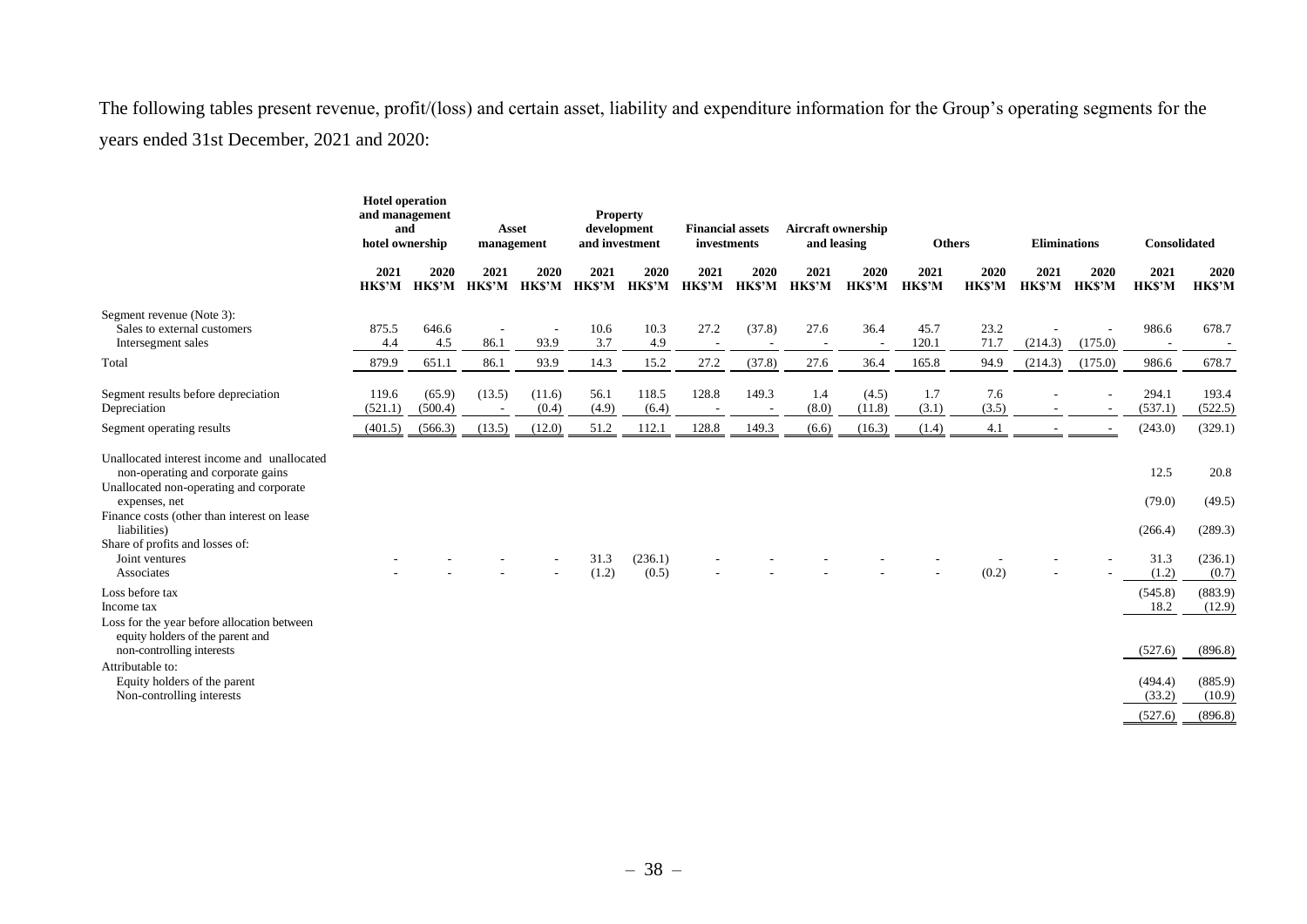|                                                                                                                             | <b>Hotel operation</b><br>and management<br>and<br>hotel ownership |                       |                       |                       |                           |                           |                      |                       | <b>Asset</b><br>management |                       | <b>Property</b><br>development<br>and investment |                       | <b>Financial assets</b><br>investments |                       | Aircraft<br>ownership and<br>leasing  |                                        | <b>Others</b> |  | <b>Eliminations</b> |  | <b>Consolidated</b> |  |
|-----------------------------------------------------------------------------------------------------------------------------|--------------------------------------------------------------------|-----------------------|-----------------------|-----------------------|---------------------------|---------------------------|----------------------|-----------------------|----------------------------|-----------------------|--------------------------------------------------|-----------------------|----------------------------------------|-----------------------|---------------------------------------|----------------------------------------|---------------|--|---------------------|--|---------------------|--|
|                                                                                                                             | 2021<br><b>HK\$'M</b>                                              | 2020<br><b>HK\$'M</b> | 2021<br><b>HK\$'M</b> | 2020<br><b>HK\$'M</b> | 2021<br><b>HK\$'M</b>     | 2020<br><b>HK\$'M</b>     | 2021<br><b>HKS'M</b> | 2020<br><b>HK\$'M</b> | 2021<br><b>HK\$'M</b>      | 2020<br><b>HK\$'M</b> | 2021<br><b>HK\$'M</b>                            | 2020<br><b>HK\$'M</b> | 2021<br><b>HK\$'M</b>                  | 2020<br><b>HK\$'M</b> | 2021<br><b>HK\$'M</b>                 | 2020<br><b>HKS'M</b>                   |               |  |                     |  |                     |  |
| Segment assets<br>Investments in joint ventures<br>Investments in associates<br>Cash and unallocated assets                 | 19,183.0                                                           | 19,227.4              | 30.0                  | 31.3                  | 3,052.4<br>3,161.2<br>3.4 | 3,269.6<br>4,010.1<br>4.6 | 2,724.9              | 2,755.4               | 330.5                      | 347.9                 | 18.8<br>5.5                                      | 19.8<br>6.7           | (29.3)                                 | (32.2)                | 25,310.3<br>3,161.2<br>8.9<br>2,315.5 | 25,619.2<br>4,010.1<br>11.3<br>2,818.7 |               |  |                     |  |                     |  |
| Total assets                                                                                                                |                                                                    |                       |                       |                       |                           |                           |                      |                       |                            |                       |                                                  |                       |                                        |                       | 30,795.9                              | 32,459.3                               |               |  |                     |  |                     |  |
| Segment liabilities<br>Interest bearing bank borrowings and<br>unallocated liabilities                                      | (518.7)                                                            | (288.8)               | (1.5)                 | (1.0)                 | (82.4)                    | (46.0)                    | (0.4)                | (21.5)                | (66.2)                     | (65.4)                | (16.3)                                           | (9.7)                 | 29.3                                   | 32.2                  | (656.2)<br>(16,008.4)                 | (400.2)<br>(16,903.0)                  |               |  |                     |  |                     |  |
| <b>Total liabilities</b>                                                                                                    |                                                                    |                       |                       |                       |                           |                           |                      |                       |                            |                       |                                                  |                       |                                        |                       | $(16,664.6)$ $(17,303.2)$             |                                        |               |  |                     |  |                     |  |
| Other segment information:<br>Interest income<br>Reimbursement of lease payments in<br>connection with undertaking provided |                                                                    |                       |                       |                       | (64.4)                    | (146.1)                   | (9.1)                | (43.0)                |                            |                       |                                                  |                       |                                        |                       |                                       |                                        |               |  |                     |  |                     |  |
| by a joint venture                                                                                                          | (55.9)                                                             | (57.1)                |                       |                       |                           |                           |                      |                       |                            |                       |                                                  |                       |                                        |                       |                                       |                                        |               |  |                     |  |                     |  |
| Impairment of trade debtors, net<br>Fair value gains on financial assets at fair                                            | 2.1                                                                | 8.2                   |                       |                       |                           |                           |                      |                       | 3.8                        | 7.2                   |                                                  | (1.9)                 |                                        |                       |                                       |                                        |               |  |                     |  |                     |  |
| value through profit or loss, net<br>Fair value (gains)/losses on investment                                                |                                                                    |                       |                       |                       |                           |                           | (94.9)               | (159.8)               |                            |                       |                                                  |                       |                                        |                       |                                       |                                        |               |  |                     |  |                     |  |
| properties                                                                                                                  | (10.4)                                                             | 45.9                  |                       |                       | (1.2)                     | 27.0                      |                      |                       |                            |                       |                                                  |                       |                                        |                       |                                       |                                        |               |  |                     |  |                     |  |
| Gain on disposal of investment properties<br>Impairment loss on items of property,                                          |                                                                    |                       |                       |                       | (4.0)                     |                           |                      |                       |                            |                       |                                                  |                       |                                        |                       |                                       |                                        |               |  |                     |  |                     |  |
| plant and equipment                                                                                                         |                                                                    | 60.1                  |                       |                       |                           |                           |                      |                       | 11.7                       | 30.0                  |                                                  |                       |                                        |                       |                                       |                                        |               |  |                     |  |                     |  |
| Capital expenditure                                                                                                         | 500.5                                                              | 835.5                 |                       |                       | 4.4                       | 11.0                      |                      |                       |                            |                       | 1.5                                              | 0.4                   |                                        |                       |                                       |                                        |               |  |                     |  |                     |  |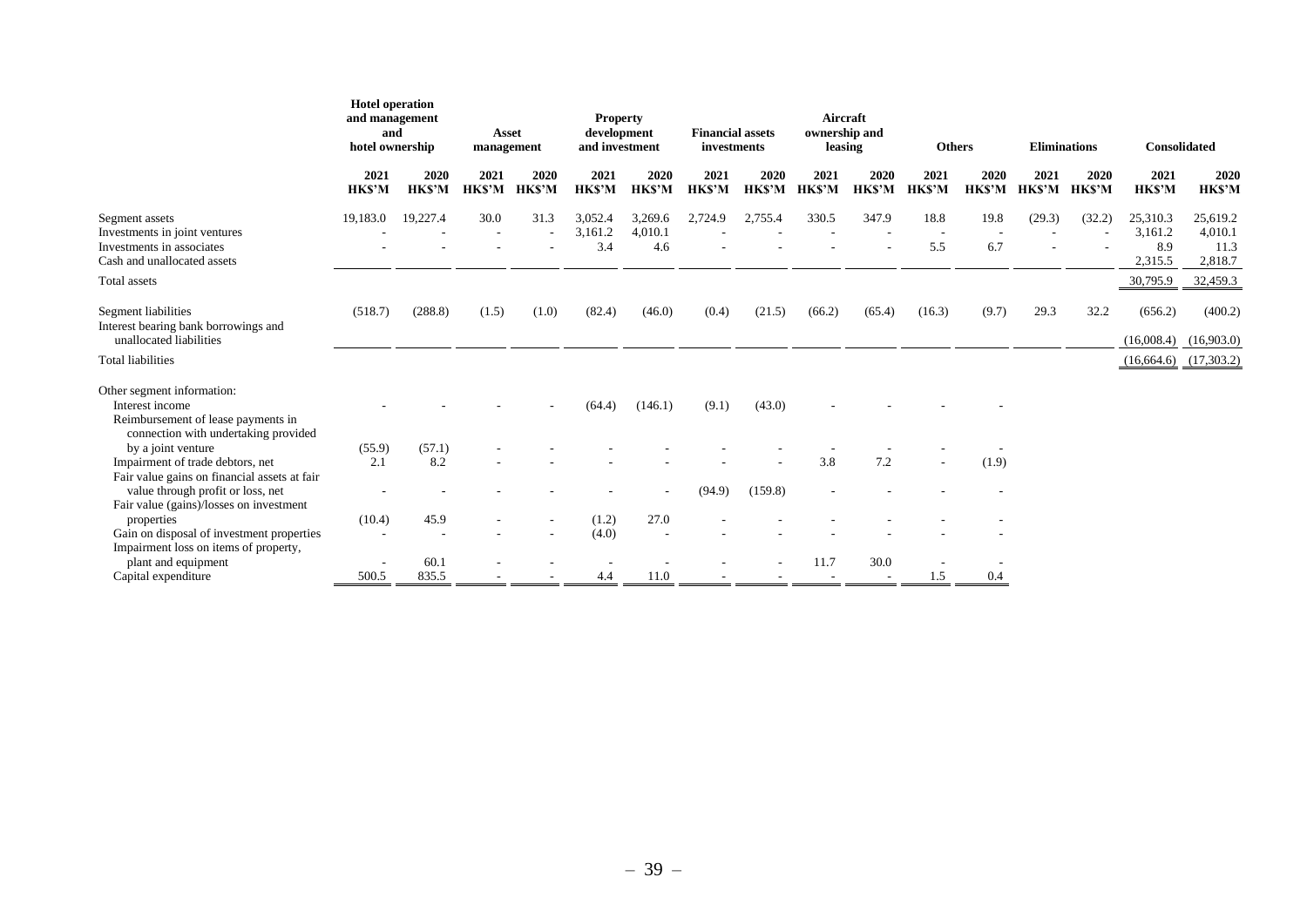### Geographical information

#### (a) Revenue from external customers

|                | 2021          | 2020          |
|----------------|---------------|---------------|
|                | <b>HK\$'M</b> | <b>HK\$'M</b> |
| Hong Kong      | 948.2         | 636.4         |
| Mainland China | 4.3           | 4.7           |
| Other          | 34.1          | 37.6          |
|                | 986.6         | 678.7         |

The revenue information above is based on the locations of the customers, except for the property development and investment segment which is based on the locations of the properties.

### (b) Non-current assets

|                | 2021          | 2020          |
|----------------|---------------|---------------|
|                | <b>HK\$'M</b> | <b>HK\$'M</b> |
| Hong Kong      | 21,122.3      | 23,152.9      |
| Mainland China | 1,870.6       | 1,014.5       |
| Other          | 692.2         | 712.7         |
|                | 23,685.1      | 24,880.1      |

The non-current assets information above is based on the locations of the assets and excludes financial instruments and deferred tax assets.

#### Information about major customer

No further information about major customer is presented as no more than 10% of the Group's revenue was derived from sales to any single customer.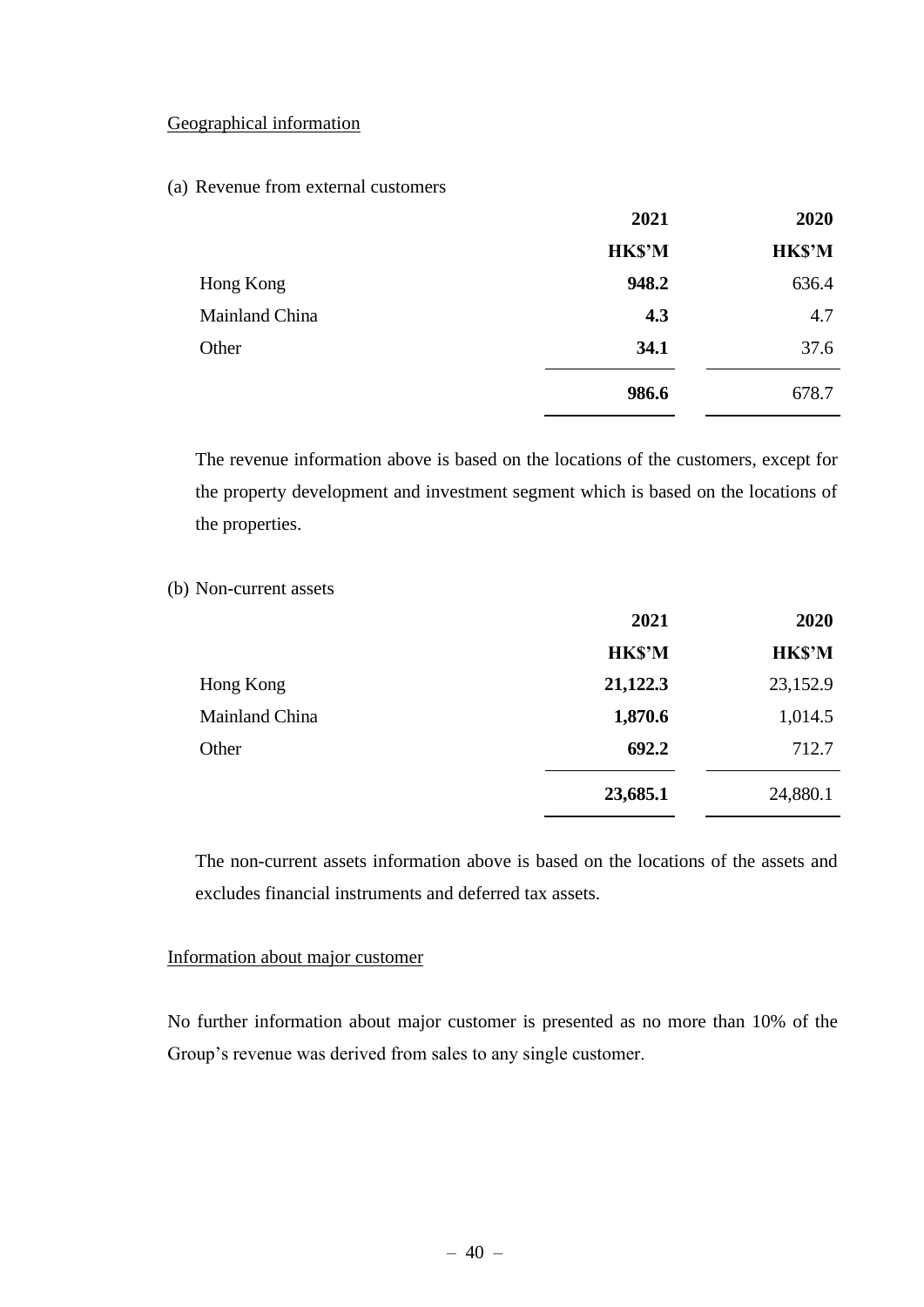3. Revenue, other income and gains, net are analysed as follows:

|                                                                                        | 2021          | 2020          |
|----------------------------------------------------------------------------------------|---------------|---------------|
|                                                                                        | <b>HK\$'M</b> | <b>HK\$'M</b> |
| Revenue                                                                                |               |               |
| Revenue from contracts with customers                                                  |               |               |
| Hotel operations and management services                                               | 812.3         | 585.3         |
| Other operations                                                                       | 50.7          | 27.3          |
|                                                                                        | 863.0         | 612.6         |
| Revenue from other sources                                                             |               |               |
| Rental income:                                                                         |               |               |
| Hotel properties                                                                       | 52.7          | 56.8          |
| Investment properties                                                                  | 12.5          | 7.1           |
| Aircraft                                                                               | 27.6          | 36.4          |
| Others                                                                                 | 2.7           | 2.7           |
| Gain/(loss) from sale of financial assets at<br>fair value through profit or loss, net | 12.1          | (87.9)        |
| Gain on settlement of derivative<br>financial instruments                              | 1.4           | 0.5           |
| Interest income from financial assets at<br>fair value through profit or loss          | 8.7           | 41.4          |
| Dividend income from listed investments                                                | 5.0           | 8.2           |
| Other operations                                                                       | 0.9           | 0.9           |
|                                                                                        | 986.6         | 678.7         |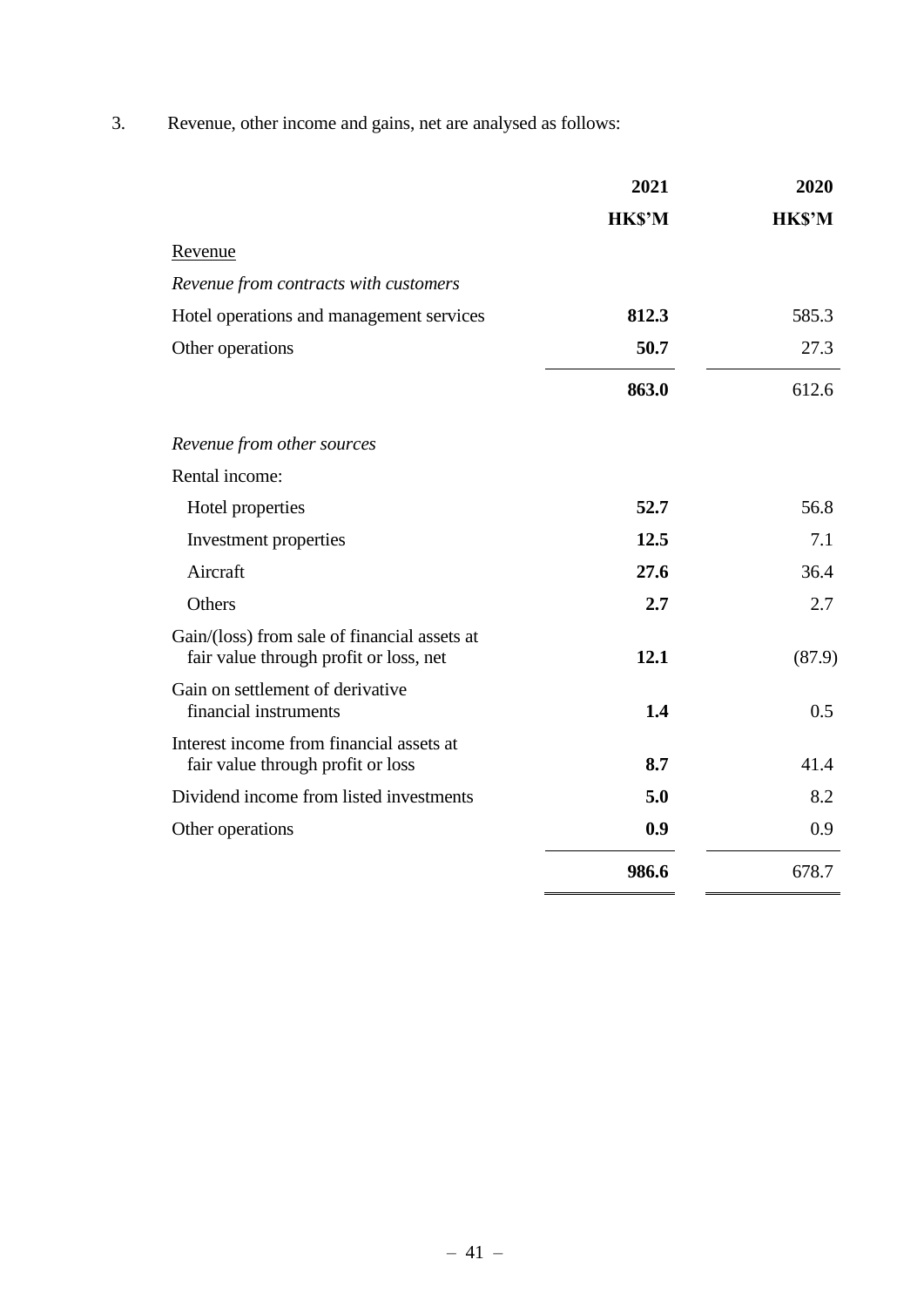|                                                                          | 2021          | 2020         |
|--------------------------------------------------------------------------|---------------|--------------|
|                                                                          | <b>HK\$'M</b> | <b>HKS'M</b> |
| Other income and gains, net                                              |               |              |
| Bank interest income                                                     | <b>11.0</b>   | 19.5         |
| Other interest income                                                    | 65.5          | 148.0        |
| Gain on disposal of investment properties                                | 4.0           |              |
| Loss on disposal of unlisted investments<br>included in financial assets |               |              |
| at fair value through profit or loss                                     | (9.8)         | (12.6)       |
| Dividend income from unlisted investments                                | 17.5          | 40.7         |
| Reimbursement of lease payments in connection                            |               |              |
| with undertaking provided by a joint venture                             | 55.9          | 57.1         |
| Others                                                                   | 33.0          | 17.3         |
|                                                                          | 177.1         | 270.0        |

4. An analysis of depreciation of the Group is as follows:

|                                               | 2021          | 2020          |
|-----------------------------------------------|---------------|---------------|
|                                               | <b>HK\$'M</b> | <b>HK\$'M</b> |
| Depreciation of property, plant and equipment | 300.8         | 289.0         |
| Depreciation of right-of-use assets           | 236.3         | 233.5         |
|                                               | 537.1         | 522.5         |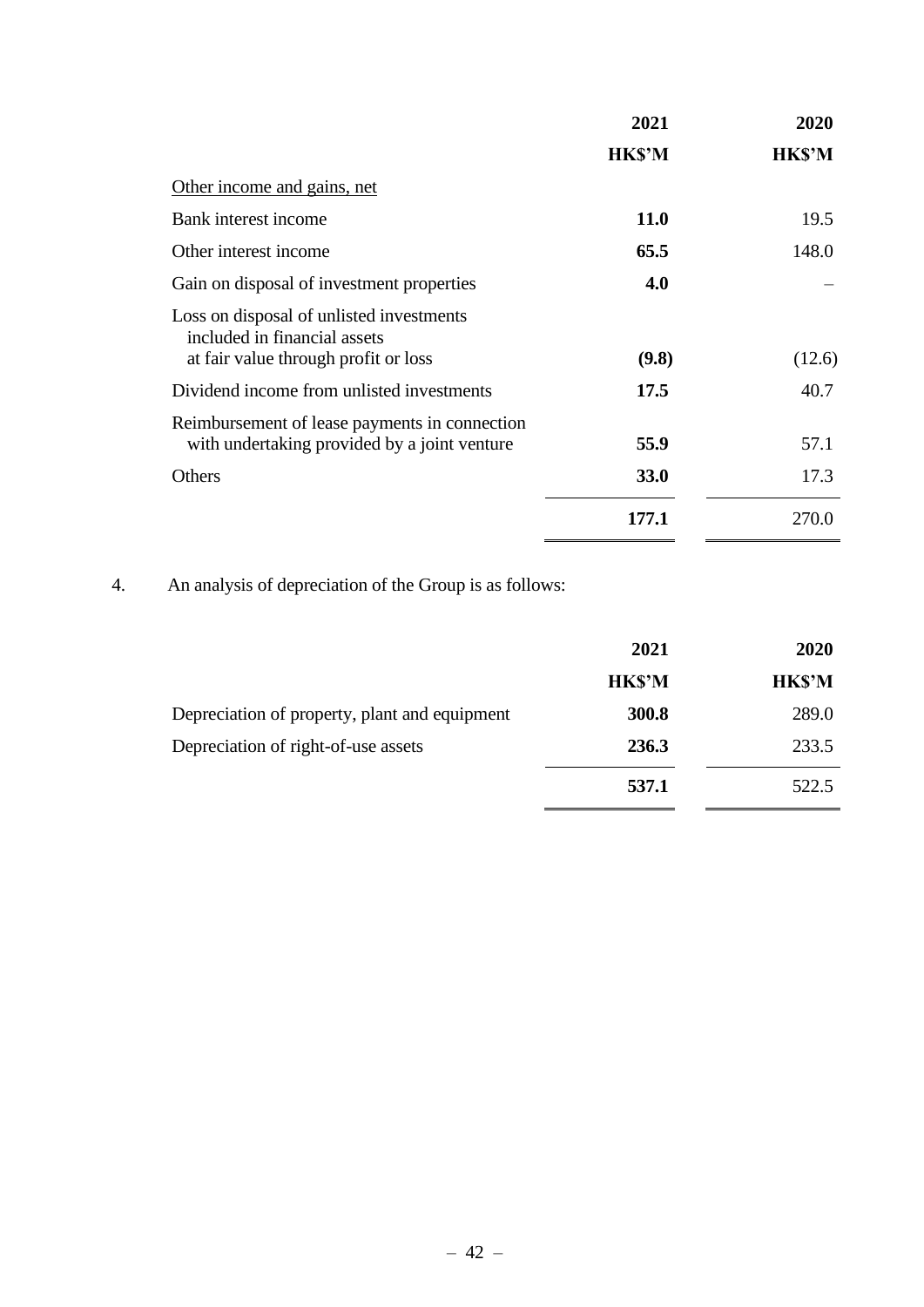5. Finance costs of the Group are as follows:

|                                                                                              | 2021         | 2020          |
|----------------------------------------------------------------------------------------------|--------------|---------------|
|                                                                                              | <b>HKS'M</b> | <b>HK\$'M</b> |
| Interest on bank loans                                                                       | 189.2        | 263.6         |
| Interest on other borrowing                                                                  | 58.6         | 107.1         |
| Interest on lease liabilities                                                                | 0.4          | 0.9           |
| Interest expenses arising from<br>revenue contracts                                          | 0.1          |               |
| Amortisation of debt establishment costs                                                     | 36.8         | 32.5          |
| Total interest expenses on financial liabilities<br>not at fair value through profit or loss | 285.1        | 404.1         |
| Other loan costs                                                                             | 7.4          | 8.5           |
|                                                                                              | 292.5        | 412.6         |
| Less: Finance costs capitalised                                                              | (25.7)       | (122.5)       |
|                                                                                              | 266.8        | 290.1         |

6. The income tax charge/(credit) for the year arose as follows:

|                                        | 2021          | 2020          |
|----------------------------------------|---------------|---------------|
|                                        | <b>HK\$'M</b> | <b>HK\$'M</b> |
| Current – Hong Kong                    |               |               |
| Charge for the year                    | 32.3          | 53.5          |
| Overprovision in prior years           |               | (0.2)         |
| $Current - Overseas$                   |               |               |
| Charge for the year                    | 0.2           | 1.2           |
| Underprovision in prior years          |               | 0.5           |
| Deferred                               | (50.7)        | (42.1)        |
| Total tax charge/(credit) for the year | (18.2)        | 12.9          |

The provision for Hong Kong profits tax has been calculated by applying the applicable tax rate of 16.5% (2020 – 16.5%) to the estimated assessable profits which were earned in or derived from Hong Kong during the year.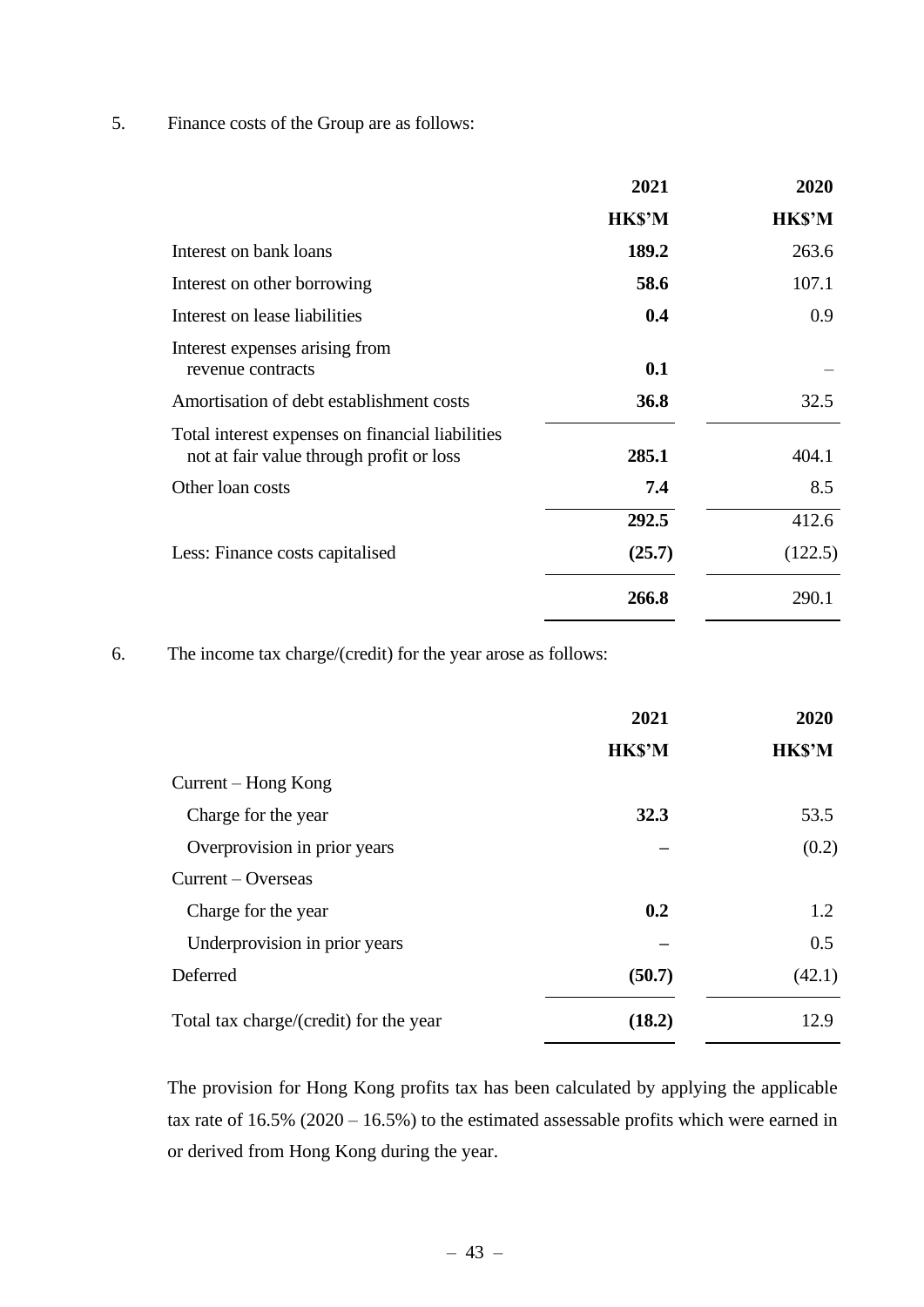Taxes on the profits of subsidiaries operating overseas are calculated at the rates prevailing in the respective jurisdictions in which they operate.

The share of tax attributable to a joint venture amounting to HK\$116.3 million (2020 – HK\$5.4) million) is included in "Share of profits and losses of joint ventures and associates" in the consolidated statement of profit or loss.

7. Dividend:

No dividend was paid or proposed during the year ended 31st December, 2021, nor has any dividend been proposed since the end of the reporting period (2020 – Nil).

8. The calculation of the basic loss per ordinary share is based on the loss for the year attributable to equity holders of the parent of HK\$494.4 million (2020 – HK\$885.9 million), adjusted for the distribution related to perpetual securities of HK\$113.6 million (2020 – HK\$113.4 million), and on the weighted average of 898.8 million (2020 – 898.8 million) ordinary shares of the Company in issue during the year.

No adjustment was made to the basic loss per ordinary share for the years ended 31st December, 2021 and 2020 as the Company had no potentially dilutive ordinary shares in issue and therefore no diluting events existed throughout the years.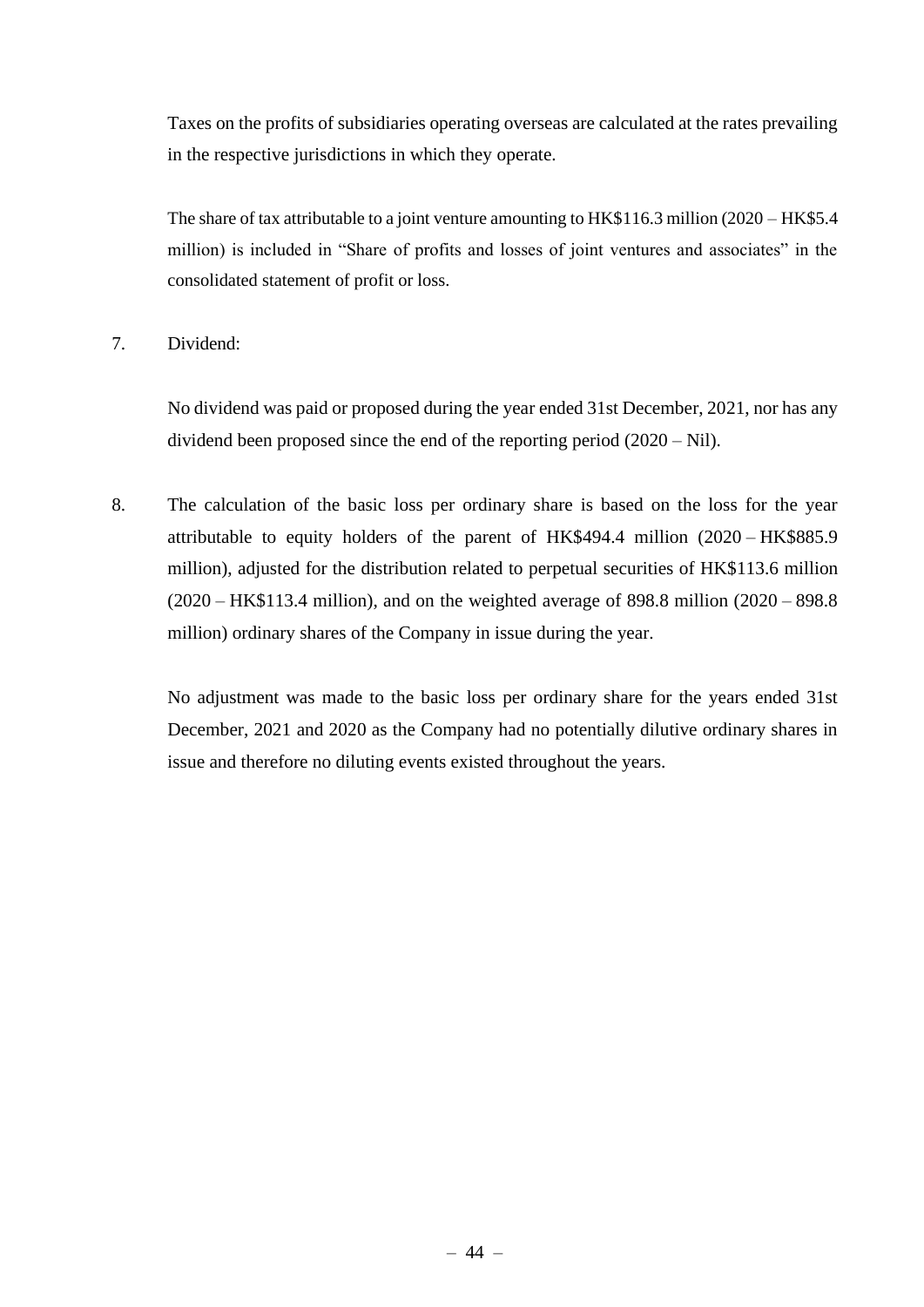9. Included in debtors, deposits and prepayments is an amount of HK\$40.7 million (2020 – HK\$37.2 million) representing the trade debtors of the Group. The ageing analysis of these debtors as at the end of the reporting period, based on the invoice date, is as follows:

|                                 | 2021          | 2020          |
|---------------------------------|---------------|---------------|
|                                 | <b>HK\$'M</b> | <b>HK\$'M</b> |
| Outstanding balances with ages: |               |               |
| Within 3 months                 | 28.1          | 29.0          |
| 4 to 6 months                   | 5.8           | 4.2           |
| 7 to 12 months                  | 7.3           | 6.7           |
| Over 1 year                     | 25.6          | 17.5          |
|                                 | 66.8          | 57.4          |
| Impairment                      | (26.1)        | (20.2)        |
|                                 | 40.7          | 37.2          |
|                                 |               |               |

Trade debtors, which generally have credit terms of 30 to 90 days, are recognised and carried at their original invoiced amounts less impairment.

The Group seeks to maintain strict control over its outstanding receivables and overdue balances are reviewed regularly by senior management. In view of the aforementioned and the fact that the Group's trade debtors relate to a large number of diversified customers, there is no significant concentration of credit risk. The Group does not hold any collateral or other credit enhancements over these balances.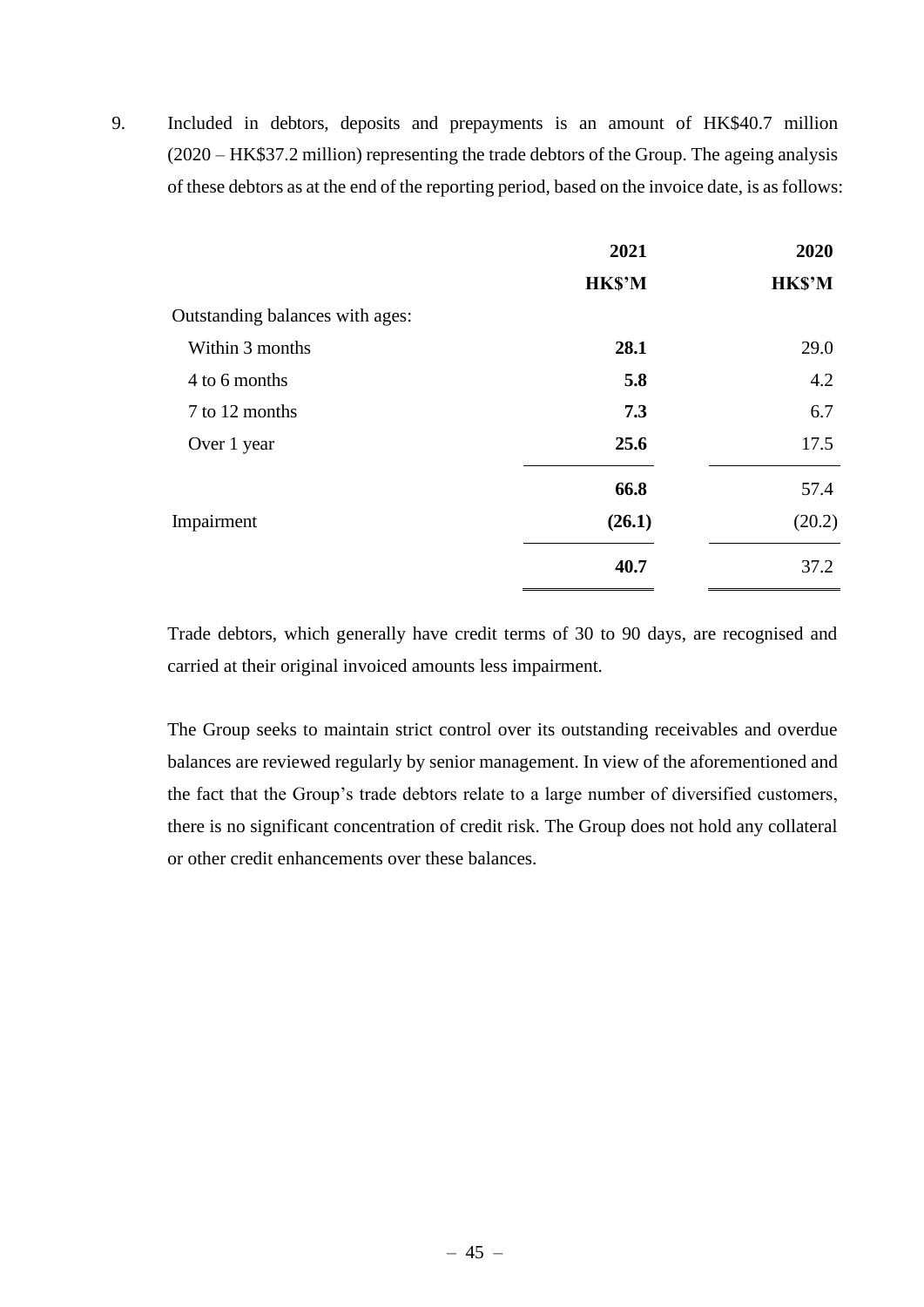10. Included in creditors, deposits received and accruals is an amount of HK\$41.8 million (2020 – HK\$31.7 million) representing the trade creditors of the Group. The ageing analysis of these creditors as at the end of the reporting period, based on the invoice date, is as follows:

|                                 | 2021          | 2020          |
|---------------------------------|---------------|---------------|
|                                 | <b>HK\$'M</b> | <b>HK\$'M</b> |
| Outstanding balances with ages: |               |               |
| Within 3 months                 | 41.7          | 31.7          |
| 4 to 6 months                   | 0.1           |               |
|                                 | 41.8          | 31.7          |

The trade creditors are non-interest bearing and are normally settled within 90 days.

# **PURCHASE, SALE OR REDEMPTION OF THE COMPANY'S LISTED SECURITIES**

Neither the Company nor any of its subsidiaries has purchased, sold or redeemed any listed securities of the Company during the year ended 31st December, 2021.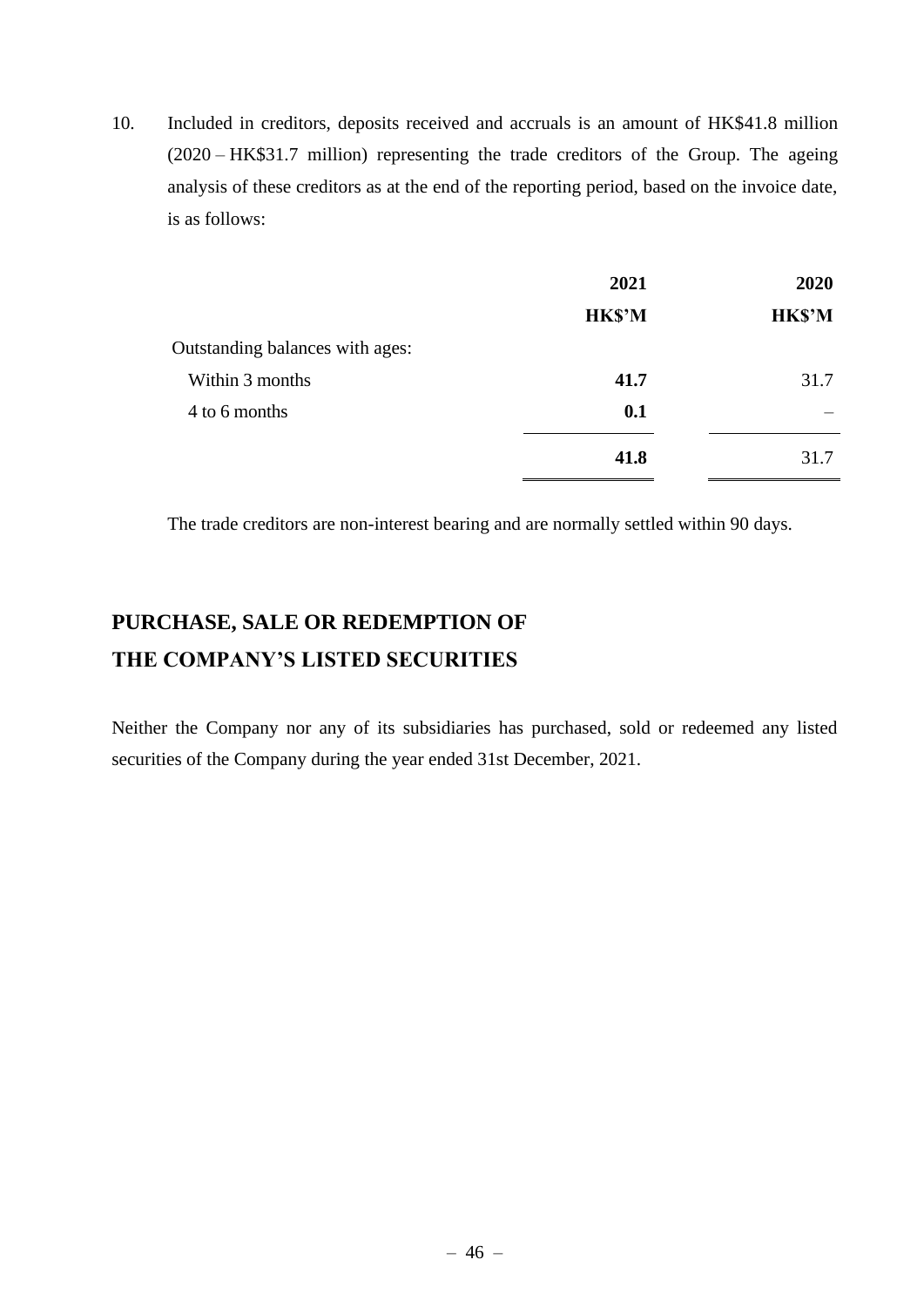# **REVIEW OF RESULTS**

The Audit Committee has reviewed the Group's consolidated financial statements for the year ended 31st December, 2021, including the accounting principles and practices adopted by the Group, in conjunction with the Company's external auditors.

# **CORPORATE GOVERNANCE**

The Company has complied with the Code Provisions in the Corporate Governance Code as set out in Appendix 14 of the Rules Governing the Listing of Securities on the Stock Exchange during the year ended 31st December, 2021, except that:

- (1) The roles of the Chairman and Chief Executive Officer are not separated and performed by two different individuals, due to practical necessity to cater to the Group's corporate operating structure.
- (2) The Non-Executive Director and Independent Non-Executive Directors of the Company were not appointed for specific terms, but in accordance with the provisions of the Byelaws of the Company, all Directors (including the Non-Executive Director and the Independent Non-Executive Directors) of the Company are subject to retirement by rotation at least once every three years, and the retiring Directors are eligible for re-election.